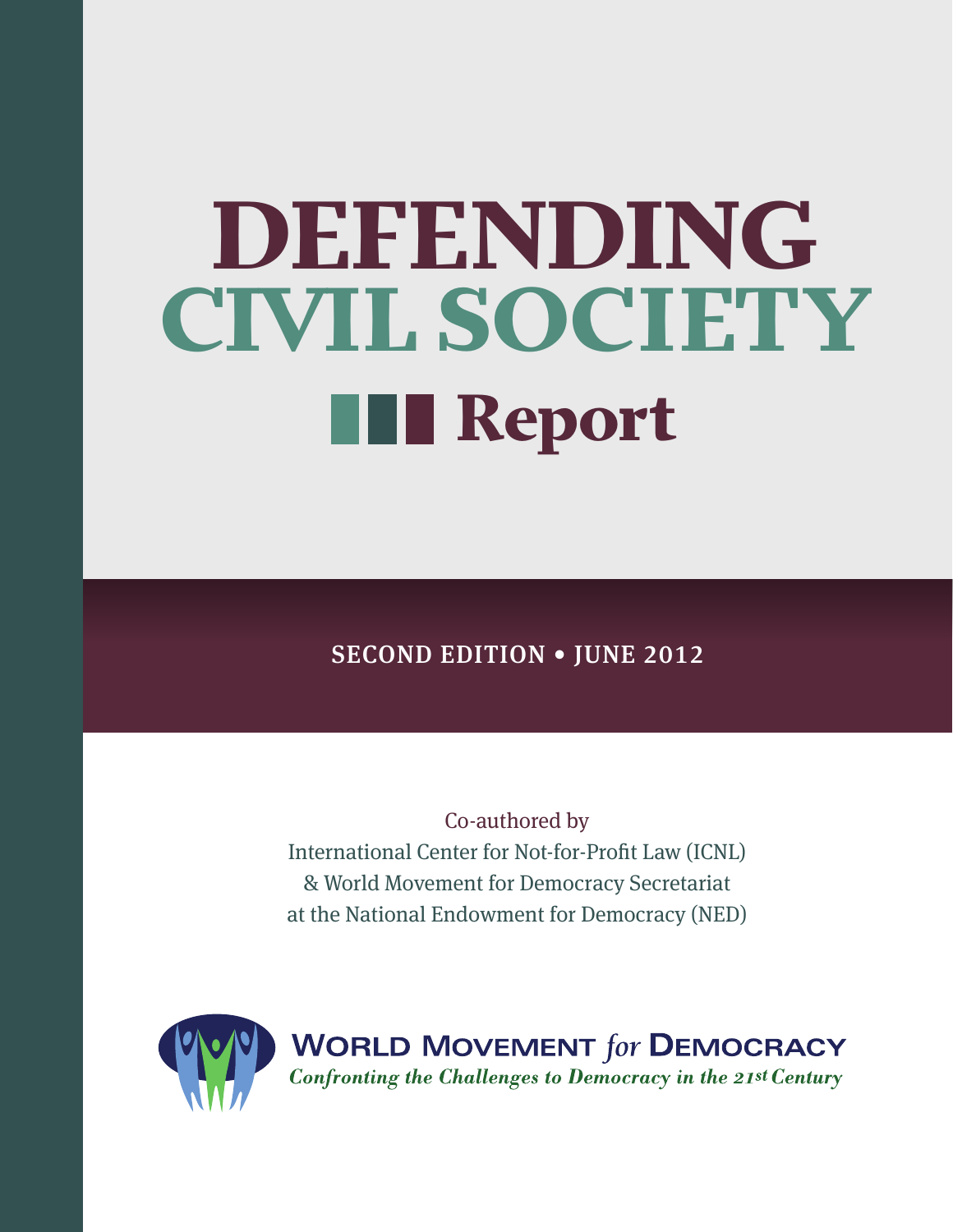# The World Movement for Democracy is a global network

of democrats, including activists, practitioners, academics, policy makers, and funders, who have come together to cooperate in the promotion of democracy. The Washington, DC-based National Endowment for Democracy (NED) initiated this nongovernmental effort in February 1999 with a global Assembly in New Delhi, India, to strengthen democracy where it is weak, to reform and invigorate democracy even where it is longstanding, and to bolster pro-democracy groups in countries that have not yet entered into a process of democratic transition. At the conclusion of that Inaugural Assembly, participants adopted, by consensus, a Founding Statement creating the World Movement for Democracy as a "pro-active network of democrats." Emphasizing that the World Movement is not a new centralized organization, the statement declares that the resulting network "will meet periodically to exchange ideas and experiences and to foster collaboration among democratic forces around the world."

The World Movement offers new ways to give practical help to democrats who are struggling to open closed societies, challenge dictatorships, democratize semi-authoritarian systems, consolidate emerging democracies, and strengthen established democracies. It has the potential to do so in several ways…

- as an ally of democrats in dangerous situations who need political solidarity and moral support;
- as a lobby for the cause of democracy in international bodies and in countries where democracy is under siege;
- as a facilitator that can help link democrats from different countries and regions to exchange information more efficiently, work together, and help one another;
- as an innovator that can encourage the development of new ideas and effective approaches for overcoming obstacles to democracy;
- as a big tent that can provide a meeting place for democrats who are active in different professional areas, such as human rights, media, law, political party development, workers' rights, economic reform, research, and education;
- as a resource center that can make basic materials on democracy available to groups around the world;
- as a monitor that can convey the views of democratic activists on the efficacy of different forms of democracy support; and
- as a catalyst to stimulate new initiatives and help shape the priorities of the broader community of institutions concerned with the promotion of democracy.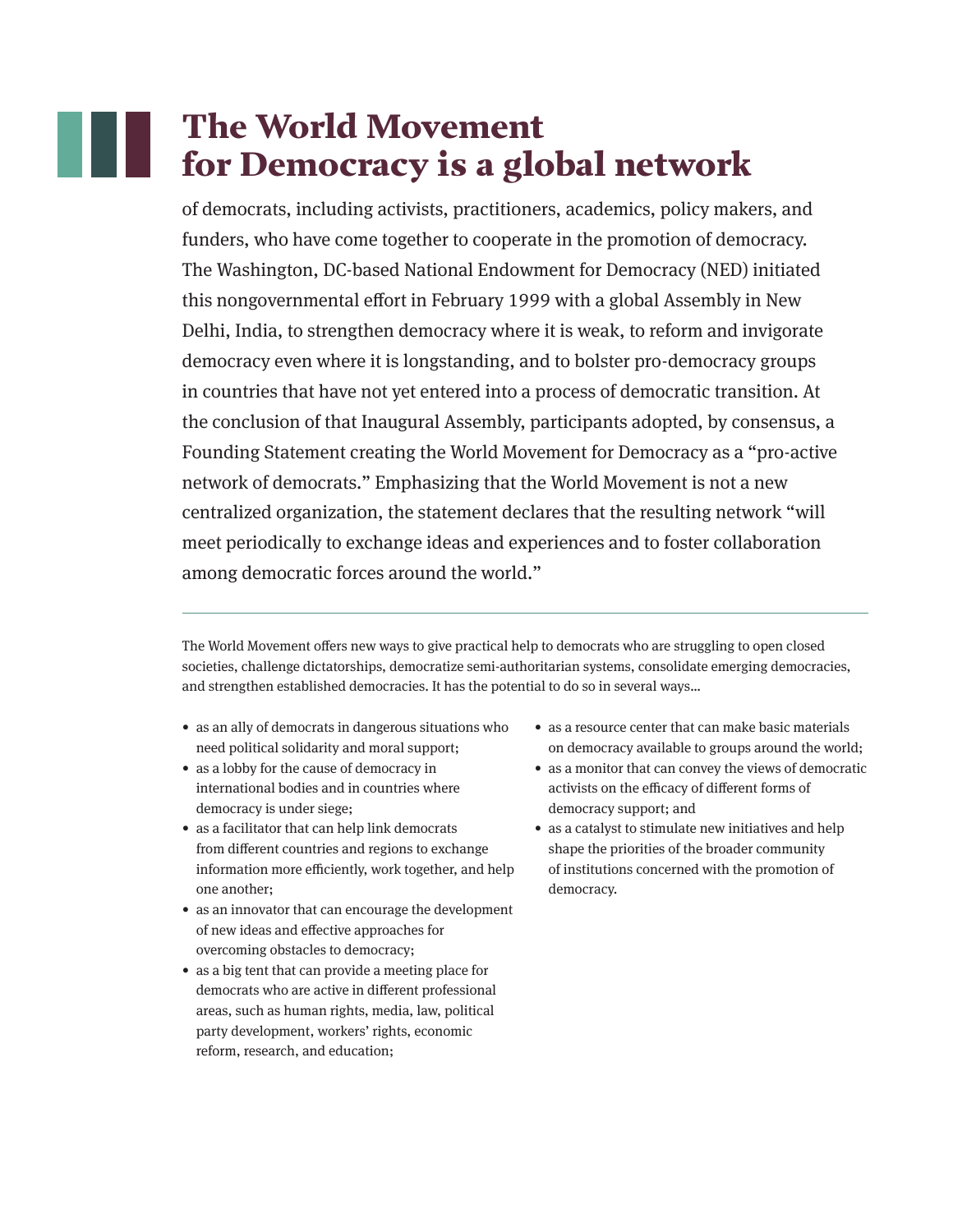# Table of Contents

| International Principles Protecting Civil Society 34        |  |
|-------------------------------------------------------------|--|
|                                                             |  |
| APPENDIX: Bibliography of Key International Instruments  56 |  |

#### **Networks**

The World Movement Web site (www.wmd.org) provides links to various regional and functional networks focused on advancing democracy.

#### **DemocracyNews**

As the electronic newsletter of the World Movement, DemocracyNews enables participants to share information with their colleagues, announce events and publications, and request assistance or collaboration in their work. To subscribe to DemocracyNews, please visit: http://www.wmd.org/news.

#### **World Movement Assemblies**

Global assemblies offer World Movement participants the opportunity to take stock of the accomplishments they have achieved and the challenges they confront, and to build networks of mutual solidarity and support.

#### **Steering Committee Members**

Mariclaire Acosta, *Mexico*

Antoine Bernard, *France* Igor Blaževic, *Bosnia* Francesca Bomboko, *Dem. Rep. of Congo* Ladan Boroumand, *Iran* Kim Campbell, *Canada (Chair)* Kavi Chongkittavorn, *Thailand* Michael Danby, *Australia* Melinda Quintos de Jesús, *The Philippines* Alicja Derkowska, *Poland* Han Dongfang, *China (Vice Chair)* Esther Dyson, *United States* Hannah Forster, *The Gambia* David French, *United Kingdom* Carl Gershman, *United States (ex officio\*)* Ana Gomes, *Portugal* Paul Graham, *South Africa* Bambang Harymurti, *Indonesia*

Hisham Kassem, *Egypt* Asma Khader, *Jordan* Maina Kiai, *Kenya* Radwan Masmoudi, *Tunisia* Reginald Matchaba-Hove, *Zimbabwe* George Mathew, *India* Inna Pidluska, *Ukraine* Jacqueline Pitanguy, *Brazil* Carlos Ponce, *Venezuela* Vladimir Ryzhkov, *Russia* Hans Tippenhauer, *Haiti* Roel von Meijenfeldt, *The Netherlands* Yevgeniy Zhovtis, *Kazakhstan* Secretariat: *National Endowment for Democracy*

Art Kaufman *Senior Director*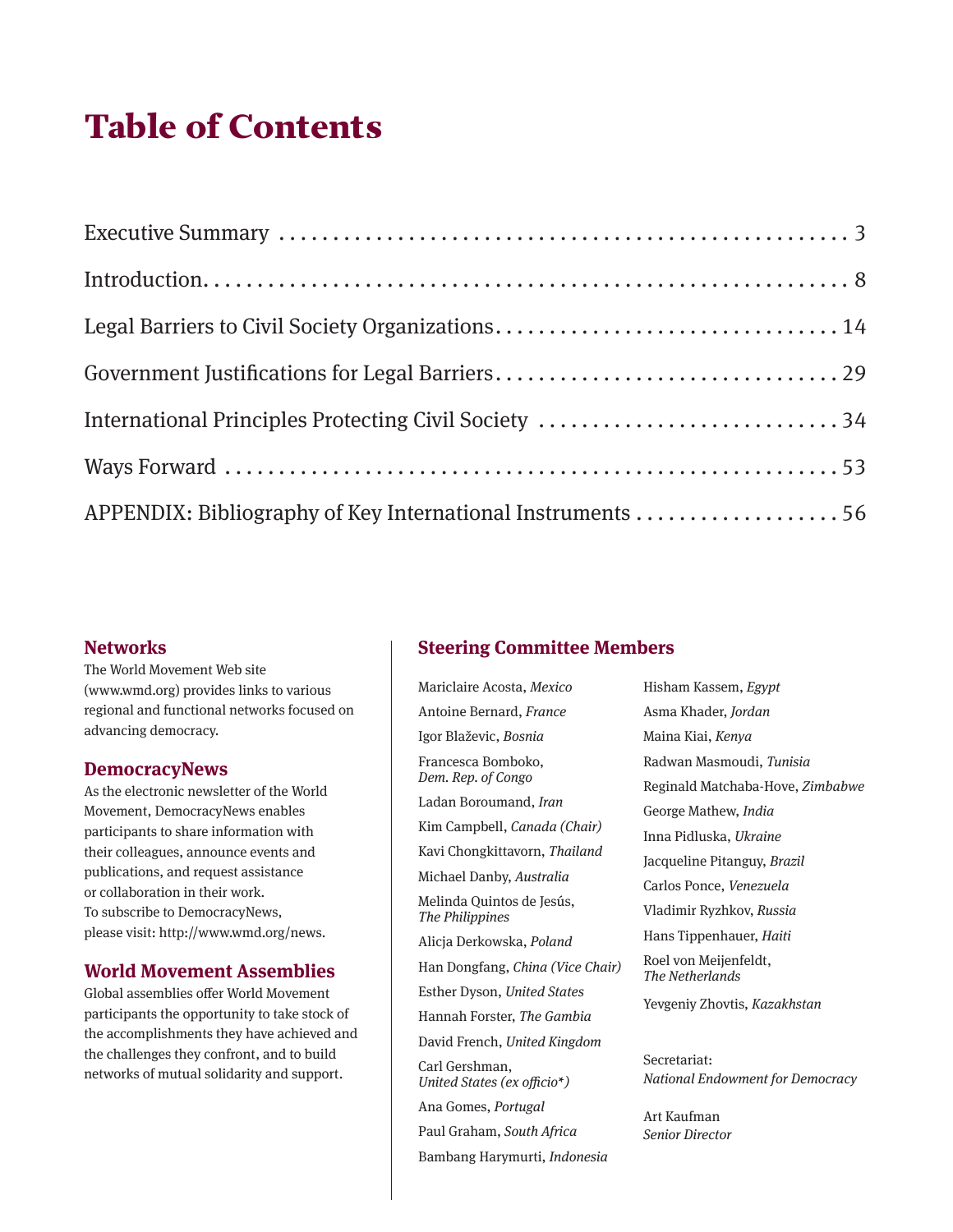The World Movement and ICNL encourage civil society groups around the world to reproduce and distribute this report widely and to initiate and/or include discussions of it in their activities. For additional printed or electronic copies, contact the World Movement Secretariat at: world@ned.org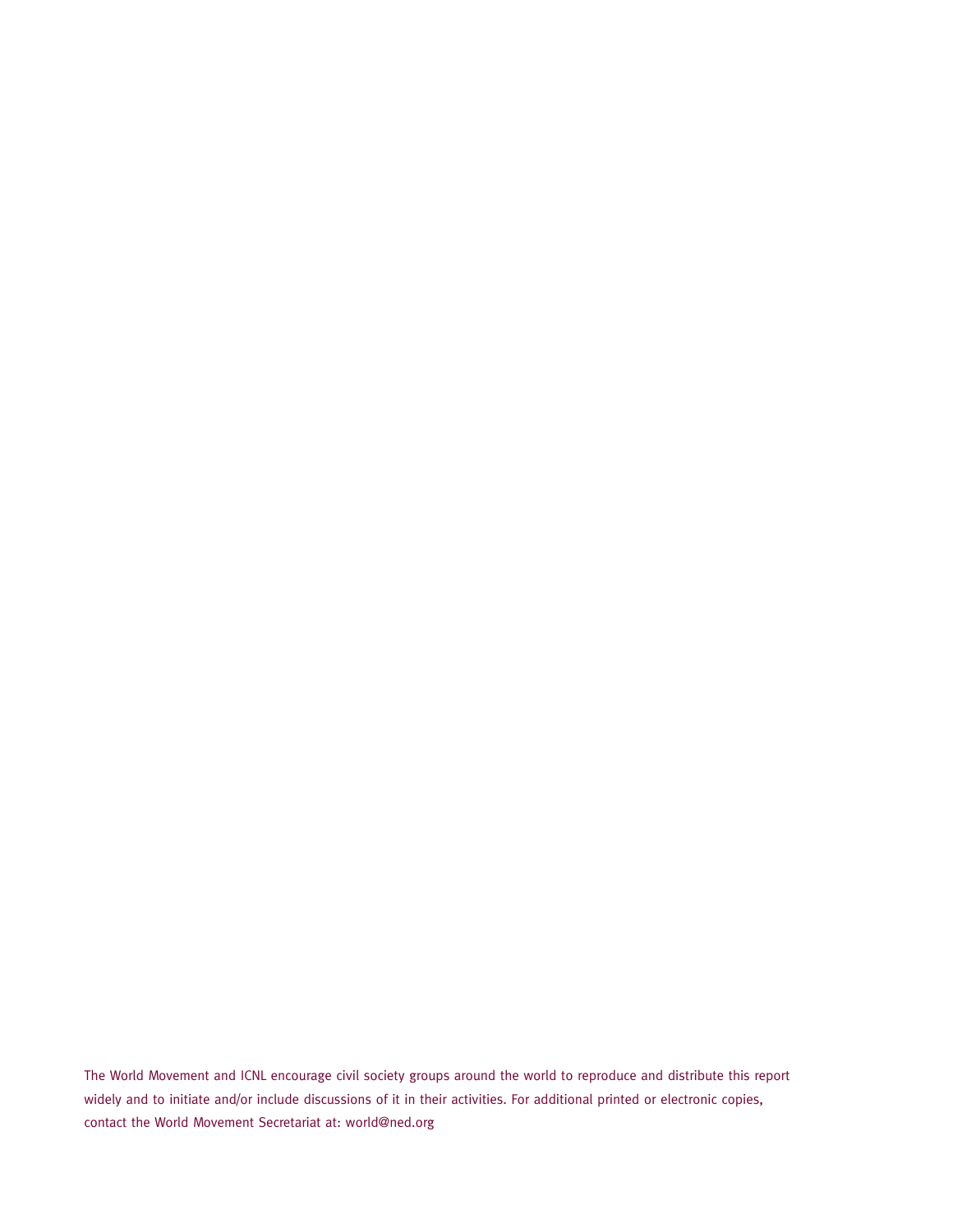# Executive Summary

In his message endorsing this *Defending Civil Society* report, Archbishop Desmond Tutu said, "[t]o me, civil society is at the core of human nature. We human beings want to get together with others … and act collectively to make our lives better. And, when we face evils and injustice, we get together and fight for justice and peace. Civil society is the expression of those collective actions. Through strong civil societies, enjoying the freedoms of association and assembly, we encourage and empower one another to shape our societies and address issues of common concern."

Today, civil society is facing serious threats across the globe. Civil society activists continue to face traditional forms of repression, such as imprisonment, harassment, disappearances, and execution. However, many governments have increasingly become more subtle in their efforts to limit the space in which civil society organizations (CSOs), especially democracy and human rights groups, operate.

In many states today—principally, but not exclusively authoritarian or hybrid regimes —traditional repression techniques are often complemented or pre-empted by more sophisticated measures, including legal or quasi-legal obstacles, such as barriers to the formation of organizations; barriers to operational activities; barriers to advocacy and public policy engagement; barriers to communication and cooperation with others; barriers to assembly; and barriers to resources.

Governments have tried to justify and legitimize such obstacles as necessary to enhance accountability and transparency of CSOs; to harmonize or coordinate CSO activities; to meet national security interests by countering terrorism or extremism; and/or in defense of national sovereignty against foreign influence in domestic affairs. This Report exposes such justifications as rationalizations for repression, and, furthermore, as violations of international treaties and conventions to which the states concerned are signatories.

Over the last several years, significant steps have been made to confront the worrying trend of increasingly restrictive environments for civil society around the world, and to advocate for enabling environments. Under auspices of the Community of Democracies, a group of concerned governments established a Working Group on "Enabling and Protecting Civil Society" to monitor and respond to developments concerning civil society legislation around the world. Also, 14 governments have jointly pledged financial support for the "Lifeline: Embattled NGO Assistance Fund" to help civil society activists confronting crackdowns. In September 2010, the United Nations Human Rights Council (UNHRC) passed an historic resolution on the "Rights to Freedom of Peaceful Assembly and of Association," establishing a Special Rapporteur on the issue for the first time. The Organization of American States (OAS) also adopted a resolution in June 2011 on "Promotion of the Rights to Freedom of Assembly and of Association in the Americas."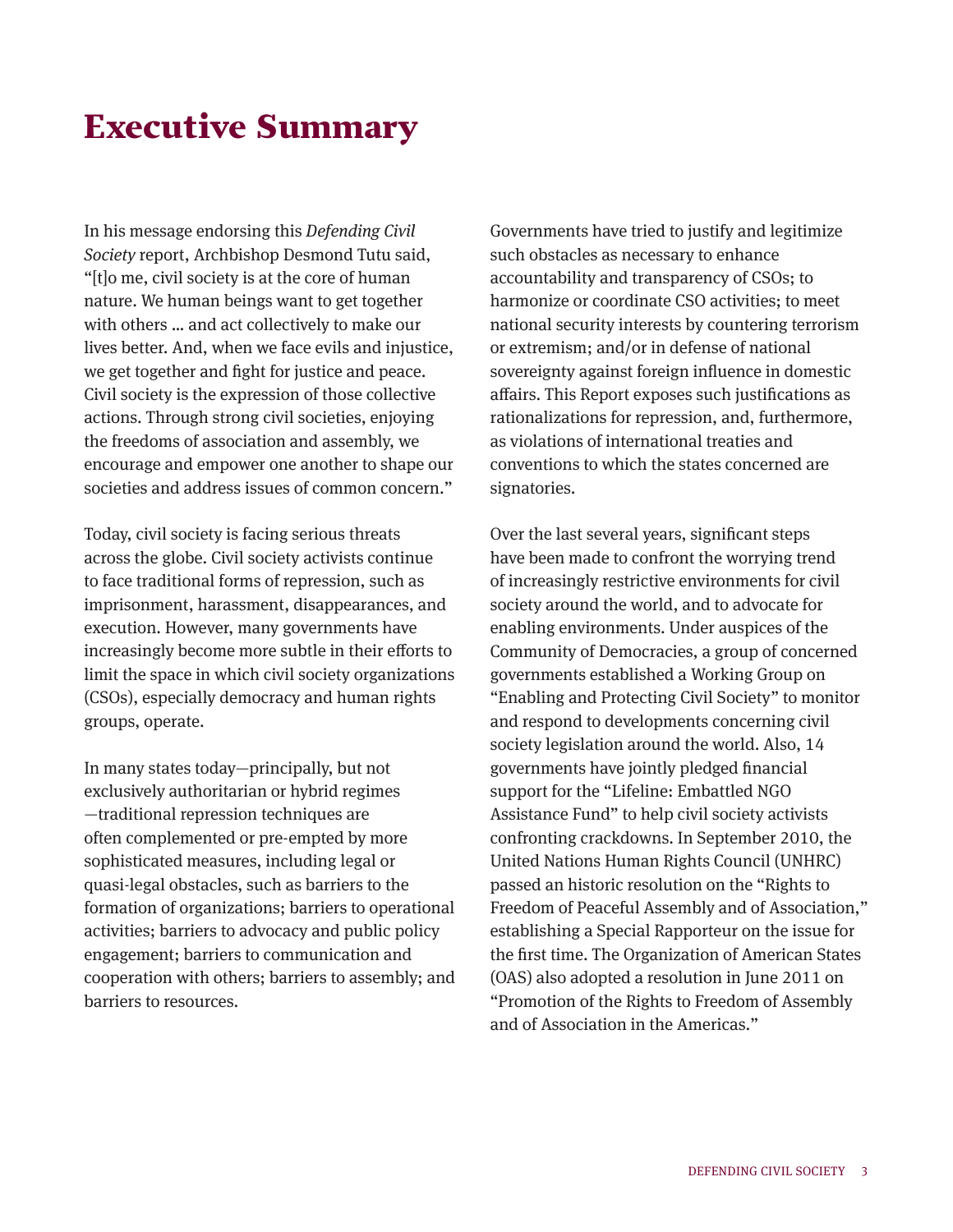To elevate the international response, and to help civil society achieve its aspirations, which the Archbishop describes so well above, the Steering Committee of the World Movement for Democracy launched the Defending Civil Society project in 2007, undertaken in partnership with the International Center for Not-for-Profit Law (ICNL). Like the original edition of the *Defending Civil Society* report published in 2008, this second edition provides illustrative examples of the legal barriers used to constrain civic space. In addition to including more recent illustrative examples, this Report also expands discussion of major challenges, such as restrictions on the use of new technologies, measures against public movements and peaceful assemblies, and the unintended consequences of efforts to enhance the effectiveness of foreign aid.

The Report articulates the well-defined international principles protecting civil society and underscoring proper government-civil society relations (see Pages 5-7), which are already embedded in international law. These principles include: the right of CSOs to entry (that is, the right of individuals to form and join CSOs); the right to operate to fulfill their legal purposes without state interference; the right to free expression; the right to communication with domestic and international partners; the right to freedom of peaceful assembly; the right to seek and secure resources, including the cross-border transfer of funds; and the state's positive obligation to protect CSO rights.

This Report calls on:

- Democratic governments and international organizations to recognize, protect, and promote fundamental rights, such as the rights to freedom of assembly and of association, using new technologies;
- Democratic governments and international organizations to raise the level of their engagement through mechanisms that already exist, yet have not been employed to their maximum potential, such as the Community of Democracies' Working Group on Enabling and Protecting Civil Society, and the UN Special Rapporteur's mandate;
- Civil society organizations to deepen their understanding of legal frameworks governing them, and to build their capacity to engage in the reform of regressive frameworks; and
- Democracy assistance organizations to facilitate national, regional, and international discussions among their civil society partners and governments to develop ideas for reforming legal frameworks so that the space for civil society work in every country is protected.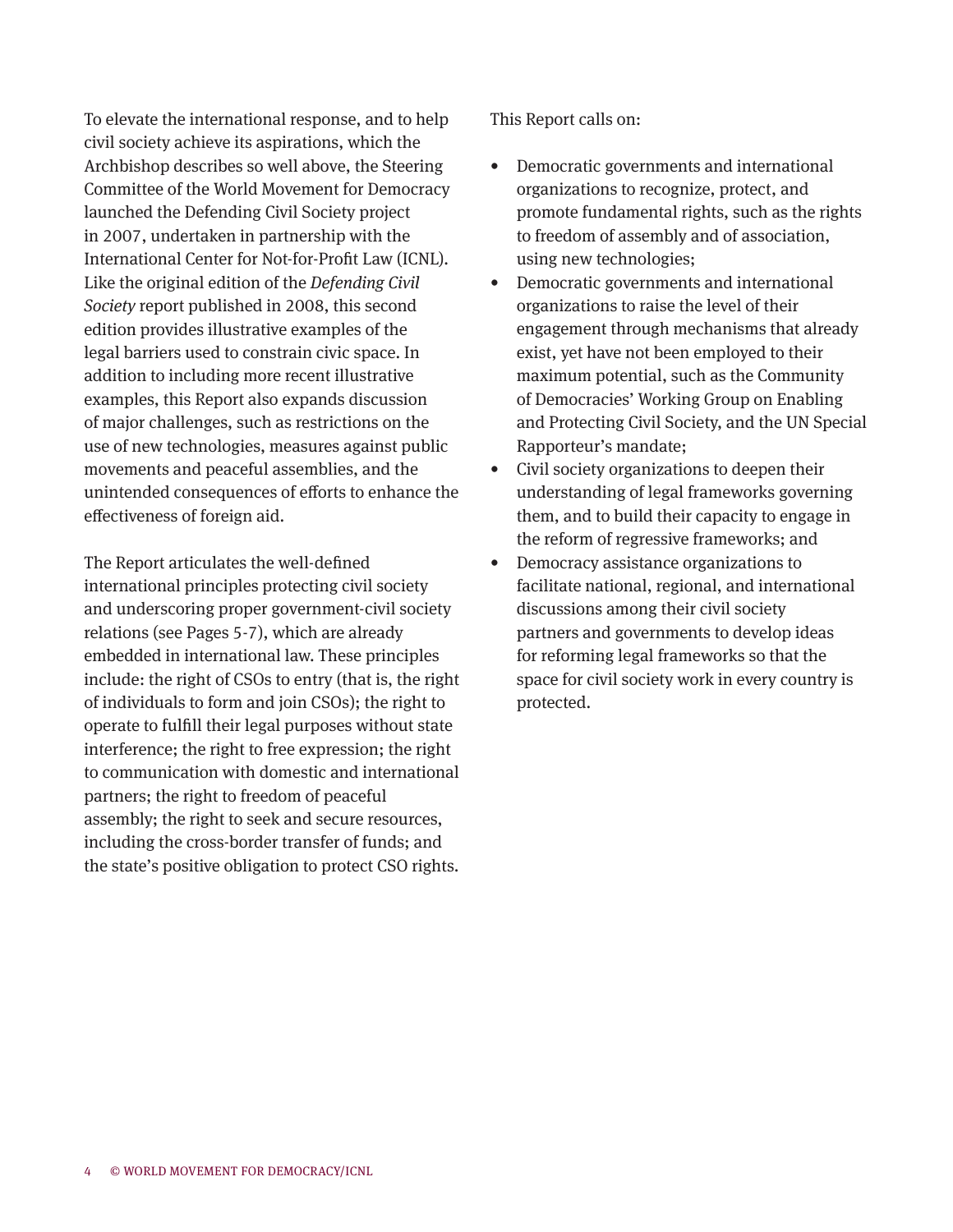# International Principles Protecting Civil Society

To protect civil society organizations (CSOs) from the application of the legal barriers described in this report, this section seeks to articulate principles that govern and protect CSOs from repressive intrusions by government.

#### PRINCIPLE 1:

#### The Right to Entry (Freedom of Association)

(1) International law protects the right of individuals to form, join and participate in civil society organizations.

(a) Broad scope of right. Freedom of association protects the right of individuals to form trade unions, associations, and other types of CSOs.

 (b) Broadly permissible purposes. International law recognizes the right of individuals, through CSOs, to pursue a broad range of objectives. Permissible purposes generally embrace all 'legal' or 'lawful' purposes and specifically include the promotion and protection of human rights and fundamental freedoms.

(c) Broadly eligible founders. The architecture of international human rights is built on the premise that all persons, including noncitizens, enjoy certain rights, including the freedom of association.

(2) Individuals are not required to form a legal entity in order to enjoy the freedom of association. (3) International law protects the right of individuals to form a CSO as a legal entity.

(a) The system of recognition of legal entity status, whether a "declaration" or "registration/incorporation" system, must ensure that the process is truly accessible, with clear, speedy, apolitical, and inexpensive procedures in place.

(b) In the case of a registration/incorporation system, the designated authority must be guided by objective standards and restricted from arbitrary decision making.

#### PRINCIPLE 2: The Right to Operate Free from Unwarranted State Interference

(1) Once established, CSOs have the right to operate free from unwarranted state intrusion or interference in their affairs. International law creates a presumption against any regulation or restriction that would amount to an interference in recognized rights.

(a) Interference can only be justified where it is prescribed by law and necessary in a democratic society in the interests of national security or public safety, public order, the protection of public health or morals or the protection of the rights and freedoms of others.

 (b) Laws and regulations governing CSOs should be implemented and enforced in a fair, apolitical, objective, transparent and consistent manner.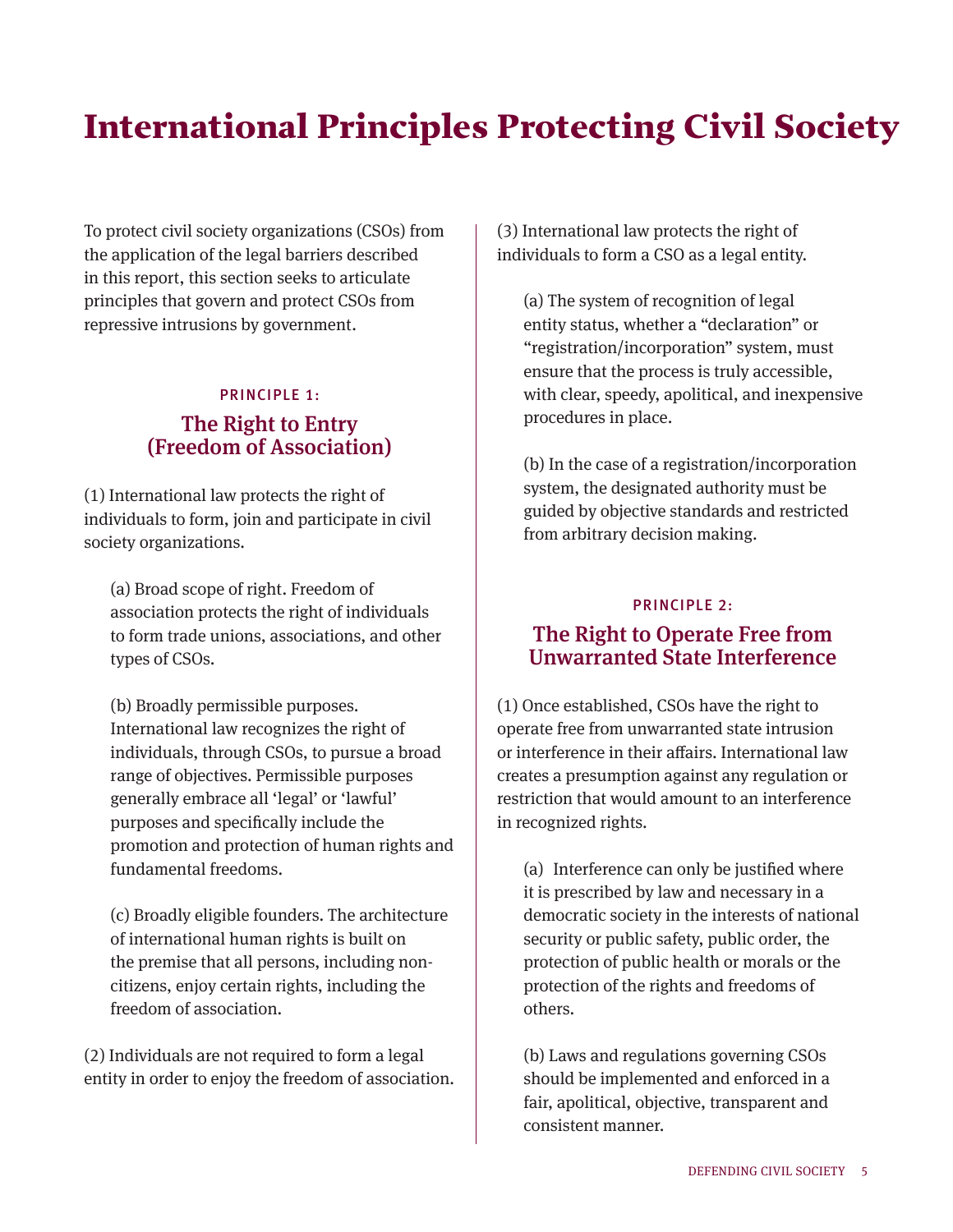(c) The involuntary termination or dissolution of a CSO must meet the standards of international law; the relevant government authority should be guided by objective standards and restricted from arbitrary decision making.

(2) CSOs are protected against unwarranted governmental intrusion in their internal governance and affairs. Freedom of association embraces the freedom of the founders and/or members to regulate the organization's internal governance.

(3) Civil society representatives, individually and through their organizations, are protected against unwarranted interference with their privacy.

# PRINCIPLE 3: The Right to Free Expression

(1) Civil society representatives, individually and through their organizations, enjoy the right to freedom of expression.

(2) Freedom of expression protects not only ideas regarded as inoffensive or a matter of indifference but also those that offend, shock or disturb, since pluralism and the free flow of ideas are essential in a democratic society. CSOs are therefore protected in their ability to speak critically about government law or policy, and to speak favorably about human rights and fundamental freedoms.

(3) Interference with freedom of expression can only be justified where it is provided by law and necessary for respect of the rights or reputations of others; or for the protection of national security or of public order (*ordre public*), or of public health or morals.

## PRINCIPLE 4:

# The Right to Communication and Cooperation

(1) Civil society representatives, individually and through their organizations, have the right to communicate and seek cooperation with other representatives of civil society, the business community, and international organizations and governments, both within and outside their home countries.

(2) The right to receive and impart information, regardless of frontiers, through any media embraces communication via the Internet and information and communication technologies (ICTs).

(3) Individuals and CSOs have the right to form and participate in networks and coalitions in order to enhance communication and cooperation, and to pursue legitimate aims.

#### PRINCIPLE 5:

## The Right to Freedom of Peaceful Assembly

(1) Civil society representatives, individually and through their organizations, enjoy the right to freedom of peaceful assembly.

(2) The law should affirm a presumption in favor of holding assemblies. Those seeking to assemble should not be required to obtain permission to do so.

(a) Where advance notification is required, notification rules should not be so onerous as to amount to a requirement of permission or to result in arbitrary denial.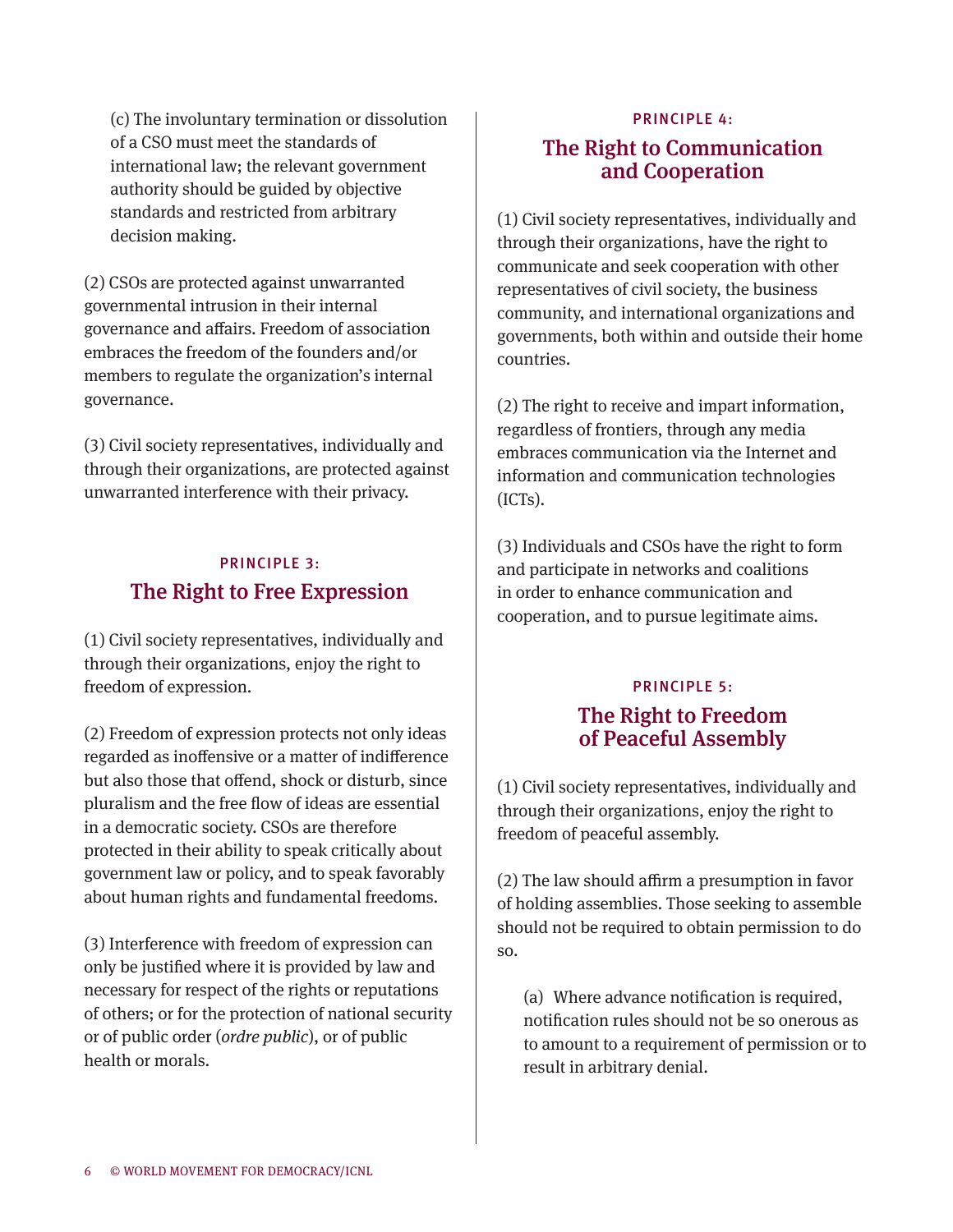(b) The law should allow for spontaneous assembly, as an exception to the notification requirement, where the giving of notice is impracticable.

(3) The law should allow for simultaneous assemblies or counter-demonstrations, while recognizing the governmental responsibility to protect peaceful assemblies and participants in them.

(4) Interference with freedom of assembly can only be justified where it is in conformity with the law and necessary in a democratic society in the interests of national security or public safety, public order (*ordre public*), the protection of public health or morals or the protection of the rights and freedoms of others.

## PRINCIPLE 6 The Right to Seek and Secure Resources

Within broad parameters, CSOs have the right to seek and secure funding from legal sources, including individuals, businesses, civil society, international organizations, and intergovernmental organizations, as well as local, national, and foreign governments.

# PRINCIPLE 7 State Duty to Protect

(1) The State has a duty to promote respect for human rights and fundamental freedoms, and the obligation to protect the rights of civil society. The State's duty is both negative (i.e., to refrain from interference with human rights and fundamental freedoms), and positive (i.e., to ensure respect for human rights and fundamental freedoms).

(2) The State duty includes an accompanying obligation to ensure that the legislative framework relating to fundamental freedoms and civil society is appropriately enabling, and that the necessary institutional mechanisms are in place to ensure the recognized rights of all individuals.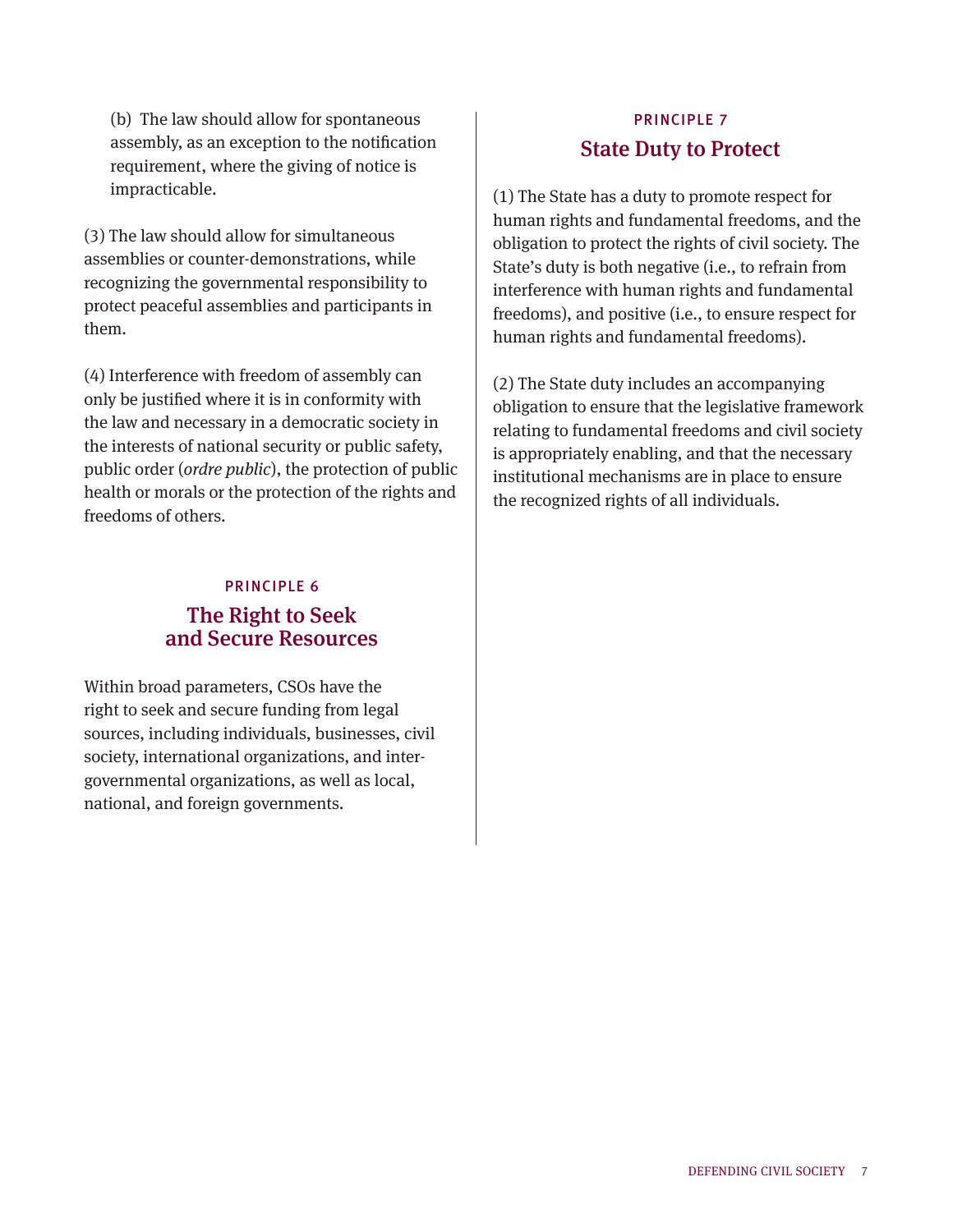# Introduction

Recent years have witnessed proliferating efforts by various governments to narrow the space in which civil society organizations in general, and democracy assistance groups in particular, operate. In response, the World Movement for Democracy, under the leadership of its International Steering Committee and in partnership with the International Center for Notfor-Profit Law (ICNL), launched the Defending Civil Society project in 2007 to empower civil society actors in their efforts to defend and enhance civil society space.

As the first step in the project, the World Movement and ICNL published the first edition of the *Defending Civil Society* report in 2008 to identify and promulgate a set of international principles, already rooted in international law, which underscore proper government-civil society relations. Adherence to these principles—which include the rights of individuals to associate in civil society organizations  $(CSOS)$ ,<sup>1</sup> and the right of CSOs to advocate, and to receive assistance from within and beyond national borders—is indispensable for advancing, consolidating, and strengthening democracy. However, these are precisely the principles that an increasing number of governments, including signatories to the relevant international treaties and conventions in which the principles are enshrined, are violating in the ongoing backlash against the advancement of democracy.

With the publication of the Report, the World Movement for Democracy and ICNL began an international campaign to promote the adoption of the principles the Report articulates. Through this campaign, the World Movement—a global network of democracy and human rights activists, practitioners, scholars, donors, and others engaged in advancing democracy—also seeks to strengthen international solidarity among democracy-assistance organizations, human rights groups, and related CSOs at a precarious moment for the work they undertake.

To help advance the promotion and adoption of these internationally recognized principles to protect civil society (hereafter 'international principles': Pages 5–7), the World Movement assembled an Eminent Persons Group that included former Canadian Prime Minister and current chair of the World Movement Steering Committee the Rt. Hon. Kim Campbell, former Brazilian President Fernando Henrique Cardoso, His Holiness the Dalai Lama, former Czech President the late Vaclav Havel, former Malaysian Deputy Prime Minister Anwar Ibrahim, Egyptian scholar and activist Saad Eddin Ibrahim, and Archbishop Desmond Tutu. In 2009, this Eminent Persons Group endorsed the first edition of this Report and its findings.

<sup>1</sup> The "civil society" sector has been variously called the "third" sector, "voluntary" sector, "nonprofit" sector, and "independent" sector. Civil society is made up of various types organizations, which may include associations, foundations, non-profit corporations, public benefit companies, development organizations, community-based organizations, faith-based organizations, mutual benefit groups, sports clubs, advocacy groups, arts and culture organizations, charities, trade unions and professional associations, humanitarian assistance organizations, non-profit service providers, charitable trusts, and political parties. These organizations are often referred to as nongovernmental organizations (NGOs), not-for-profit organizations (NPOs), or civil society organizations (CSOs). To recognize and appreciate the diversity in organizational forms, this Report generally uses the term "civil society" or "CSOs" but refers to "NGOs" or "NPOs" when referenced as such by other sources. Also, while the fundamental freedoms of assembly and of association affect trade unions and political parties, the Report generally focuses on issues concerning associations, foundations, community-based organizations, advocacy groups, and other types of organizations other than trade unions and political parties.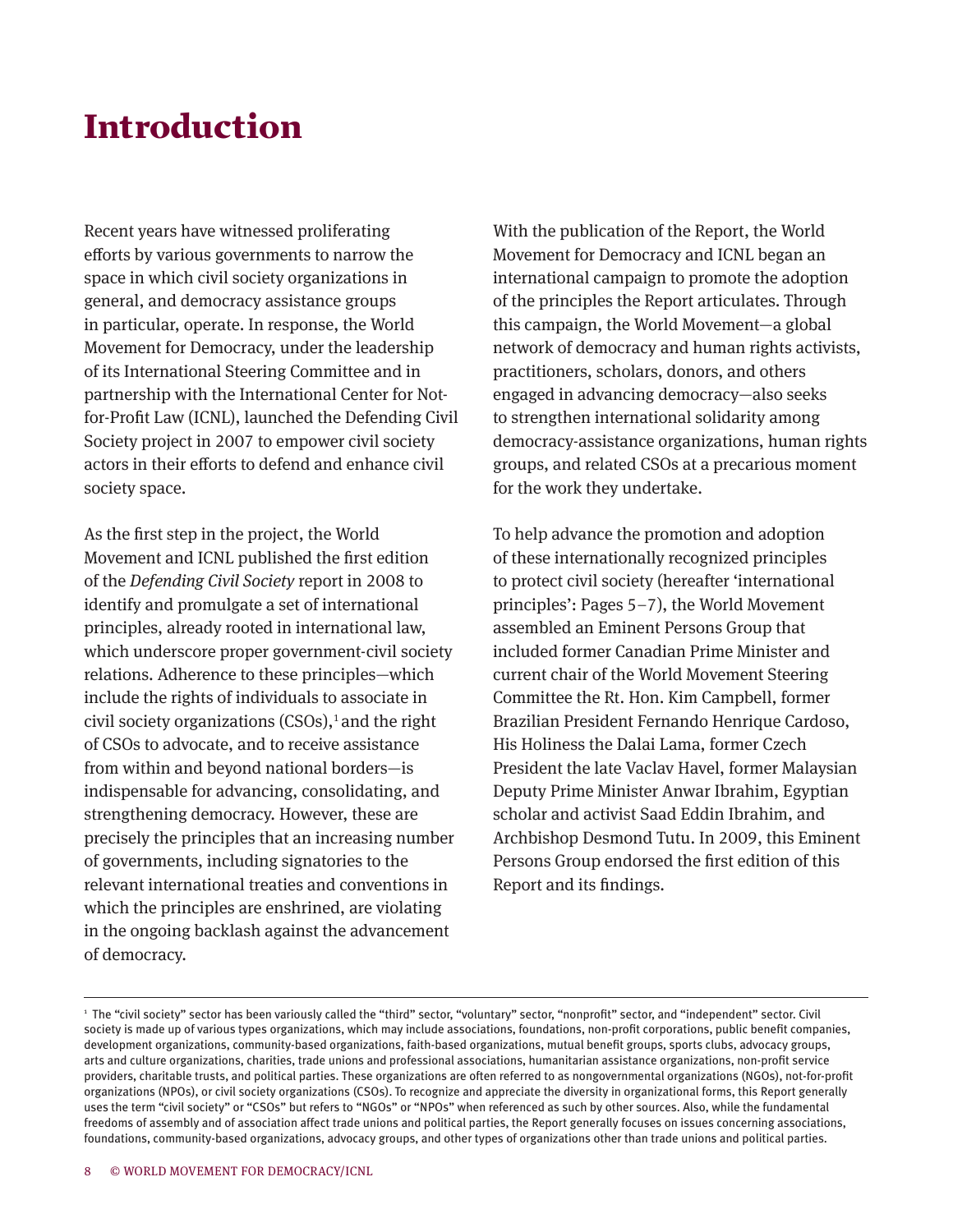In drafting the first edition of the Report, the World Movement Secretariat organized five regional consultations during May-August 2007. These consultations—held in Casablanca, Morocco; Lima, Peru; Kyiv, Ukraine; Bangkok, Thailand; and Johannesburg, South Africa—enabled grassroots activists, independent journalists, democracy assistance practitioners, scholars, and others to review interim drafts of the report, offer their comments and recommendations for the final version, and suggest strategies for advancing the international principles.

Preparing for this updated edition of the Report, the World Movement and ICNL once again conducted a series of consultations at various international fora, including ICNL's Global Forum on Civil Society Law in August 2011. Feedback on the draft second edition was also collected from World Movement participants. Input directly from civil society activists who face challenges on the ground have helped verify the impact of barriers highlighted in this Report.

# Rationale for the Defending Civil Society Project

Over the last several years, significant steps have been made to confront the worrying trend of increasingly restrictive environments for civil society around the world, and to advocate for enabling environments. In 2009, under Canadian leadership, the Community of Democracies launched a "Working Group on Enabling and Protecting Civil Society" to monitor and respond to developments concerning civil society legislation around the world. In September 2010, the United Nations Human Rights Council (UNHRC) passed an historic resolution on the "Rights to Freedom of Peaceful Assembly and of Association," establishing a Special Rapporteur on the issue for

the first time. Following this UNHRC resolution, the Organization of American States (OAS) adopted a resolution in June 2011 on "Promotion of the Rights to Freedom of Assembly and of Association in the Americas." Furthermore, in 2011, 14 governments—including Australia, Benin, Canada, Chile, the Czech Republic, Denmark, Estonia, Lithuania, the Netherlands, Norway, Poland, Sweden, the United Kingdom, and the United States—pledged financial support for the "Lifeline: Embattled NGO Assistance Fund" to help civil society activists confronting crackdowns by providing emergency and advocacy assistance to enable them to continue their work in difficult circumstances.

Despite these international efforts, civil society is still losing space in many countries. Activists continue to face traditional forms of repression, such as imprisonment, harassment, disappearances, and execution. In September 2009, Yevgeniy Zhovtis, Kazakhstani human rights activist and member of the World Movement Steering Committee, received a four-year imprisonment sentence as a result of a politically manipulated trial related to an auto accident. 2 In December 2009, Chinese dissident and principal author of "Charter '08" and Nobel Laureate, Liu Xiaobo, was convicted of "inciting subversion of state power" and sentenced to 11 years in prison. In June 2010, in Kinshasa, Democratic Republic of the Congo, Floribert Chebeya Bahizire, a pioneer of human rights movements across Africa, was murdered, along with his driver Fidele Bazana, after being called to meet the Inspector General of Police. Baharaini human rights activist, Abdulhadi Al Khawaja, was arrested in December 2011 and sentenced to life imprisonment for participating in "OccupyBudaiya Street," an initiative organized by protesters in Bahrain through Facebook and Twitter. Many civil society activists around the world fall victim to similar oppression every day.

<sup>2</sup> In February 2012, Yevgeniy Zhovtis was granted an amnesty and released.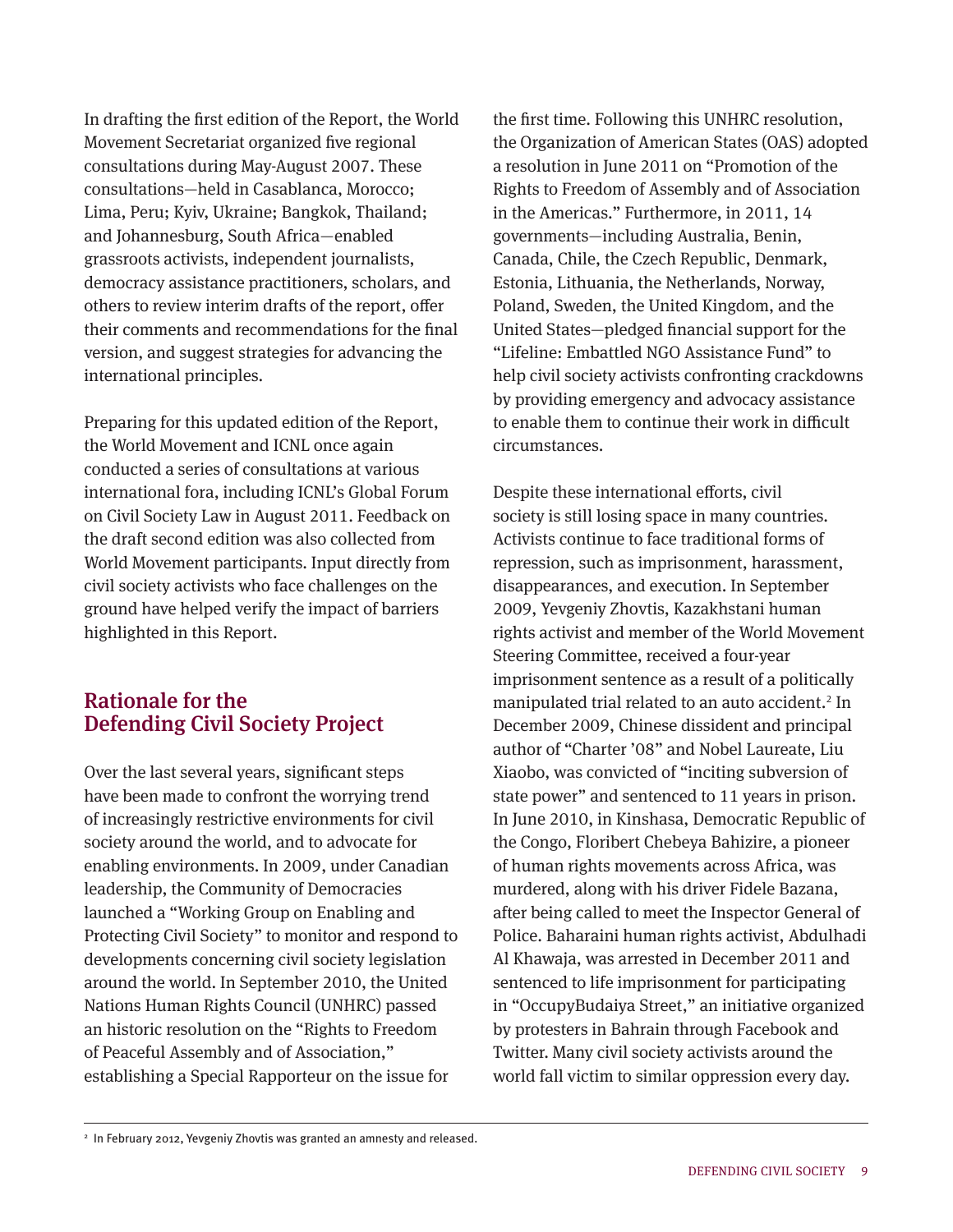As the first edition of the Report pointed out, traditional threats against civil society have increasingly been complemented by more sophisticated measures, including legal or quasi-legal obstacles to democracy and human rights work. Semi-authoritarian governments are developing tools to suppress and silence independent groups, from manifestly restrictive laws and regulations to quietly burdensome registration and tax requirements. CSOs that advocate for human rights and democracy, including many that work in conflict zones, are particularly targeted. Regimes justify such actions by accusing independent CSOs of treason, espionage, subversion, foreign interference, or terrorism. These are but rationalizations, however; the real motivation is almost always political. Restrictive laws or practices are often introduced as a country prepares for presidential and/or parliamentary elections. These actions are not about defending citizens from harm, but about protecting those in power from scrutiny and accountability.

Since the publication of the first edition of the Report in 2008, three new major challenges have become evident. First, this updated Report addresses the challenges that civil society groups have increasingly faced in using new technologies, such as the Internet and mobile phones, to carry out their advocacy and mobilization efforts. Recent events in the Middle East and North Africa highlight the degree to which such new technologies can serve as powerful tools for civil society activists. Many authoritarian governments have responded by introducing newly restrictive laws and regulations and engaging in various activities to block access to the Internet and limit mobile phone communications without court approval.

Second, this edition has extensively expanded the discussion of freedom of assembly. The events of the Arab Spring vividly remind us of the power of protest. Many civil society groups use public meetings and demonstrations to express their political opinions, raise public awareness of salient issues, mobilize support for their advocacy efforts, and demand that governments respond. Similar to the trend that emerged after the "Color Revolutions" in some former Soviet countries, the Arab Spring that began in late 2010 triggered efforts in a variety of countries in different regions to take measures against popular uprisings and public movements.

Third, the Report now notes one unintended consequence of efforts to enhance the effectiveness of foreign aid. Some recipient governments have introduced laws or policies requiring civil society organizations to "harmonize" or "align" their activities with governmental priorities. In the process, governments have subtly converted "host country" ownership into "host government" ownership. The Fourth High Level Forum on Aid Effectiveness (HLF-4) Busan Partnership Document and the Istanbul Principles recognize that democratic ownership in national development plans is a crucial component in promoting development effectiveness. Inclusive partnerships among international organizations, governments, and civil society ensure that all stakeholders have sovereignty over decisions on how aid is used. In paragraph 22 of the Busan Partnership Document, states pledged to "implement fully [their] respective commitments to enable CSOs to exercise their roles as independent development actors, with a particular focus on an enabling environment, consistent with agreed international rights, that maximizes the contributions of CSOs to development."<sup>3</sup>

<sup>3</sup> Busan Partnership for Effective Development Cooperation, http://www.aideffectiveness.org/busanhlf4/component/content/article/698.html.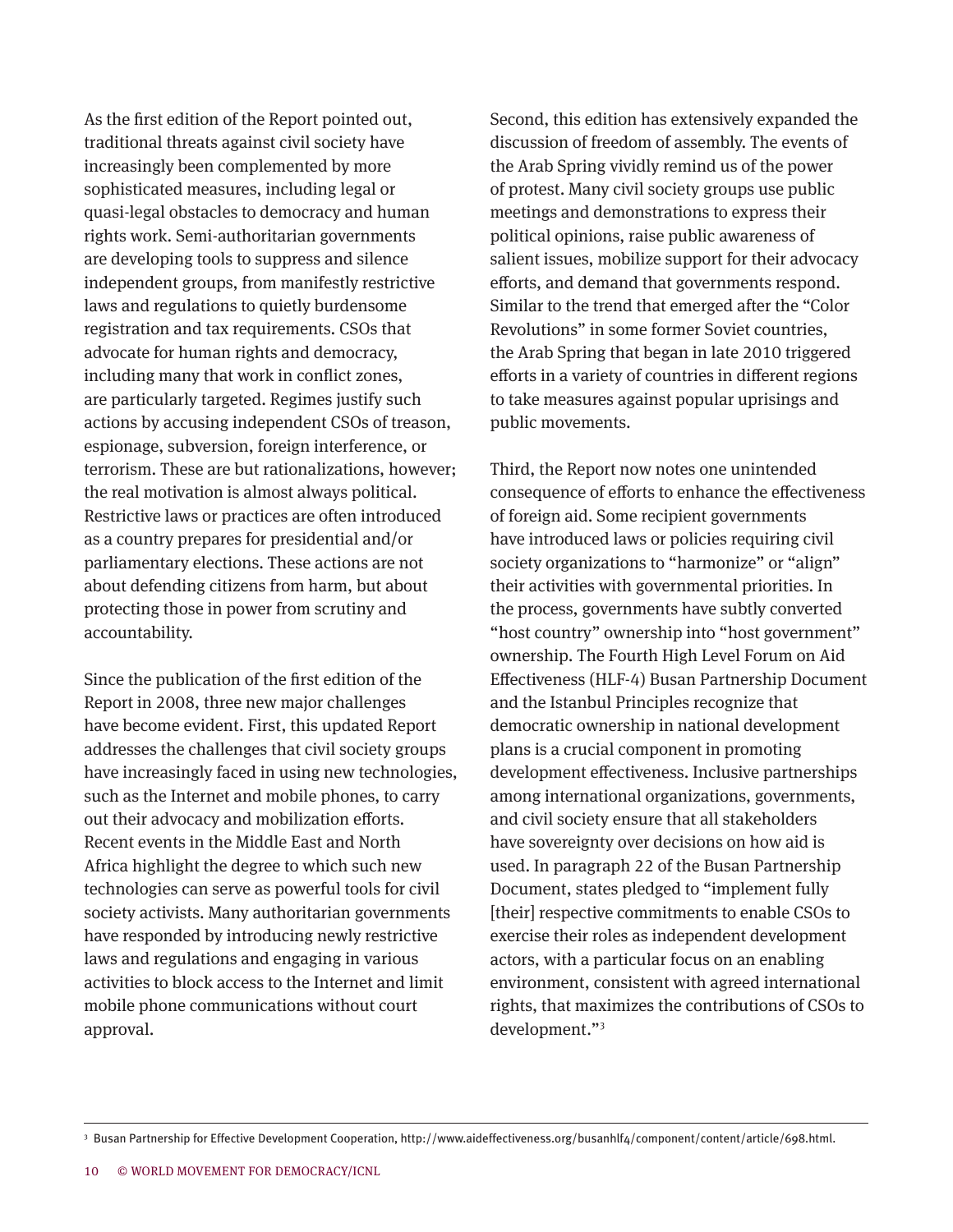Many of the examples in this Report, provided in the context of the recent backlash, reflect measures that some governments have imposed for decades. Ongoing crackdowns on activists in Sudan, Syria, Belarus, Tajikistan, Vietnam, and Cuba, for instance, show how severely restrictive those societies are and how people are denied the most basic human rights. Other governments, at least temporarily, have married economic progress with strict political control, serving as models for rulers who want both the benefits of economic openness and a monopoly of political power. Whether that combination is sustainable is an open question, but in an age of global communications and transparency, such situations offer both challenges and opportunities for potential political reforms.

As witnessed immediately after the "Color Revolutions" in former Soviet countries, so the events of the Arab Spring in 2010-2011 have also posed both challenges and opportunities. The Arab Spring, which demonstrated the power of protest and the role of civil society activists, unfortunately triggered increasingly aggressive responses from governments in the region and in many other parts of the world, preventing civil society groups and individual citizens from exercising their rights to freedom of assembly and association. At the same time, the upheavals in those Arab countries, especially with the use of new technologies, have provided opportunities to reform the previously restrictive legal frameworks for CSOs and to facilitate open discussions about creating enabling environments for civil society groups in those countries.

A proper legal framework that respects fundamental freedoms can help create an enabling environment for civil society through which citizens actively participate in political and social

development. As the Eminent Persons Group wrote in its letter endorsing the first edition of the Defending Civil Society report, "[d]emocracy will not flourish unless citizens can freely engage in politics and social change, and for many years civil society groups have been providing citizens with the means to do so peacefully." To deepen a democratic culture and build a healthy democratic society, citizens must actively participate in policy making and social and economic development in their respective communities and countries. This Report seeks to articulate and promote the fundamental international principles for such a legal framework and enabling environment.

# Outline of the Report

This Report is divided into four sections: Legal Barriers to Civil Society Organizations; Government Justifications for Legal Barriers; International Principles Protecting Civil Society; and Next Steps: Building Solidarity and Promoting the Principles. In the first section, the legal barriers are discussed within several categories:

- **barriers to entry**, particularly the use of law to discourage, burden, or prevent the formation of organizations;
- **barriers to operational activity**, or the use of law to prevent organizations from carrying out their legitimate activities;
- **barriers to speech and advocacy**, or the use of law to restrict CSOs from engaging in the full range of free expression and public policy advocacy;
- **barriers to communication and cooperation**, or the use of law to prevent or stifle the free exchange of contact and communication among CSOs and others;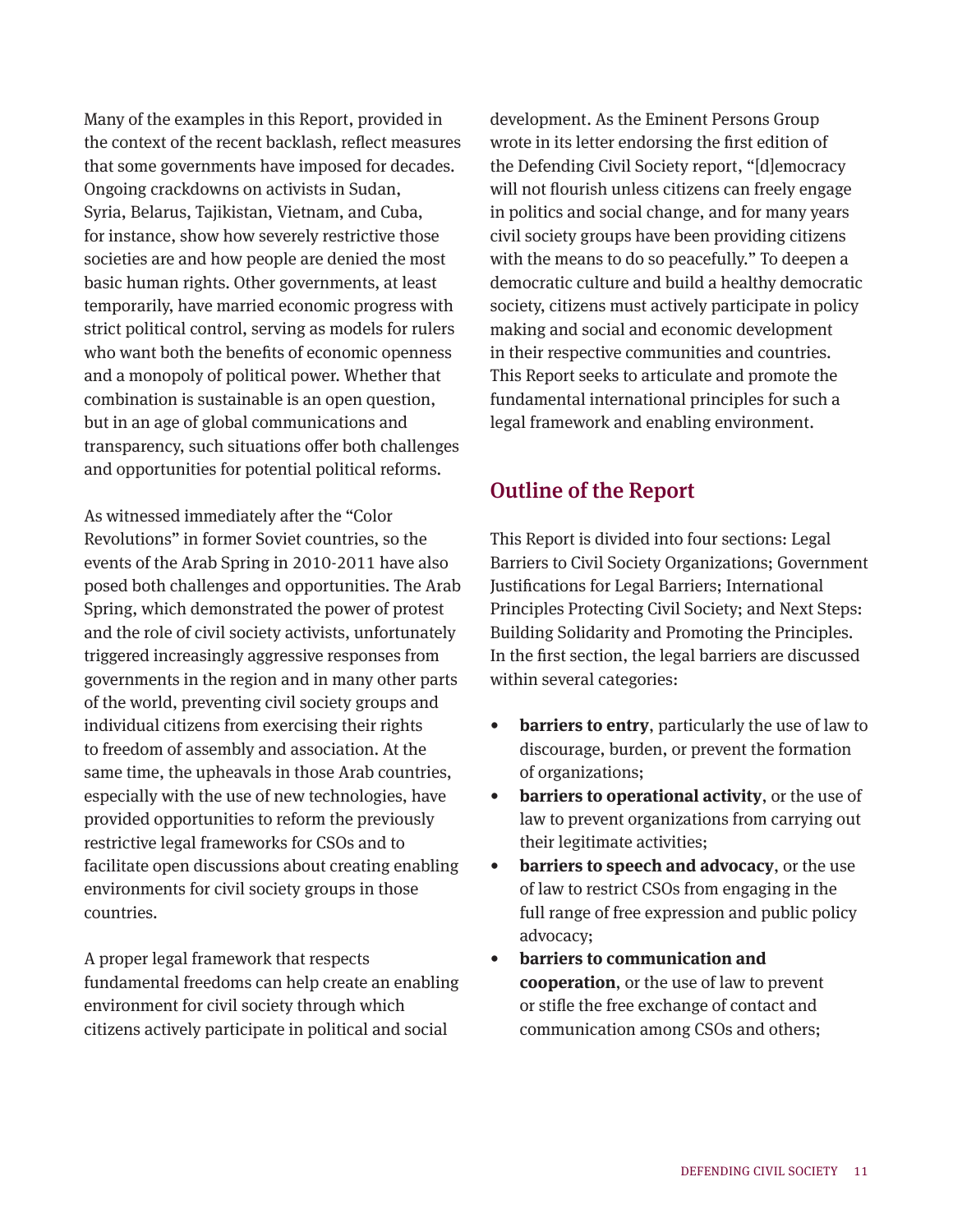- **barriers to assembly**, or the use of law to ban or interfere with peaceful public gatherings; and
- **barriers to resources**, or the use of law to restrict the ability of organizations to secure the financial resources necessary to carry out their work.

Examples in this Report are provided to elucidate each category in a nuanced way. We have not sought to provide a comprehensive account of regimes taking measures to implement such restrictions. The examples provided are intended to be illustrative of the challenges CSOs face in a wide—and widening—range of countries. In addition, the authors of the report fully recognize that there are significant variations in the challenges civil society confronts within regions and from one region to another.

The second section of the Report briefly surveys government justifications for establishing legal barriers. Again, the examples are not meant to be comprehensive but to illustrate the ways in which such justifications serve to deflect criticism by obscuring governments' true intentions. This section of the Report is instructive in the ways in which such proffered justifications can be analyzed and, for the most part, rejected.

The third and fundamental section of the Report describes in greater depth the international principles that protect civil society, and articulates the rights of civil society organizations that are being systematically violated. These principles and rights correspond to the legal barriers discussed in the first section of the report. They include:

- the right to entry (or freedom of association);
- the right to operate free from government interference;
- the right to free expression;
- the right to communication and cooperation;
- the right to freedom of peaceful assembly;
- the right to seek and secure resources; and
- the state's duty to protect and promote respect for human rights and fundamental freedoms and its obligation to protect the rights of CSOs.

To ensure a full understanding of these principles and rights, and to promote adherence to them, this section provides specific citations of documents and other references reflecting their roots in international law and longstanding international acceptance. The articulation of these principles and rights is meant to augment other efforts to delineate such principles.

For instance, the International Labor Organization (ILO) long ago issued its Declaration on Fundamental Principles and Rights at Work. 4 The European Parliament's Foreign Affairs Committee expressed its concern about attacks on human rights defenders, insisting that the European Council and European Commission raise the situation of human rights defenders systematically in all political dialogues, while the U.S. State Department formulated 10 principles for informing government treatment of CSOs, including protection of their right to function in an environment free from harassment, intimidation and discrimination; to receive financial support from domestic, foreign, and international entities; and that laws regulating them be applied apolitically and equitably. 5

The final section of the Report considers how to use the Report to advance the principles it articulates, and provides a short list of recommended actions that civil society organizations and others can take, including actions to enlist the help of the international community, actions that civil society

<sup>4</sup> ILO Declaration on Fundamental Principles and Rights at Work, http://www.ilo.org/declaration/thedeclaration/textdeclaration/lang--en/index.htm. 5 The US Department of State Guiding Principles on Non-Governmental Organizations, http://www.state.gov/j/drl/rls/shrd/2006/82643.htm.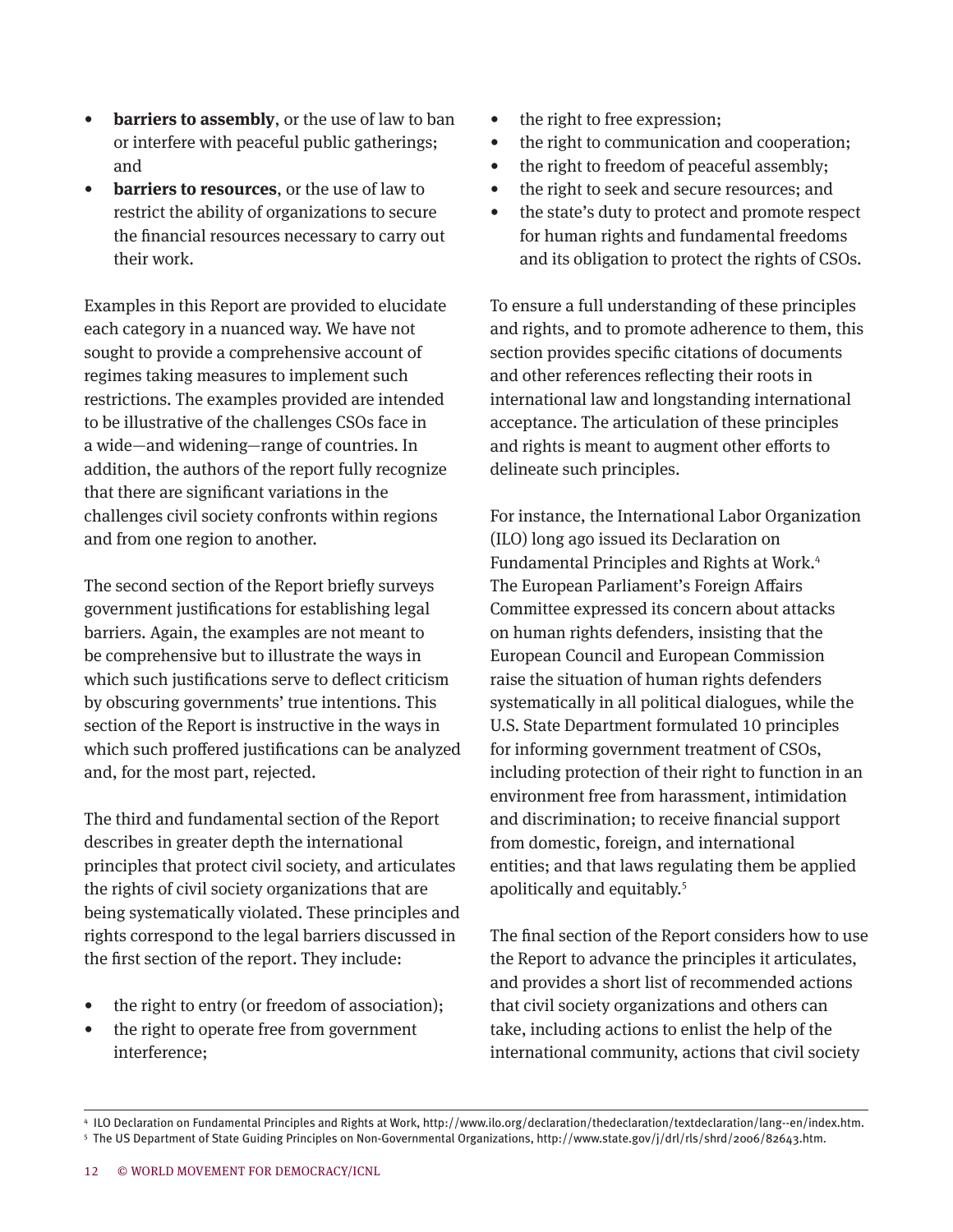organizations can implement cooperatively, and actions specifically aimed at democracy assistance organizations. The World Movement will be facilitating a number of opportunities for discussing these and other suggested actions in greater detail.

# About the authors

The **International Center for Not-for-Profit Law**

(ICNL) is the leading source of information on the legal environment for civil society, including the freedoms of association and assembly. Since 1992, ICNL has served as a resource to civil society leaders, government officials, and the donor community in over 100 countries. More information about ICNL can be found at: www.icnl.org.

The **World Movement for Democracy**, initiated by the National Endowment for Democracy (NED) initiated in 1999, is a global network of democrats, including activists, practitioners, academics, policy makers, and funders, who have come together to cooperate in the promotion of democracy. NED serves as the World Movement's Secretariat. Information about the World Movement can be found at www.wmd.org. The World Movement for Democracy expresses its deep appreciation to ICNL for its gracious and expert cooperation in the production of the first and second editions of this Report.

# Acknowledgement of Support

The Defending Civil Society project, including the regional consultations, the production of the *Defending Civil Society* report, and activities to promote its findings, has been made possible through the generous support of the following: Canada's Department of Foreign Affairs and International Trade (DFAIT), the Swedish International Development Cooperation Agency (Sida), the United States Agency for International Development (USAID), the Hurford Foundation, and the Taiwan Foundation for Democracy. The World Movement for Democracy and its Steering Committee also express their deep appreciation to the World Movement Secretariat at the National Endowment for Democracy (NED) and the International Center for Not-for-Profit Law (ICNL) for their cooperation and support on the Defending Civil Society project and the preparation of this updated report. Finally, special thanks go to the hundreds of civil society organizations from many different regions who have participated in the Defending Civil Society project. Their insightful input through the consultation process has enhanced this Report, and their participation in various discussions since the original publication has made this updated version even more relevant to their work.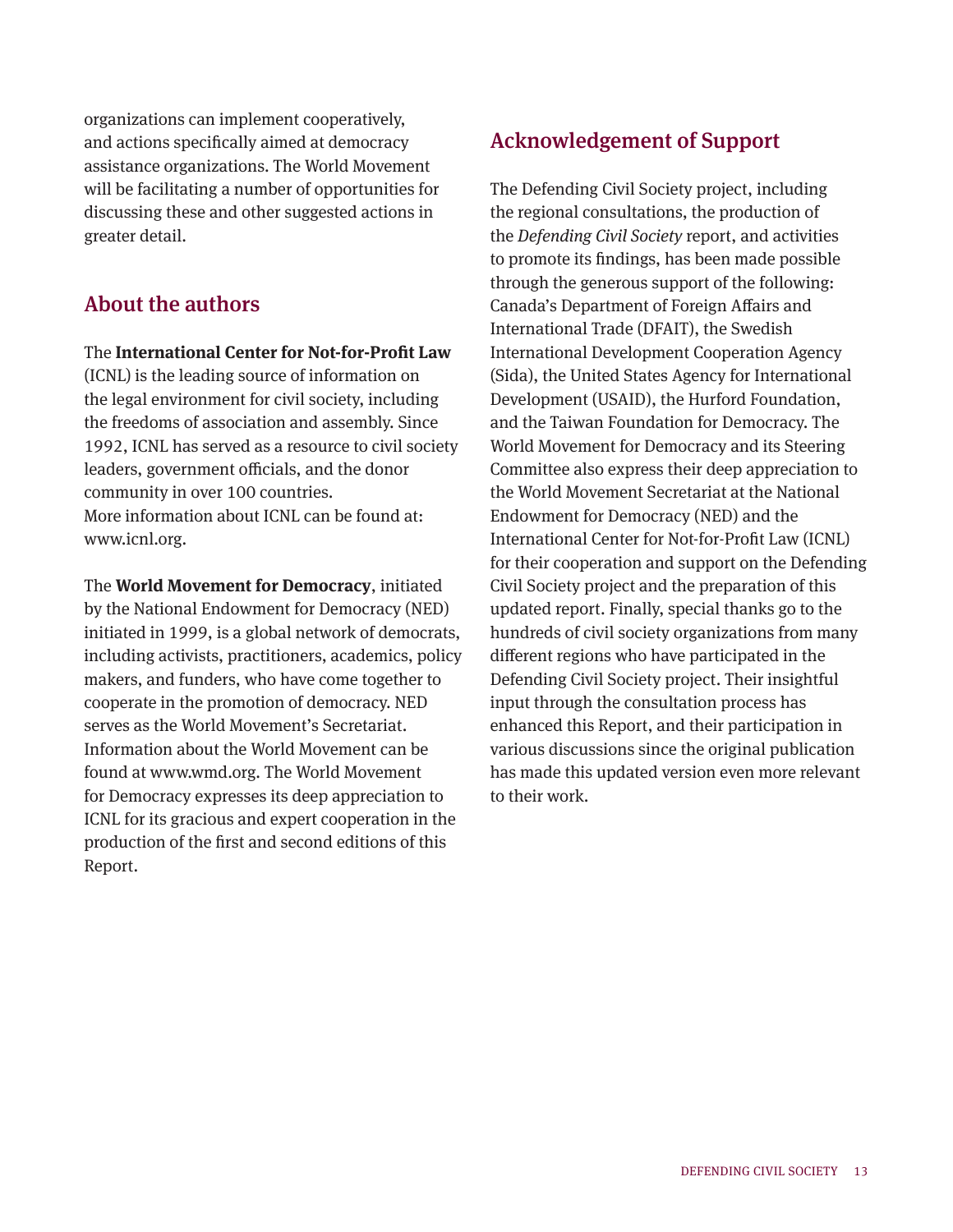# Legal Barriers to Civil Society Organizations

A disturbingly large number of governments – principally, but not exclusively authoritarian or hybrid regimes – are using legal and regulatory measures to undermine and constrain civil society. Legal constraints fall broadly into six categories:

- barriers to entry;
- barriers to operational activity;
- barriers to speech and advocacy;
- barriers to contact and communication;
- barriers to assembly; and
- barriers to resources.

Legal impediments affect a broad range of civil society organizations, regardless of their mission, but in many countries organizations pursuing human rights and democracy are disproportionately affected, if not deliberately targeted.

Legal barriers arise from a variety of sources, including constitutions, legislation, regulations, decrees, court decisions, and other legally binding measures. Moreover, legislation impacting CSOs extends beyond laws specifically designed to govern civil society organizations. Such measures include, for example, laws governing assembly and peaceful protests; anti-terrorism or anti-extremism legislation; laws on state security or state secrets; access to information laws; and measures affecting use of the Internet and freedom of expression.

Country-specific examples are drawn from testimony given by civil society activists during a series of consultations and discussions, as well as publicly available media sources. The consultations in 2007 convened CSOs and activists from various regions, identifying barriers to civil society organizations in the Middle East and North Africa (consultation held in Casablanca), Latin America (Lima), Asia (Bangkok), the former Soviet Union (Kiev) and sub-Saharan Africa (Johannesburg). More recently, in 2011, consultations on this updated edition were held at ICNL's Global Forum on Civil Society Law. Further feedback on the draft updated version was provided by scores of civil society activists around the world. Few citations are provided in order to protect the identity of sources, especially those working in politically hostile environments.

This report not only considers the law as written but also as applied in practice. We recognize, of course, that summary statements of legal barriers lack the background and context necessary for a fully nuanced understanding of a specific situation. However, the country examples are intended not to provide a detailed understanding of any single barrier or specific country, but rather to illustrate the wide range of barriers being used in countries around the world and to demonstrate, succinctly, how legal barriers constrain civil society.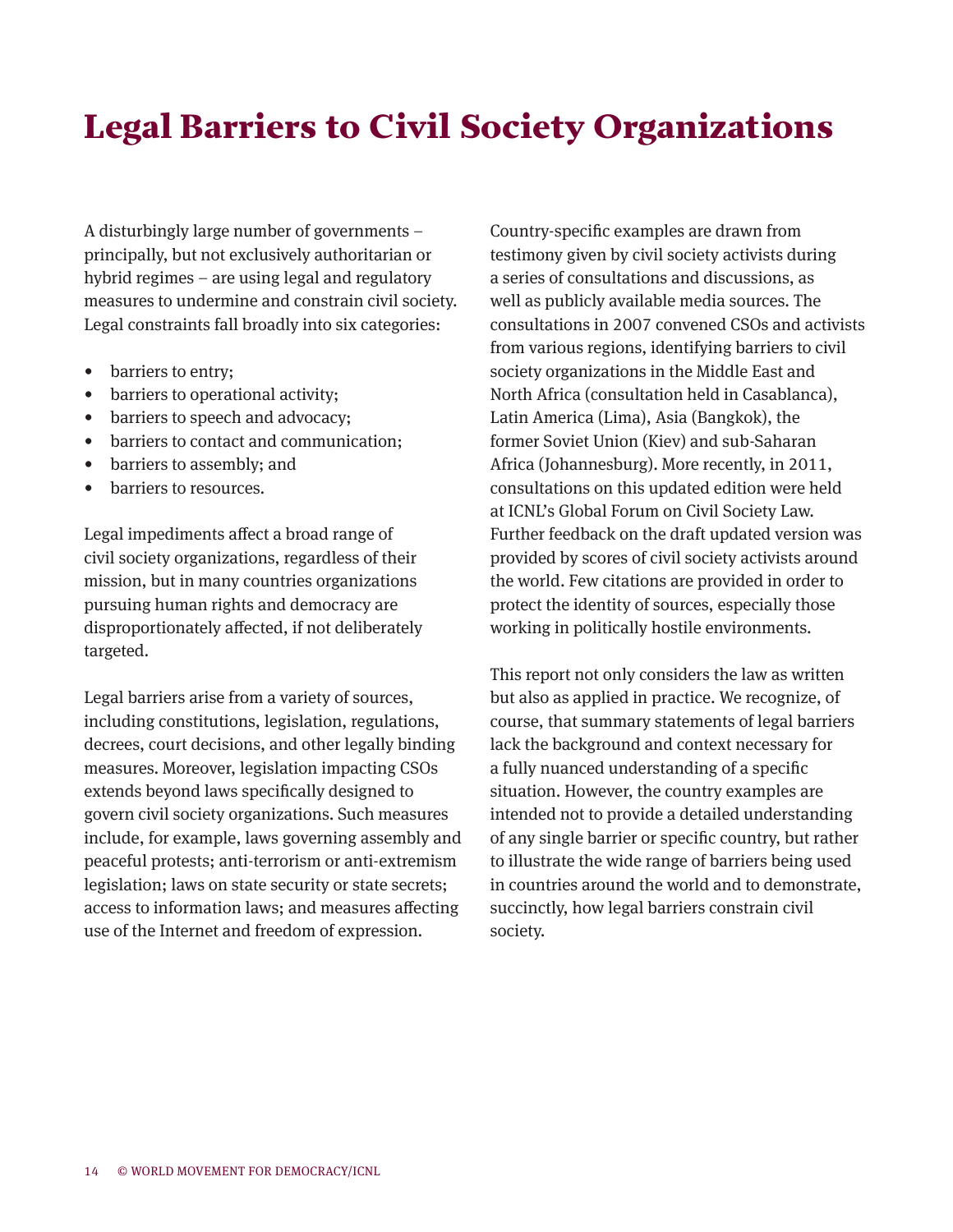## I. Barriers to Entry

Restrictive legal provisions are increasingly used to discourage, burden and, at times, prevent the formation of civil society organizations. Barriers to entry include:

(1) Limited right to associate. Most directly, the law may completely limit the right to associate, whether in informal groups or as registered legal entities.

• In **North Korea**, while the constitution provides for freedom of association, the government fails to respect this provision in practice. There are no known organizations other than those created by the government.

(2) Prohibitions against unregistered groups. In a clear infringement of freedom of association, some governments require groups of individuals to register, and prohibit informal, unregistered organizations from conducting activities. They often impose penalties on persons engaging with unregistered organizations.

- In **Uzbekistan**, the Administrative Liability Code makes it illegal to participate in the activity of an unregistered organization.
- In **Cuba**, persons involved in unauthorized associations risk imprisonment and/or substantial fines.
- In **Zambia**, the 2009 NGO Act prohibits the operation of unregistered organizations. An NGO must apply for registration to the Registrar within 30 days of its formation or the adoption of its constitution. Persons operating an unregistered organization commit a criminal offense and are subject to criminal penalties, including fines and imprisonment of up to three years.

(3) Restrictions on founders. In some countries, the law limits freedom of association by restricting eligible founders or by requiring difficult-to-reach minimum thresholds for founders.

- In **Turkmenistan**, national-level associations can only be established with a minimum of 500 members.
- In many countries, including **Malaysia** and **Thailand**, the law permits only citizens to serve as founders of associations, thereby denying freedom of association to refugees, migrant workers, and stateless persons.
- In addition, in **Qatar**, founders of an association are required not only to be Qatari nationals but also to be of "good conduct and reputation."

(4) Burdensome registration/incorporation procedures. Many states require CSOs to undergo formal registration, incorporation, or other similar procedures (hereinafter "registration"), in order to attain legal entity status. Some states make the process so difficult that it effectively prevents CSOs from being registered. Such barriers include a lack of clarity regarding the registration procedures; detailed, complex documentation requirements; prohibitively high registration fees; and excessive delays in the registration process.

• Applicants for registration as a CSO in **Panama** are subject to nearly unlimited government discretion. According to a 2011 report, an official charged with CSO registration asserted that he initially rejects 99% of applications for registration – which must be presented by lawyers – for purported legal deficiencies in the organizational by-laws. As a result, some CSOs have been forced to wait years, without explanation, to become officially registered. One CSO focused on LGBT issues, for example, waited six years before being registered.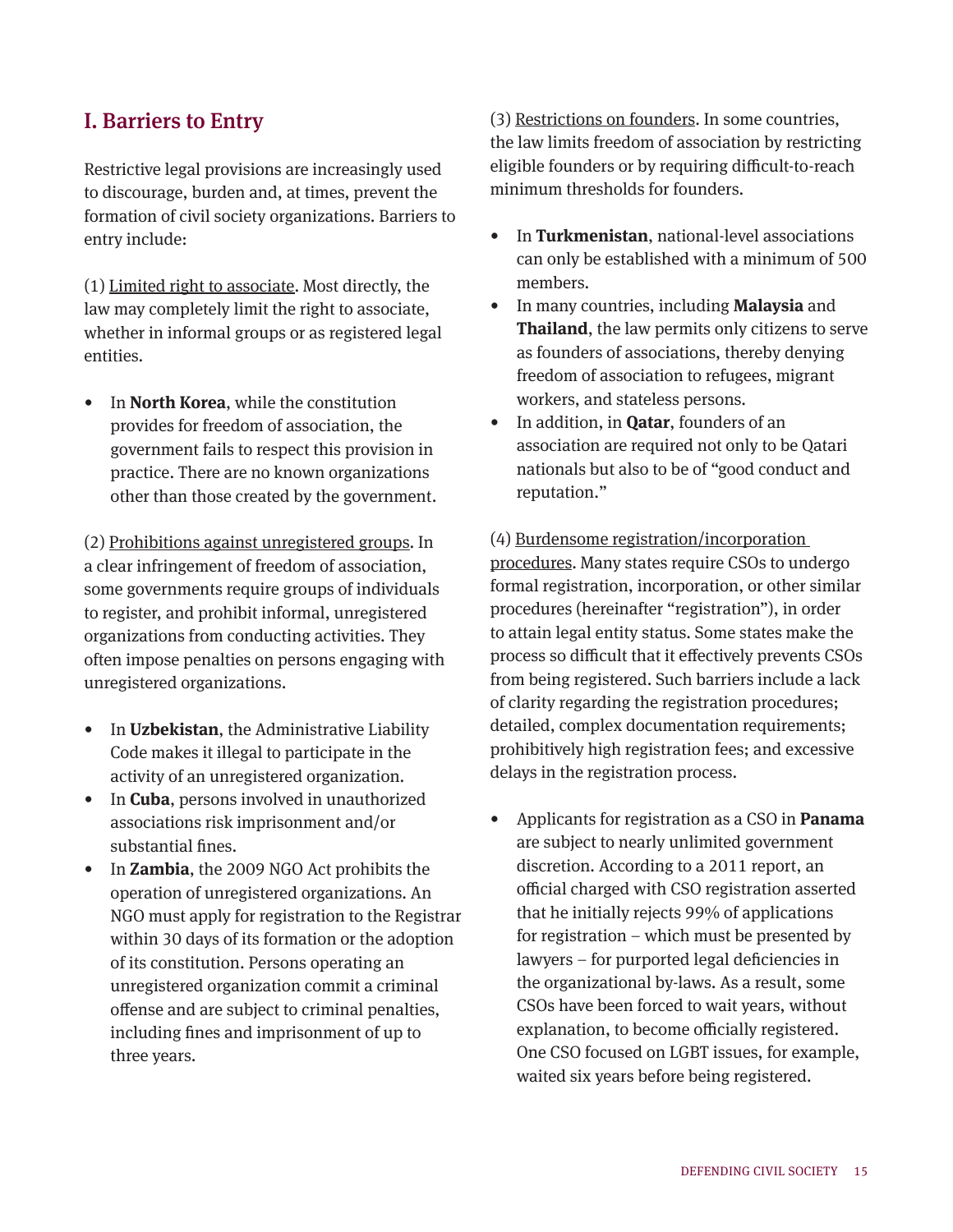- In **Vietnam**, Decree 45 (2010) provides for a "dual management" system, whereby associations are responsible both to the Ministry of Home Affairs (or to local governments in the case of provincial associations) and to the ministry working in the professional arena of the association (or to the provincial level government agency for that sector). Thus, the government has at least two formal opportunities in which it can decline to approve the registration of an association (and two channels for continuing administration of associations).
- In **Eritrea**, Proclamation No. 145/2005 provides as follows: "Local NGOs may be authorized to engage in relief and/or rehabilitation work if … they establish that they have at their disposal in Eritrea one million US dollars or its equivalent in convertible currency …" (Article 8(1)).

(5) Vague grounds for denial. A common legal tool is the use of overbroad, vague grounds for denying registration applications. Compounding the problem, the law may provide no mechanism to appeal a decision.

- In **Bahrain**, according to the Law on Associations, the government can refuse registration to an organization if "society does not need its services or if there are other associations that fulfill society's needs in the [same] field of activity."
- In **Russia**, a gay rights organization was denied registration on the grounds that its work "undermines the sovereignty and territorial integrity of the Russian Federation in view of the reduction of the population."<sup>6</sup>
- In **Malaysia**, the Societies Act provides that the registrar may not register any local society

"which *in the opinion of the Minister* is likely to affect the interests of the security of the Federation or any part thereof, public order or morality," and "where *it appears to him* that such local society is unlawful under provisions of this Act or any other written law or is likely to be used for unlawful purposes or any purpose prejudicial to or incompatible with peace, welfare, good order, or morality in the federation."7 (italics added)

(6) Re-registration requirements. In practice, reregistration requirements burden civil society and give the state repeated chances to deny entry to politically disfavored organizations.

- In **Uzbekistan**, in 2004, President Islam Karimov issued a decree requiring local NGOs working on "women's issues," which constituted 70-80 percent of all NGOs in the country, to re-register with the Ministry of Justice. Organizations that chose not to do so were forced to cease their activities. In addition, the Karimov government imposed a re-registration requirement on previously accredited international organizations.
- In **Zambia**, the 2009 NGO Act limits the validity of the registration certificate to just three years, and requires that an NGO apply to the NGO Board for the renewal of the certificate. The failure to renew the certificate of registration will result in the expiration of the certificate, and presumably in the loss of legal entity status.

(7) Barriers for international organizations. Some countries use legal barriers specifically to target international organizations, seeking to prevent or impede their operation inside the country.

<sup>6</sup> Schofield, Matthew, *Putin Cracks Down on NGOs*, McClatchy Washington Bureau, February 21, 2007

<sup>(</sup>http://www.realcities.com/mld/krwashington/16742653.htm).

<sup>7</sup> The Advocacy Project, OTR Volume 3, Issue 1, December 7, 1998, p.2.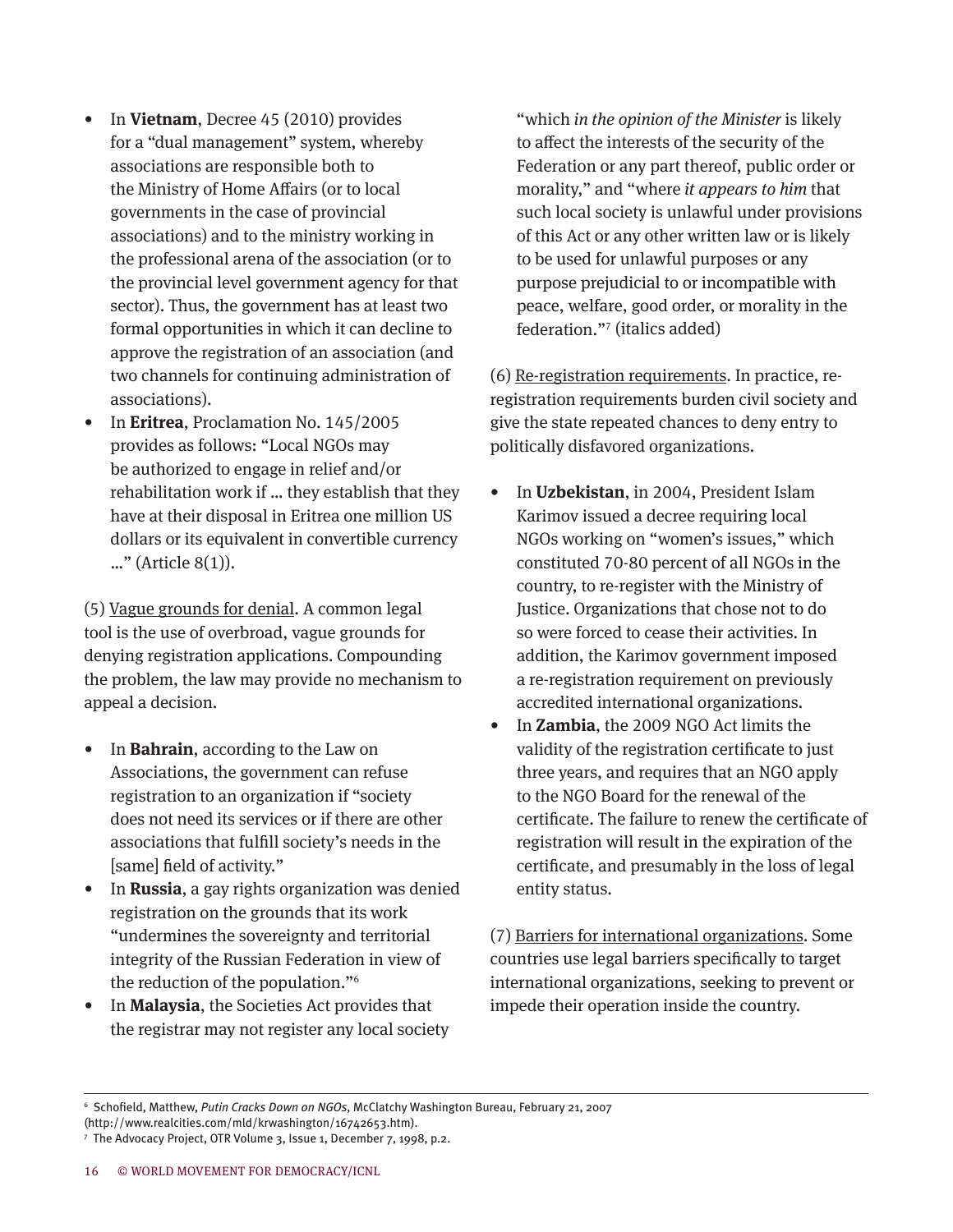- In **Azerbaijan**, according to regulations introduced in 2009, a foreign organization, in order to register, must negotiate and conclude an agreement with the Ministry of Justice (MoJ). The decision to conclude an agreement is, however, subject to the full discretion of the MoJ, as the regulations do not provide clear grounds for refusal to conclude an agreement nor any fixed time period within which a decision must be made.
- Even more starkly, in some countries, like **Turkmenistan**, registration of foreign organizations is practically impossible.
- In **Uganda**, registration of a foreign organization requires a recommendation from the diplomatic mission in Uganda or a duly authorized government office of the organization's home country. Prior to registration, the NGO Board (a government agency within the Ministry of Internal Affairs) must approve its structure, foreign employees, and a plan to replace its foreign employees.

# II. Barriers to Operational Activity

Even when CSOs have successfully negotiated the barriers to entry described above, the law may subject them to a wide range of constraints on legitimate activities. Such impediments assume many forms.

(1) Direct prohibitions against spheres of activity. In some cases, the law may directly prohibit NGOs from participating in certain spheres of activity.

- The law in **Equatorial Guinea** restricts NGOs from promoting, monitoring or engaging in any human rights activities.
- In **Afghanistan**, the Law on NGOs (2005) prohibits NGO participation in construction projects and contracts (Article 8).
- Prohibitions are often formulated in broad, imprecise, and vague terms, giving considerable discretion to government officials. For example, in **Tanzania**, an international NGO must "refrain from doing any act which is likely to cause misunderstanding" among indigenous or domestic NGOs. (NGO Act (2002), Article 31)
- Laws in several countries, including **Egypt** and **Russia**, prohibit participation in "political," "extremist" or "terrorist" activity without defining these terms clearly; such vague language allows the state to block CSO activity in legitimate spheres of work (and to brand CSOs or CSO activists as "extremists" or "terrorists").

(2) Mandatory compliance with national development plans. In other cases, laws and policies require CSOs to align or harmonize their activities with governmental priorities as defined in national development plans. Such requirements, commonly justified in the interest of aid effectiveness, limit the ability of CSOs to pursue activities not pre-defined by governments in development plans and may limit the ability of CSOs to play a critical watchdog role vis-à-vis the government.

• **Sierra Leone**'s 2009 Revised NGO Policy Regulations ("NGO Policy") provide that "organizations wishing to operate as NGOs in Sierra Leone" must meet certain criteria, "including a clear mission statement outlining [their] purpose, objectives, target beneficiaries and constitute, which is in conformity with GoSL development policies." (NGO Policy at Paragraph 2.2.1(i)). Otherwise, an NGO's application to operate in Sierra Leone will be disqualified. (NGO Policy at Paragraph 2.2.6.) Moreover, the Policy states that "No project shall be implemented within Sierra Leone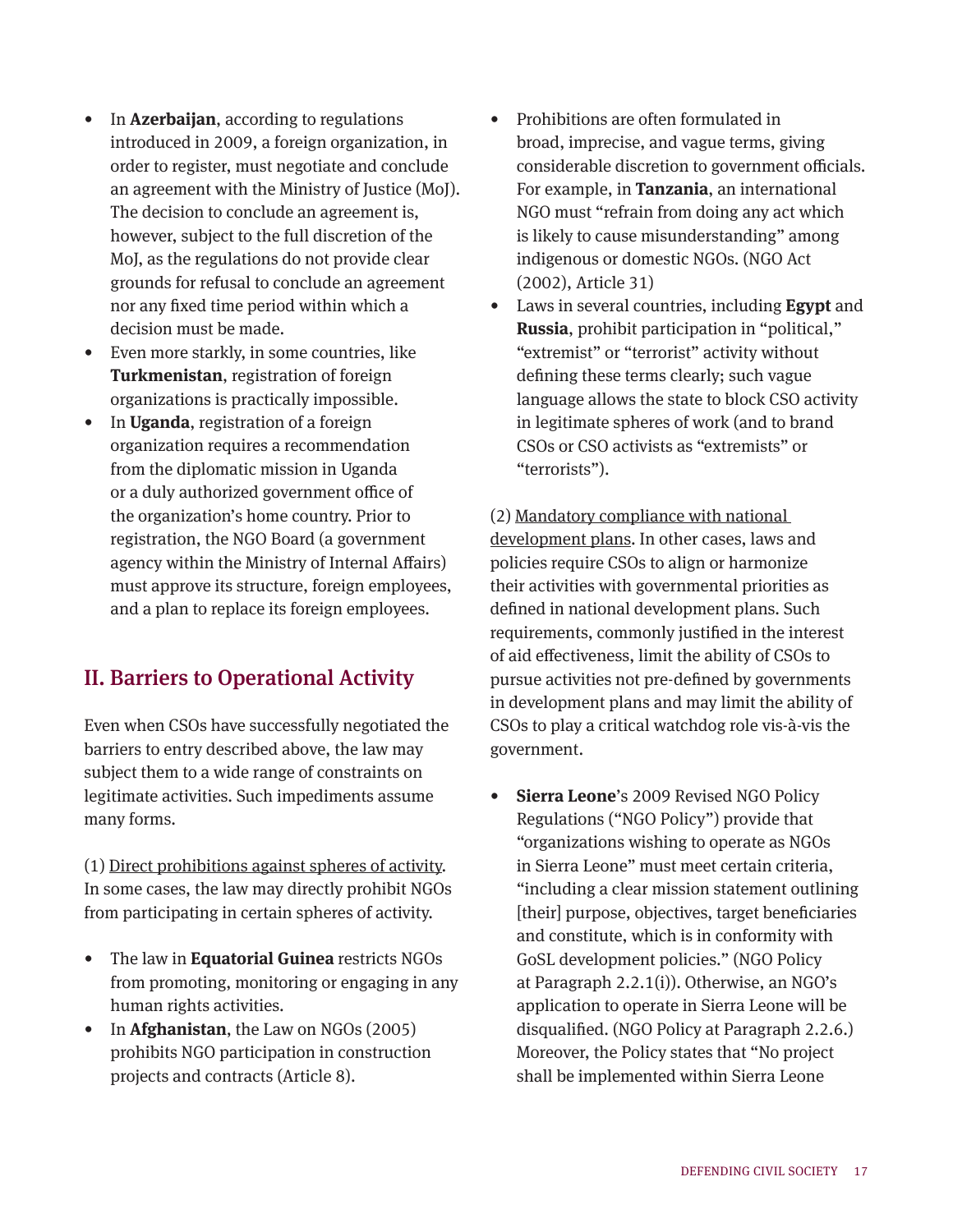unless it has been discussed with the relevant line ministry and MoFED."<sup>8</sup> (NGO Policy at Paragraph 2.5.2.1). 9

• According to the 2010 NGO Act in **Somaliland**, every NGO registered under the Act must "ensure their development programs are aligned with Somaliland's national development plan." (Article 10(3)) The Consultative Committee (a governmental committee) is required to "formulate policy guidelines regulating the activities of NGOs and ensure alignment of their activities to overall national development goals/plans. (Article 7(1) (e)) Moreover, "[t]he programs of International NGOs shall be aligned with the National Development Plan of the Country." (Article 35(2))

(3) Invasive supervisory oversight. The law can sometimes invite arbitrary interference in CSO activities by empowering governmental bodies to exercise stringent supervisory oversight of CSOs. Invasive oversight may take the form of burdensome reporting requirements, interference in internal management, and advance approval requirements.

- In **Syria**, the law authorizes state interference in associational activities, by allowing government representatives to attend association meetings and requiring associations to obtain permission to undertake most activities.
- Similarly, in **Russia**, NGO legislation authorizes the government to request any financial, operational, or internal document at any time without any limitation, and to send government representatives to an organization's events and meetings (including internal business or strategy meetings).

• In **Uganda**, section 2(2) of the NGO Act authorizes the NGO Board to issue a certificate of registration "subject to such conditions or directions generally as it may think fit to insert in the certificate, and particularly relating  $to - (a)$  the operation of the organisation; (b) where the organisation may carry out its activities; and (c) staffing of the organisation." Furthermore, NGO regulations require an NGO to give "seven days notice in writing" of its intention "to make any direct contact with the people in any part of the rural area of Uganda."

(4) Government harassment. Poorly drafted laws encourage government harassment through repeated inspections and requests for documentation, as well as the filing of warnings against CSOs. Indeed, governments also take "extra-legal" actions to harass independent groups.

- In **Azerbaijan**, in August 2011, the offices of the Institute for Peace and Democracy and the Women's Crisis Center were bulldozed as part of the government's alleged urban renewal project, which includes building a park in honor of former president Heydar Aliyev. The Institute for Peace and Democracy was given no prior notice of the demolition.
- Civil society leaders critical of official policies in **Panama** have routinely been subject to campaigns of harassment and intimidation. Accusations are made that the individual, or his or her CSO, is seeking to undermine the country's stability. Victims of such harassment include environmental groups, minority rights organizations, women's CSOs, and others.
- In **Belarus**, 78 civil society organizations (CSOs) were forced to cease operations in 2003 due to harassment from government officials.

<sup>&</sup>lt;sup>8</sup> MoFED is the Ministry of Finance and Economic Development in Sierra Leone.

<sup>9</sup> It is worth noting that the NGO Policy emphasizes the prohibition through block capitals, bold font, and underscoring, as follows: "**NO PROJECT SHALL BE IMPLEMENTED WITHIN SIERRA LEONE UNLESS IT HAS BEEN DISCUSSED WITH THE RELEVANT LINE MINISTRY AND MoFED.**"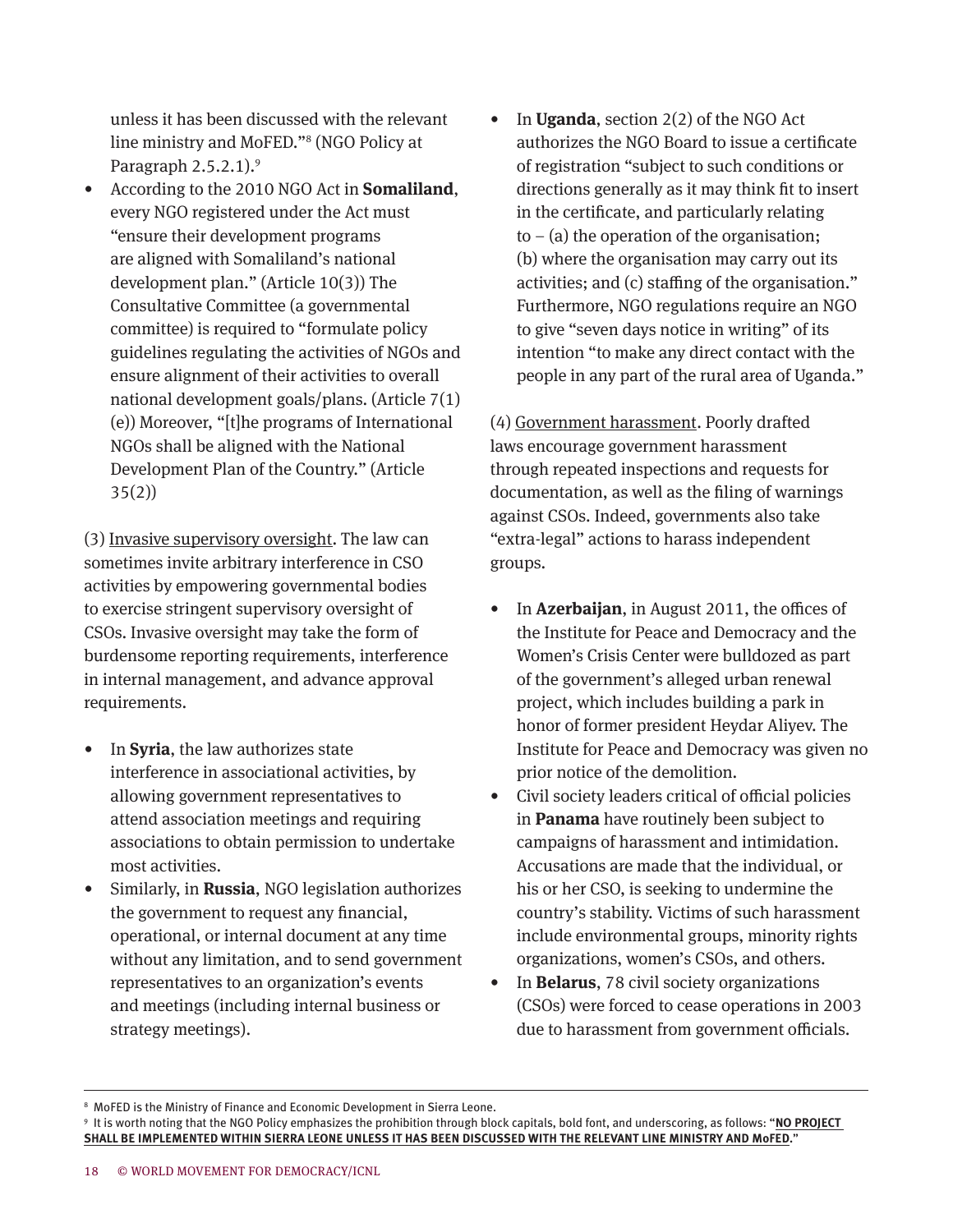In 2004, the government inspected and issued warnings to 800 others. These inspections have proved successful in disrupting CSOs and preventing them from concentrating on their mission activities.

• In **Cuba**, officials have used the provisions of the Law for the Protection of National Independence and the Economy of Cuba, which outlaws "counterrevolutionary" or "subversive" activities, to harass dissidents and human rights activists.

(5) Criminal sanctions against individuals. The use of criminal penalties against individuals connected with CSOs can prove a powerful deterrent against CSO activities and freedom of association.

- **Tanzania**'s NGO Act (2002) contains penal provisions for even minor breaches of the Act. More disturbingly, the Act places the burden of proof in a criminal trial against office bearers of an NGO on the accused, not the prosecution.
- In **Yemen**, the Law on Associations and Foundations includes draconian individual punishments, providing up to six months in prison for individuals who are not members of an CSO but who participate in the management or discussions of an CSO's general assembly without express approval of the CSO's Board of Directors, and up to three months in prison for any violation of the Law, no matter how small.
- The **Iranian** government has used "suspended" sentences against civil society activists as a way to avoid international condemnation for imprisoning activists while simultaneously discouraging them from future activism.
- In February 2011, in **Zimbabwe**, the police raided an academic meeting in Harare at which a video on events in Tunisia and Egypt was shown. The police confiscated computers and other equipment and arrested everyone present, including civil society activists. Forty-

five of the 46 activists were formally charged either with treason or with attempting to overthrow the government by unconstitutional means, crimes that carry penalties of life in prison or death, and up to 20 years in prison, respectively. 10

(6) Failure to protect individuals and organizations from violence. The conspicuous failure of states to protect individual activists and civil society representatives in the face of threats, intimidation, violent assault and even murder creates a climate of fear that can effectively undermine the strength of civil society.

- A leader of a human rights advocacy organization in the **Democratic Republic of the Congo** and his driver were murdered after being summoned by the General Inspectorate of Police in June 2010. Although the government investigation resulted in the suspension of the General Inspectorate of Police and the arrest of three police officers, threats to human rights activists still continue.
- In **Colombia**, in July 2007, members of a paramilitary group operating openly and in conspicuous communication with the police publicly threatened members of the Peace Community of San José de Apartadó. With no police response to this reported threat, the next day the same paramilitary members murdered one of the group's leaders, constituting the fourth murder of a leader of the Peace Community over a 20 month period.
- In the **Philippines**, since 2001, there has been a rising number of cases of unsolved extrajudicial killings and abductions of human rights and political activists. The government's own Commission on Human Rights estimates the number of victims between 2001 and May 2007 at 403 people – more than one per week.

<sup>10</sup> The charges against most of the activists were dropped. Six activists, however, were charged and convicted in 2012 for conspiracy to commit public violence.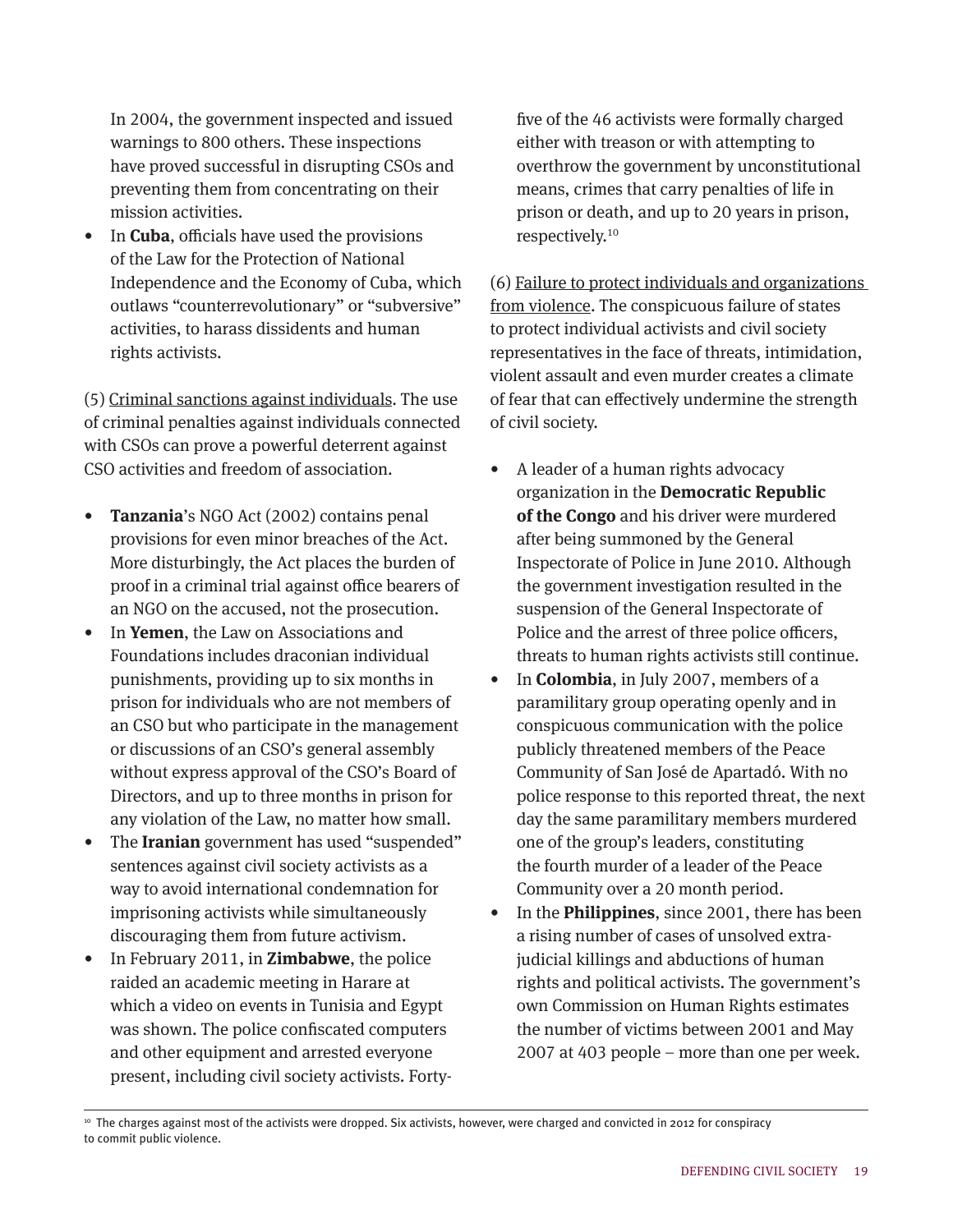(7) Organizational Termination and Dissolution. While governments should only resort to the suspension and termination of CSOs as a measure of last resort, such measures are often based on vague or arbitrary legal grounds.

- In **Argentina**, the law permits the termination of an CSO when it is "necessary" or "in the best interests of the public."
- In **Burma**, the Ministry of Home Affairs issued an order that terminated 24 civic organizations, including the Free Funeral Services Society and the Chinese Traders Association, founded in 1909; the termination order did not indicate a clear basis for closure, stating only that "the registration of the following 24 associations in Rangoon division has been objected to and that officials need to take necessary action as per the registration law of forming associations."

(8) Establishment of GONGOs. By legislation or decree, governments have established organizations known as "government-organized NGOs" or GONGOs. GONGOs represent a threat to civil society when they are used to monopolize the space of civil society-government dialogue, attack legitimate NGOs, defend government policy under the cover of being "independent," or otherwise inappropriately reduce the space for truly independent civic activity.

• As but one example, on December 21, 2010, **Venezuela**'s National Assembly passed a raft of legislation, including the *Organic Law on People's Power*, to consolidate the system of "people's power," a State-controlled system of citizen participation in public policymaking and oversight based in regional and community-level bodies. Also passed that day was the *Organic Law on Social Control*, which establishes that oversight of public and community functions is a shared responsibility between the people's power organizations,

citizens, and the Government. The aim of the Law is "prevention and correction of behaviors, attitudes and actions that may be contrary to social interests and ethics ..." and in particular, "that the activities of the private sector do not affect collective or social interests." People's power is not just symbolic -- one prominent observer of Venezuelan governance stressed that according to the latest statistics, more public funds are being awarded to the people's power institutions than to Venezuelan municipal governments.

# III. Barriers to Speech and Advocacy

For many CSOs, particularly those engaged in human rights and democracy promotion, the ability to speak freely, raise awareness and engage in advocacy is fundamental to fulfilling their mission. Legal provisions are sometimes used to restrict the ability of CSOs to engage in a full range of free expression, including advocacy and public policy engagement.

(1) Prior restraints and censorship. In some countries, restrictions may come through direct burdens on speech and publication.

- The Civil Associations Law of **Oman** (issued by the Sultani Decree No. 14 of 2000) states, in Article 5, that an CSO may not hold public lectures without prior permission from the Ministry of Social affairs.
- A new Law on Information came into effect in **Algeria** in January 2012. Among other restrictions, the Law requires all publications to be subject to prior approval by a media regulatory authority. Moreover, the scope of the Law is apparently broad, embracing the "publication or dissemination of facts, news messages, opinions, or ideas…" (Article 3).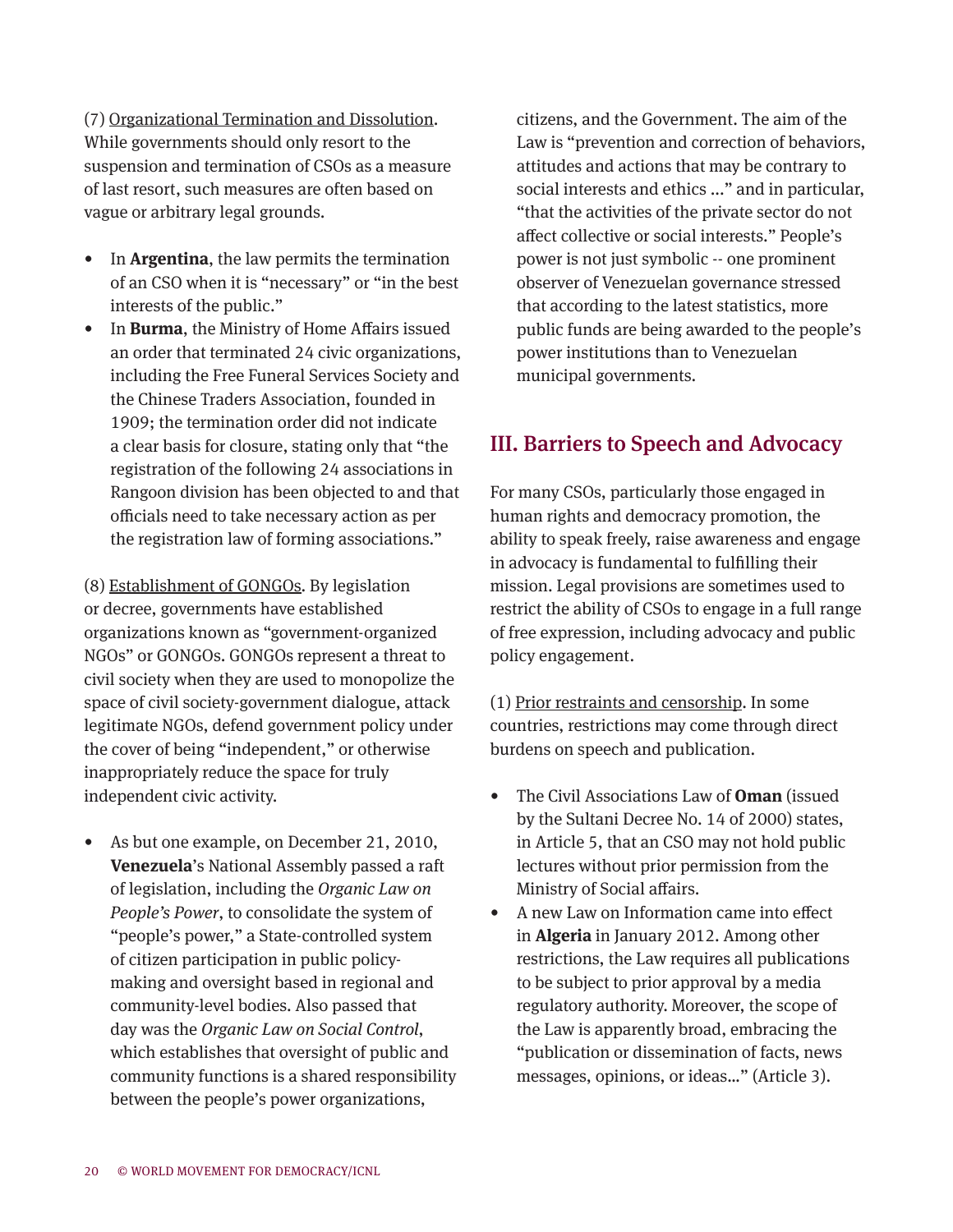(2) Defamation laws. Laws of defamation are used to hinder free speech and protect powerful people from scrutiny.

- In **Cambodia**, defamation and disinformation remain criminal offenses for which suspects can be arrested and subject to fines of up to 10 million riel (US\$2,500) – a sum that most Cambodians would have little chance of paying, thus facing the prospect of imprisonment for incurring debts. In July 2011, the Appeal Court of Cambodia upheld a two-year prison sentence for a staff person of the Cambodian League for the Promotion and Defense of Human Rights (LICADHO). The staffer had originally been convicted in August 2010 on a charge of disinformation for allegedly distributing leaflets that contained critical references to the government's relationship with Vietnam.
- In **Thailand**, defamation is a criminal offense under the Penal Code and the maximum penalty is two years imprisonment and a fine of 200,000 baht (approximately US\$5,700). Moreover, section 112 of the Penal Code states: "Whoever defames, insults or threatens the king, the queen, the heir-apparent or the regent shall be punished with imprisonment of three to fifteen years."

(3) Broad, vague restrictions against advocacy. Broad, ambiguous terms are often used to restrict "political" activities or "extremist" activities, giving the government substantial discretion to punish those whose statements are deemed improper, which in turn serves to chill free expression.

- The **Russian** Law on Extremist Activity (2003) prohibits advocacy of extreme political positions and relies on a vague definition of "extremist activity," inviting the government to label CSOs that advocate positions counter to the state as extremist.
- In **Ethiopia**, the Anti-Terrorism Proclamation of 2009 includes an overbroad and vague

definition of terrorist acts and a definition of "encouragement of terrorism" that makes the publication of statements "likely to be understood as encouraging terrorist acts" punishable by 10 to 20 years in prison. The Proclamation has been used against activists and journalists; since the Proclamation came into effect, more than 29 individuals have been imprisoned.

(4) Criminalization of dissent. In some countries, the law may be so phrased as to potentially criminalize the actual expression of criticism against the ruling regime.

- In **Belarus** in 2005, the Criminal Code was amended to prohibit the dissemination of "dishonest" information about the political, economic, or social situation of the country, with a corresponding penalty of up to six months in prison.
- Similarly, in **Malaysia**, the Anti-Sedition Act prohibits public discussion of certain issues altogether, and provides that the dissemination of false information can lead to imprisonment.
- In **Vietnam**, thousands of individuals are currently detained under catch-all "national security" provisions in the Vietnamese Criminal Code, such as "spying" (article 80, which includes sending abroad documents that are not state secrets "for use by foreign governments against the Socialist Republic of Vietnam" and article 88, which forbids "conducting propaganda"). In addition, the Law on Publication strictly prohibits the dissemination of books or articles that "disseminate reactionary ideas and culture …; destroy fine customs and habits; divulge secrets of the Party, State, and security …; distort history, deny revolutionary achievements, hurt our great men and national heroes, slander or hurt the prestige of organizations, honor and dignity of citizens."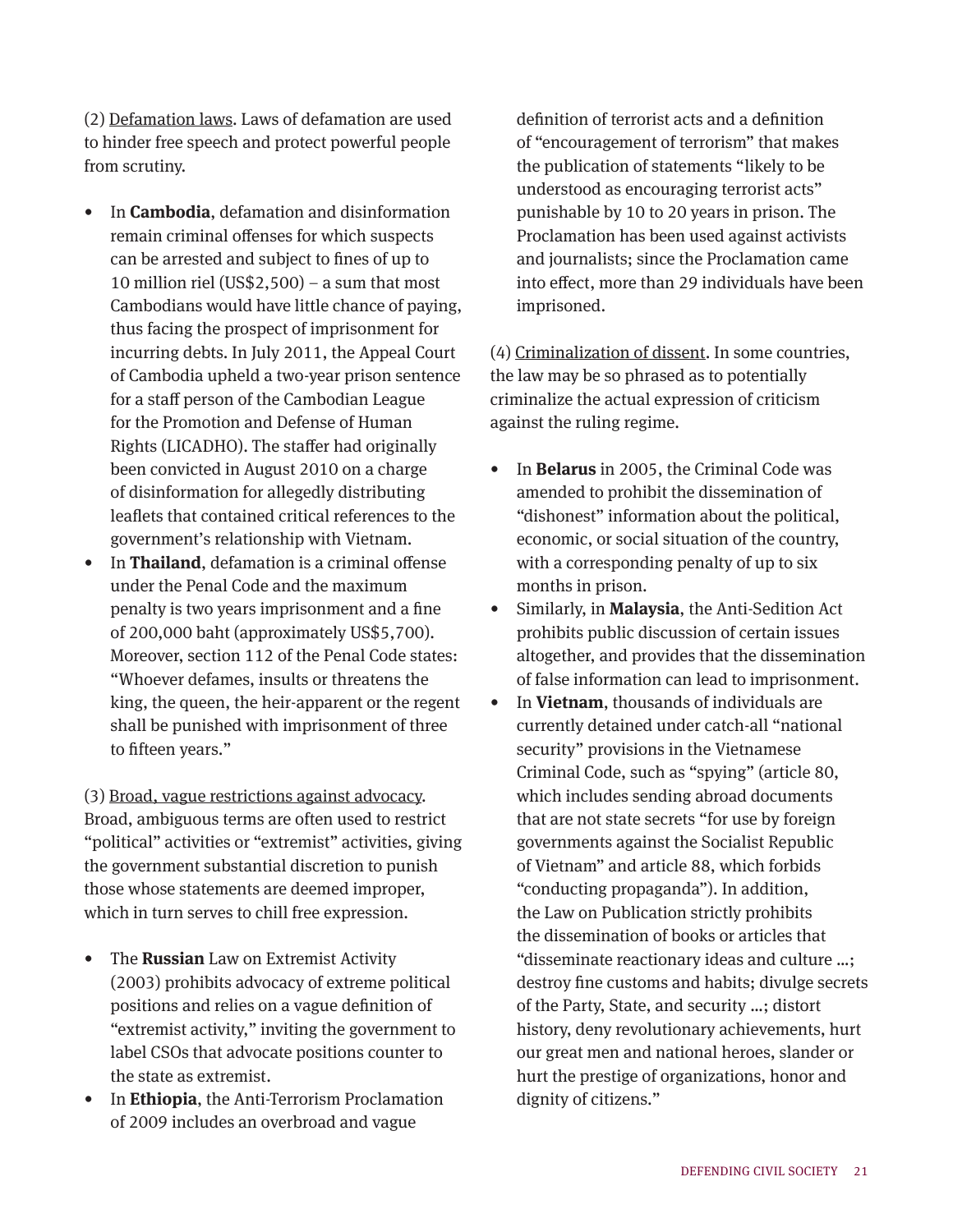#### IV. Barriers to Contact and Communication

Closely related to free expression is the ability of CSOs to receive and provide information, to meet and exchange ideas with civil society counterparts inside and outside their home countries. Here again, the law is being used to prevent or stifle such free exchanges of contact and communication.

(1) Barriers to the creation of networks. Existing legal entities – whether associations, foundations, trade unions or other legal forms – may be limited in their freedom to form groups or establish networks, coalitions or federations, or may even be prohibited from doing so.

- The NGO Act 2002 in **Tanzania** established a National Council of NGOs as the collective forum for the purpose of coordination "of all NGOs operating in Mainland Tanzania," and prohibiting any persons or organizations from performing "anything which the Council is empowered or required to do" under the Act.
- In **Bosnia and Herzegovina**, the government has, in recent years, simply refused to register associations of legal entities – i.e., umbrella groups – whether established by trade unions, foundations or other associations.

(2) Barriers to international contact. Governments prevent and inhibit international contact by denying internationals entry into the country, or by hindering nationals from leaving the country. In addition, meetings and events convening nationals and internationals are restricted.

• In the **United Arab Emirates**, the Federal Law on Civil Associations and Foundations of Public Benefit (Federal Law 2 of 2008) restricts NGO members from participating in events outside the country without prior authorization from

the Ministry of Social Affairs. (Articles 16, 17)

- In **Algeria**, the Algerian Human Rights League organized a conference on the "disappeared and invited lawyers and activists from Latin America and other countries." International participants were denied visas to enter the country, and nationals were blocked from entering the conference.
- **Egypt**'s Law on Associations and Foundations restricts the right of CSOs to join with non-Egyptian CSOs, and "to communicate with non-governmental or intergovernmental organizations" without prior governmental approval. Moreover, the law threatens with dissolution those CSOs that interact with foreign organizations without prior approval.
- In **Uzbekistan**, several international CSOs were ordered to terminate their activities due to engaging in "close cooperation and providing assistance to the activists of nonregistered organizations." In addition, CSOs seeking to conduct a conference and to invite international participants to the conference must secure advance approval from the Ministry of Justice.
- In **Kenya**, the NGO Coordination Act Regulations provide that no NGO can become a branch of, or affiliated to, or connected with any organization or group of a political nature established outside Kenya, except with the prior consent in writing of the NGO Coordination Board, obtained upon written application addressed to the Director and signed by three officers of the NGO.

(3) Barriers to information and communication technology. Barriers affecting the use of the Internet and web-based communication are becoming increasingly common. Restrictions on the right to communicate via the Internet assume many forms, including technical measures such as blocking and filtering; criminal laws applied to Internet expression; and laws that impose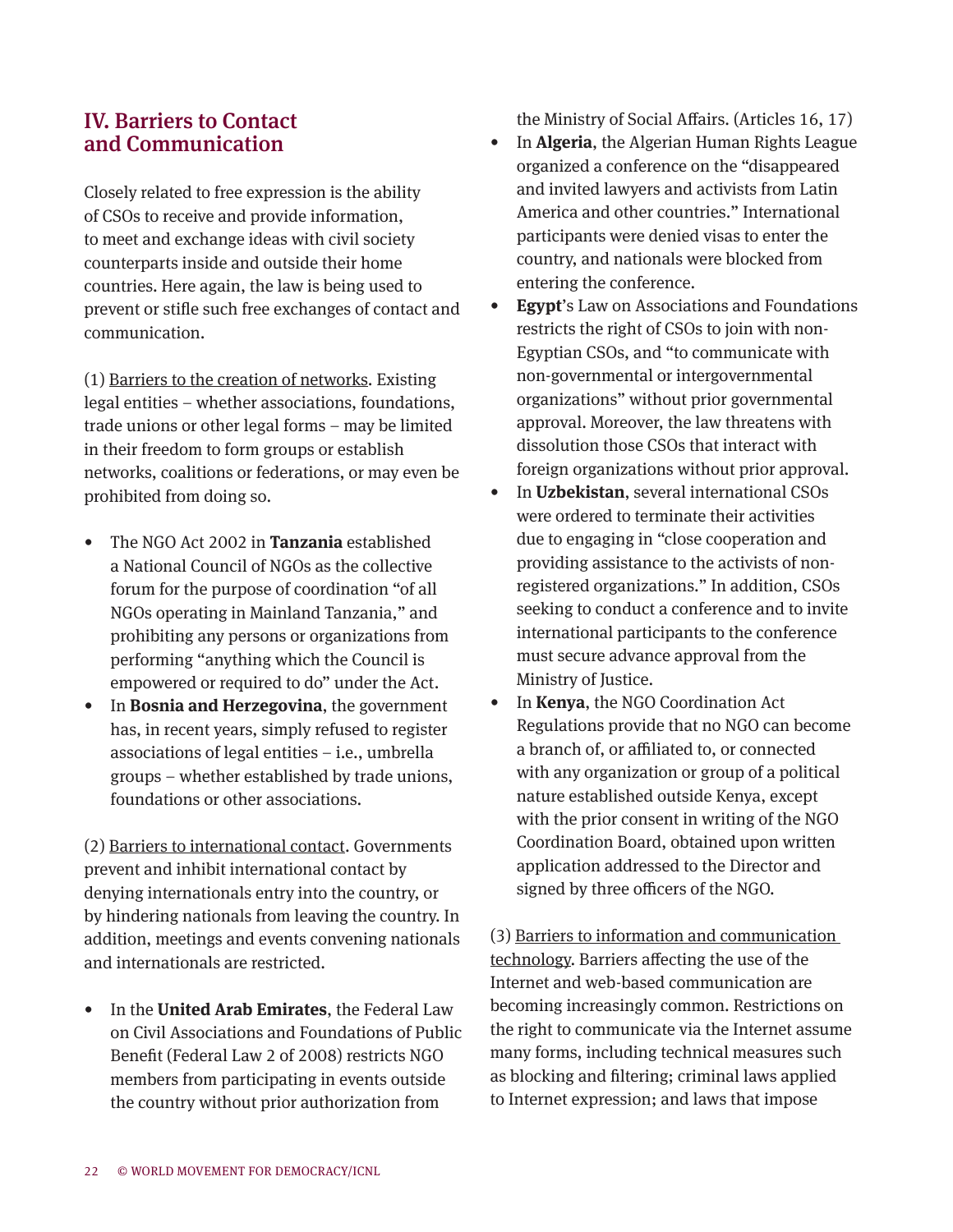liability on intermediaries for the failure to filter or block content deemed illegal, among others. 11 The impact of these restrictions reaches far beyond civil society, of course, but civil society leaders and their organizations are prominent targets.

- In **Zimbabwe**, the Interception of Communications Act (ICA) signed into law in August 2007 authorizes the government "to intercept mail, phone calls and emails without having to get court approval." The Act has been employed in the investigation of a case involving a man arrested for posting comments to Prime Minister Morgan Tsvangirai's Facebook page that expressed admiration for the Egyptian protesters; the individual has been charged with "advocating or attempting to take-over government by unconstitutional means." The ICA allows authorities to gather otherwise private information from Internet service providers to investigate anyone who is accused of being a threat to national security or public safety.
- In **Vietnam**, Decision 71 (2004) strictly prohibits "taking advantage of the web to disrupt social order and safety" and obliges users of Internet cafes to provide a photo ID which is kept on file for 30 days. Decree 56/2006 imposes exorbitant fines of up to 30 million VND (US\$2000) for circulating "harmful" information by any means.
- The **Angolan** Parliament enacted the draft information technology crime law on March 31, 2011. Under the crime of "unlawful recordings, pictures and video" (Article 17), any person could be fined and imprisoned for electronically disseminating pictures, video, or recordings of a person's public speech without

the subject's consent, even if the material is produced lawfully and without any intent to cause harm. This could deter journalists from posting videos of public demonstrations, or police brutality, even if recorded in a public place.

(4) Criminal sanctions against individuals. As noted above, criminal laws can be enforced to undermine NGO activity, while states have used criminal sanctions to prevent and discourage free contact and communication.

- In **Angola**, in February 2007, a human rights and anti-corruption campaigner was arrested by armed Angolan police while visiting an oil-rich enclave to meet with local civil society representatives. She has reportedly been charged with espionage. 12
- In Novorossiysk, **Russia**, in February 2007, nine members of Froda, an NGO that campaigns for ethnic minority rights, were found guilty of holding an unsanctioned "tea" meeting with two German students. 13

#### V. Barriers to Assembly

The events of the Arab Spring have vividly reminded us of the power of protest. At the same time, they also remind us of how the law can be used to prevent and impede freedom of assembly. Legal barriers to free assembly assume many forms.

(1) Bans on public gatherings. The most extreme barrier to freedom of assembly is the prohibition of public gatherings.

<sup>11</sup> For more information on Internet restrictions, see the OpenNet Initiative at http://opennet.net/.

<sup>12</sup> CIVICUS: Civil Society Watch, *Angola: Civil society campaigner arrested*, February 2007, referring to

http://www.globalwitness.org/library/angola-anti-corruption-campaigner-still-unable-leave-cabinda-angola.

<sup>13</sup> Blomfield, Adrian, *Echoes of Stalin in tea party arrests*, Telegraph Media Group, February 7, 2007,

http://www.telegraph.co.uk/news/worldnews/1541881/Echoes-of-Stalin-in-tea-party-arrests.html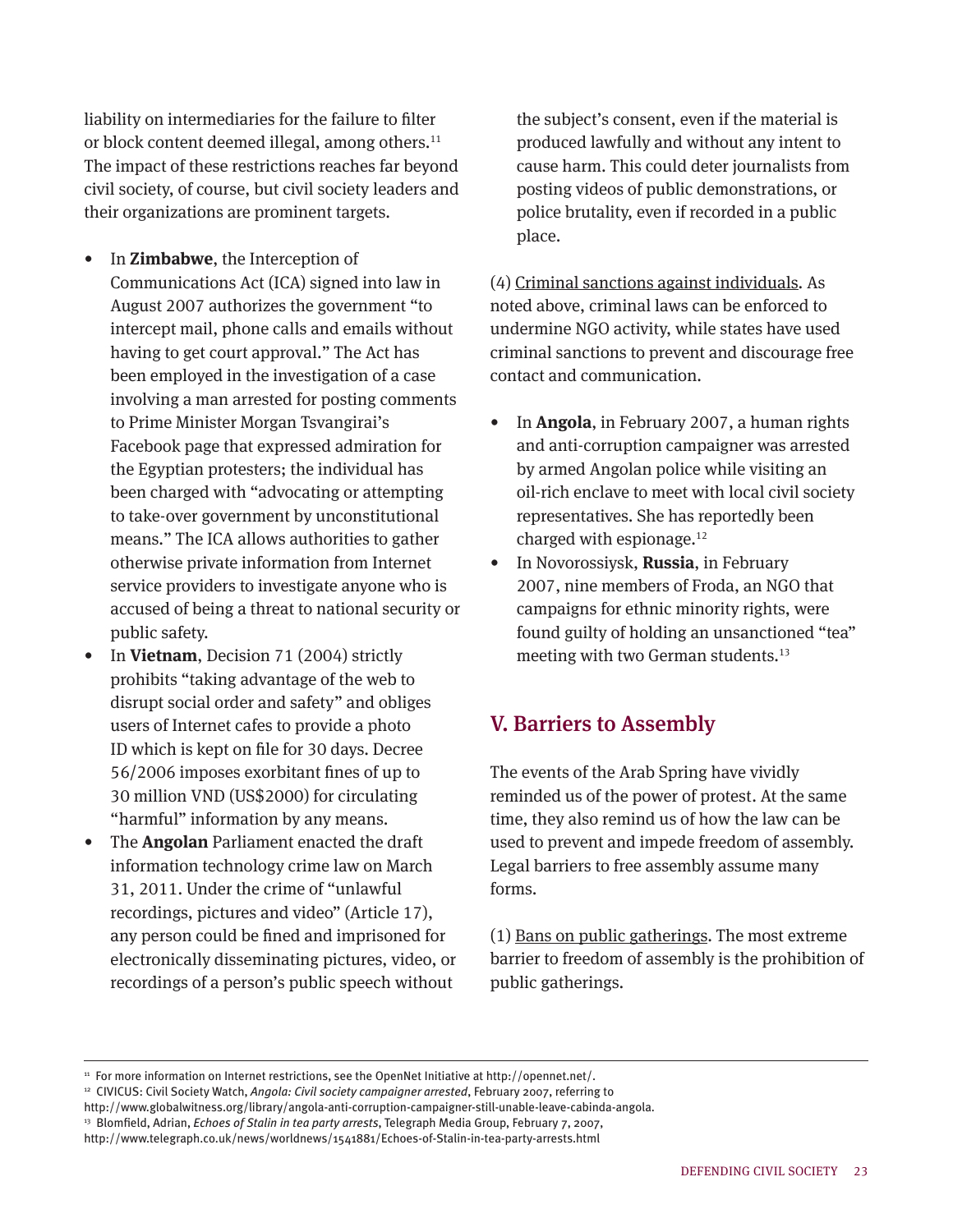- The government in **Saudi Arabia** warned in early March 2011 that it would enforce the law banning public demonstrations. According to the Interior Ministry, demonstrations are prohibited "because these contradict the principles of Islamic law and the values and norms of the Saudi society; they further lead to public disorder, harm to public and private interests, breach of the rights of others, and to wreaking havoc that result in bloodshed."
- The law in **Burma** prohibits public gatherings through multiple layers of regulation. Article 144 of the Penal Code bans groups of five people gathering together. SLORC Order No. 2 (1988) bans "gathering, walking, marching in procession, chanting slogans, delivering speeches, agitating, or creating disturbances on the streets of five or more people … regardless of whether the act is with the intention of creating a disturbance or of committing a crime or not." And most recently, Directive 2/2010, issued on 23 June 2010, prohibits the act of marching to the gathering point "holding flags or marching and chanting slogans in procession."
- Under the state of emergency decree issued in **Thailand** in April 2010, police were authorized to disperse peaceful assemblies; public gatherings of more than five people were banned; and suspects could be detained for 30 days without charge.

(2) Advance notification requirement. Advance notification of public gatherings is a common regulatory requirement, and has been upheld by the UN Human Rights Committee and regional human rights mechanisms. But an advance notification requirement may be problematic where it amounts to a request for permission and results in arbitrary or subjective denial.

- The Federal Law on Assemblies, Meetings, Demonstrations, Processions and Pickets (2004) in **Russia** requires notification to the government for any public event, except for a rally or picketing held by a single participant. (Article 7) The promoter of the event must notify the government in writing not later than ten days prior to holding the public event. (Article 7) Based on governmental rhetoric<sup>14</sup> and crackdowns of unauthorized protests, the notification requirement often amounts to a requirement of advance permission.
- Article 3 of the Public Meetings and Events Law in **Cameroon** requires organizers of public meetings to notify officials at least three days in advance; and to obtain a permit from administrative authorities. In practice, however, the government often refuses to issue permits to organizers for assemblies organized by persons or groups critical of the government. On May 3, 2010, security forces prevented members of the Union of Cameroonian Journalists (UCJ) from demonstrating in Yaoundé because the authorities claimed the UCJ had not provided ample notice of the event to the appropriate authority.

(3) Content-based restrictions. Laws may specifically target (and restrict) public gatherings and meetings with "political" or other substantive content.

• In **Ecuador**, criminal laws have been applied to punish citizens who publicly protest against public works projects that affect the environment and indigenous communities. Articles 246-248 of the Penal Code subject those who "obstruct" the execution of public works projects to a fine and/or imprisonment up to three months.

<sup>14</sup> Prime Minister Vladimir Putin commented as follows: "If you get (permission), you go and march. If you don't - you have no right to. Go without permission, and you will be hit on the head with batons. That's all there is to it." See: http://www.weeklystandard.com/blogs/russian-democracy-needs-reset.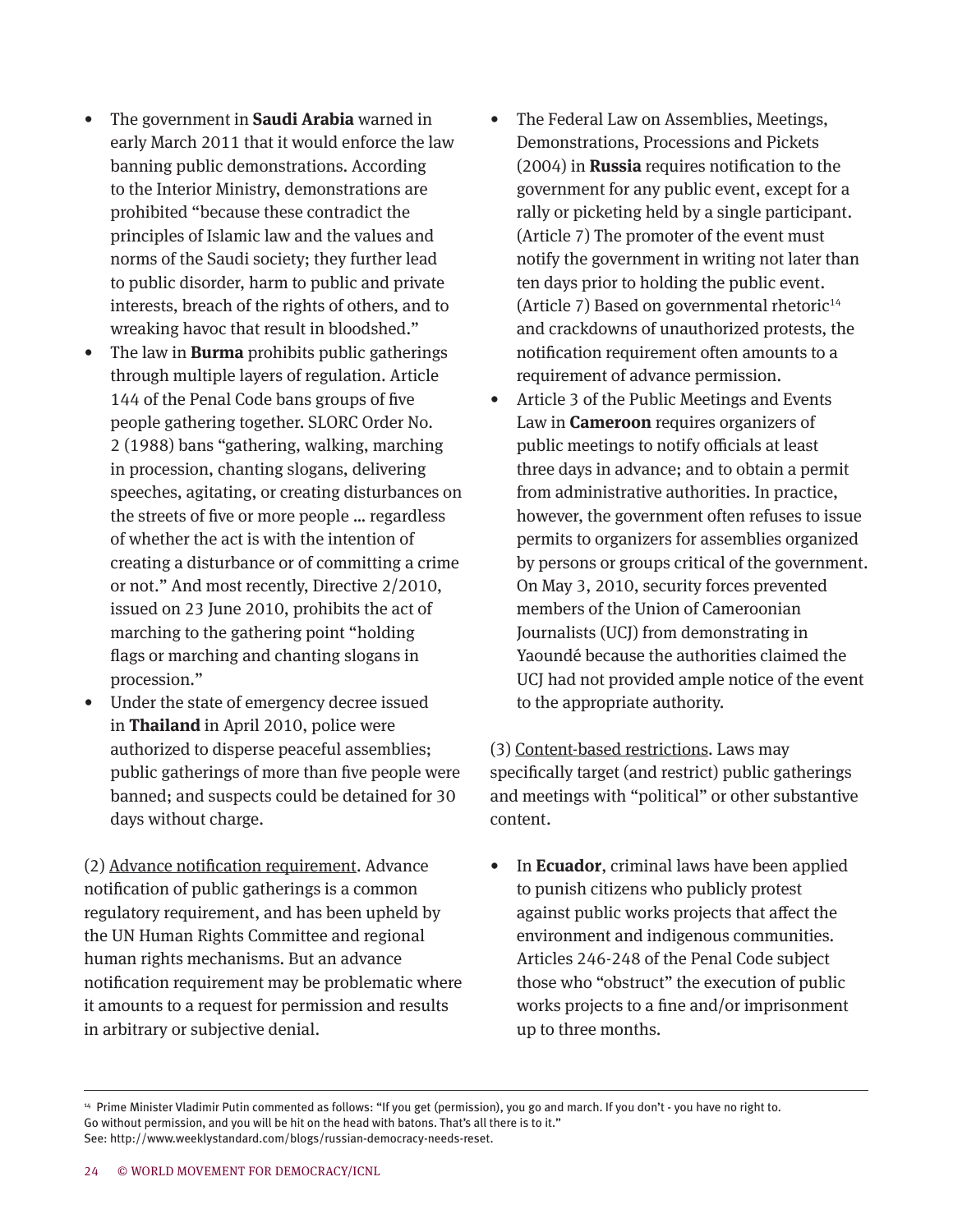- In **Singapore**, any gathering of five or more people for non-social purposes is considered an illegal assembly.
- The Peaceful Assembly Act 2011 of **Malaysia** bans any gathering in the form of street protest. Article 3 defines "street protest" as "an open air assembly which begins with a meeting at a specific place and consists of walking in a mass march or rally for the purpose of objecting to or advancing a particular cause or causes."

(4) Restrictions on categories of persons. Laws may specifically restrict or prohibit certain individuals or categories of individuals from participating in public gatherings and demonstrations.

- In many countries, universities have served as hotbeds of political activism and student movements for change. In **Malaysia**, however, it is illegal for students to join political parties or take part in political campaigns or protests; students who do so risk expulsion and fines. Under the 1971 Universities Act, students are barred from expressing "support, sympathy or opposition" to any political party or trade union, domestic or foreign. More recently, the Peaceful Assembly Act 2011 of Malaysia prohibits anyone under the age of 21 from organizing an assembly and any children (under fifteen years old) from participating in an assembly. (Article  $4(2)(d, e)$ )
- The 2009 Law on Demonstrations in **Cambodia** refers to freedom of assembly only with regard to Khmer citizens, and thereby seems to exclude foreigners from the embrace of freedom of assembly. (Article 2) The Peaceful Assembly Act 2011 of Malaysia is more explicit, prohibiting non-citizens from organizing or participating in an assembly. (Article  $4(2)(a)$ )
- The lesbian, gay, bisexual and transgendered (LGBT) community is often the target of restrictions on the freedom of assembly. For

example, Russia routinely prohibited the Moscow LGBT pride parades in 2006, 2007 and 2008.

(5) Responsibilities of organizers. While it is not uncommon for laws to impose certain obligations on the organizers of public gatherings and demonstrations, the responsibilities should not be so burdensome as to deter the gathering itself.

- Article 5 of the Public Meetings and Events Law of **Cameroon** requires the organizers of any public meeting to appoint an "Executive" made up of three people who will be responsible for keeping the peace during the public meeting. The "Executive" must "prevent any violation of law and prevent speeches that conflict with public policy or are likely to incite people to commit felonies or misdemeanors."
- Article 6 of the Peaceful Assembly Act 2011 of **Malaysia** obliges organizers to "ensure that he or any other person at the assembly does not do any act or make any statement which has a tendency to promote feelings of ill-will or hostility amongst the public at large or do anything which will disturb the public tranquility;" and to "ensure the clean-up of the place of assembly or bear the clean-up cost of the place of assembly."
- In **South Africa**, the Regulation of Gatherings Act of 1993 provides, in Section 11(1), that "if any riot damage occurs as a result of (a) a gathering ... (b) a demonstration," then the organizer or convener of the gathering, or "every person participating in such demonstration" shall be "jointly and severally liable for that riot damage as a joint wrongdoer ..." In September 2011, the Supreme Court of South Africa, in interpreting section 11(1), held that "if one persists in organising an event where it is reasonably foreseeable that no measure or means could be employed to prevent it from degenerating into a riot, then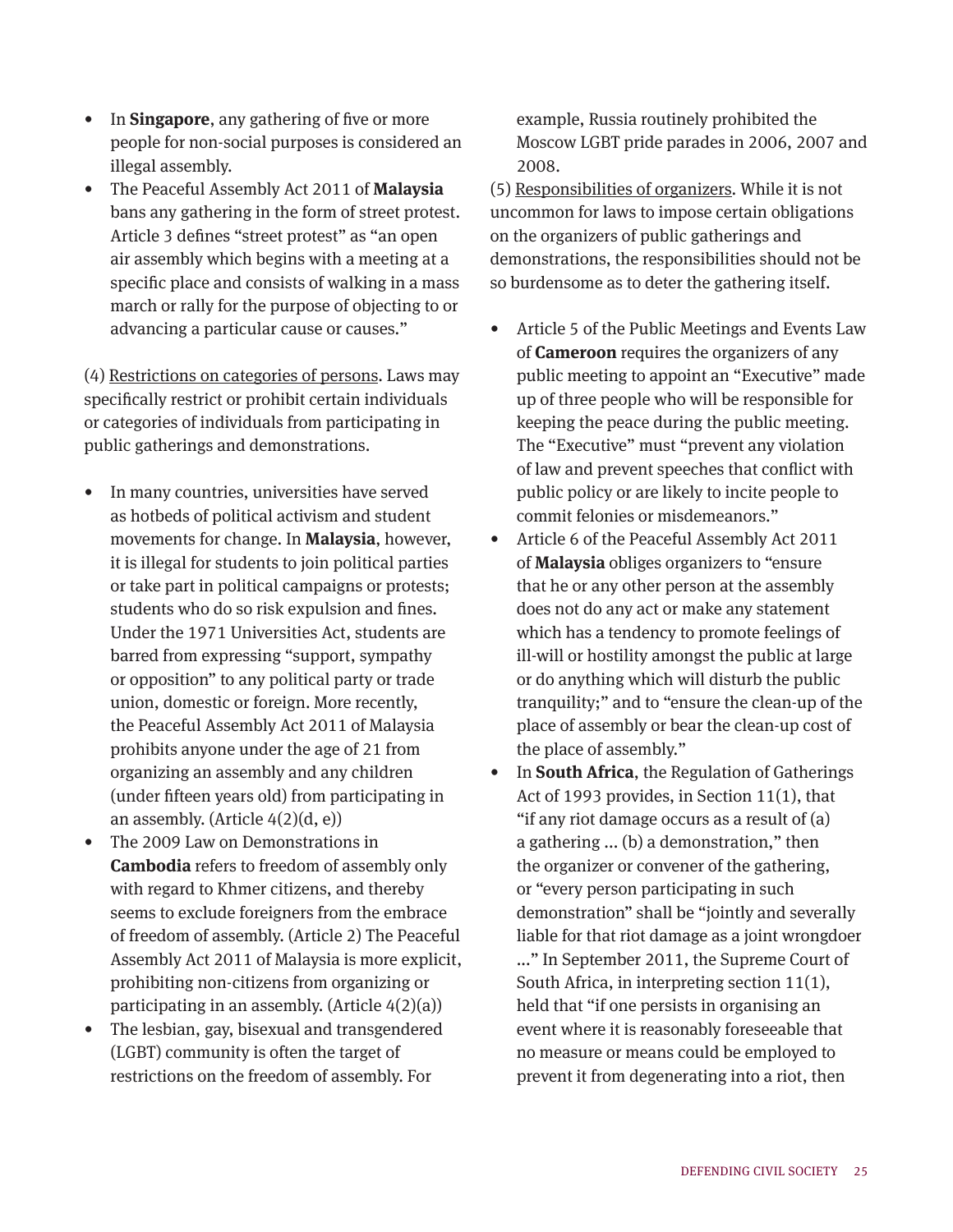when that eventuality occurs one could hardly be expected to escape liability for the harm caused to persons or property."<sup>15</sup>

# VI. Barriers to Resources

The law can be used to restrict the ability of NGOs to secure resources necessary to carry out their activities. Barriers to funding have become increasingly common in recent years, targeting foreign funding in particular.

(1) Prohibitions against funding. Most directly, the law may prohibit the receipt of certain categories of funding altogether.

- In **Eritrea**, the government issued Administration Proclamation No. 145/2005 that broadly restricts the U.N. and bilateral agencies from funding NGOs.
- In **Venezuela**, the Law for Protection of Political Liberty and National Self-Determination, enacted in December 2010, targets NGOs dedicated to the "defense of political rights" or other "political objectives" and precludes these organizations from possessing assets, or receiving any income, from foreign sources. Noncompliance could lead to a fine of double the amount received from the foreign source.
- In **Ecuador**, in July 2011, the President issued a decree prohibiting registered international CSOs from receiving funding from bilateral and multilateral sources for their activities in Ecuador.
- The Foreign Contributions (Regulation) Act, 2010 in **India** specifies persons who are ineligible to receive foreign contributions. Of particular concern is the inclusion of "Organization[s] of a political nature," a term which has not been defined.

(2) Advance government approval. In other countries, the law allows the receipt of foreign funding, but only with advance governmental approval.

- **Egyptian** law prohibits any association from receiving foreign funds – whether from foreign individuals or from foreign authorities (including their representatives inside Egypt) – without advance approval from the Minister of Social Solidarity and Justice. Securing ministerial approval may take months if not years; in many cases the Ministry simply fails to respond at all. Moreover, the failure to secure prior approval may lead to dissolution and criminal penalties, including imprisonment. In early 2012, for example, the Egyptian government brought charges against more than 40 Egyptian and foreign NGO employees for use of foreign funds in NGOs without prior approval.
- In **Jordan**, foreign funding to societies is subject to the approval of the Council of Ministers. The request for approval should include the source of funding, the amount of funding, the means of transfer, and the objectives for which the funding will be spent, in addition to any special conditions.
- In **Belarus**, in order to receive foreign funds, organizations must register the transfer agreement with a sub-department of the presidential administration, which grants such registrations only rarely. (Presidential Decree No. 8 of March 12, 2001, para. 1(2))
- In **Uzbekistan**, in order to receive a foreign grant, an NGO must secure a special opinion from the Commission under the Cabinet of Ministers that the project to be supported by the grant is indeed worthy of support.

<sup>15</sup> http://www.justice.gov.za/sca/judgments/sca\_2011/sca2011-152.pdf.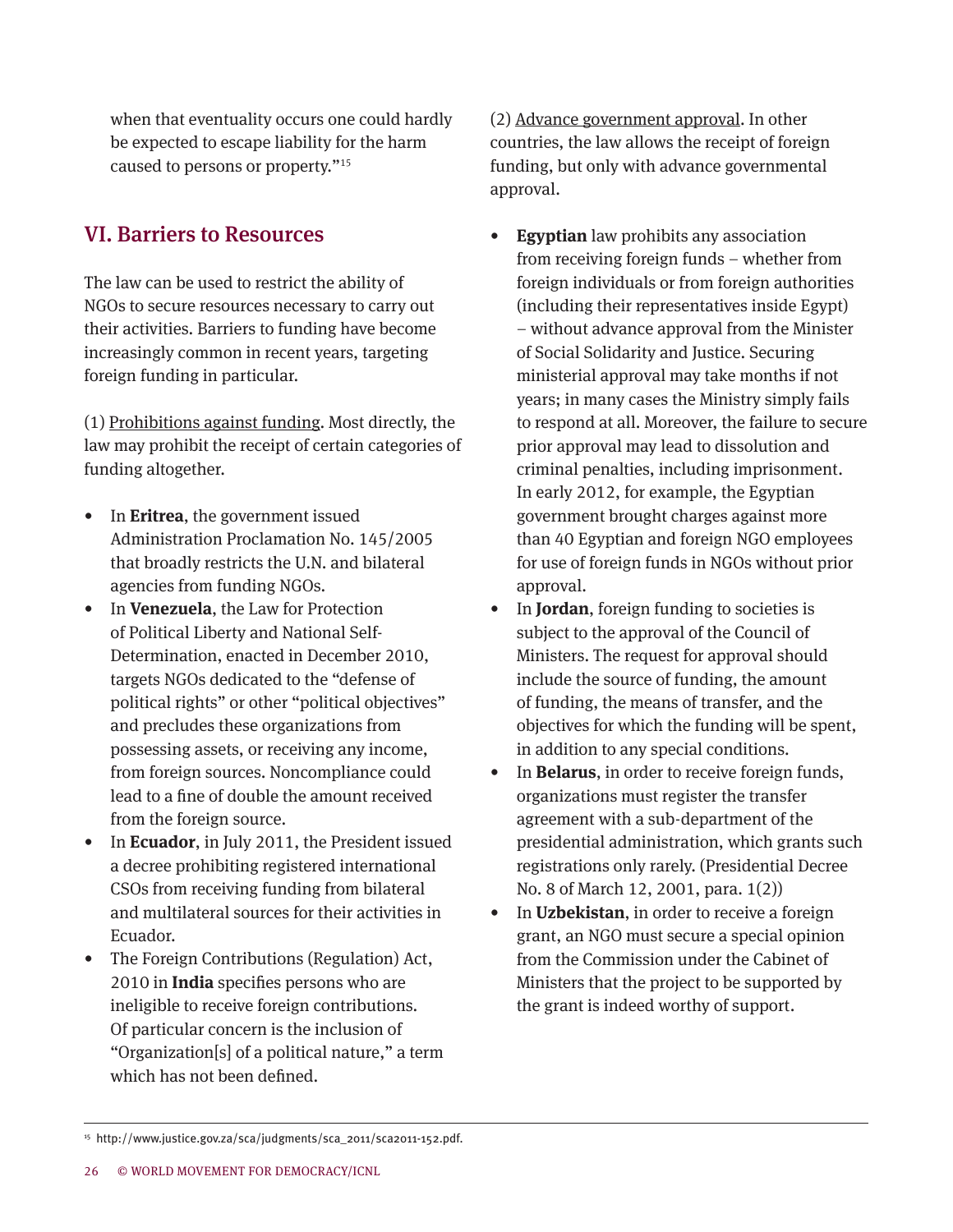(3) Burdensome procedural requirements. In other countries, the receipt of foreign funding is impeded by burdensome procedural requirements.

- In **China**, in 2010, the State Administration of Foreign Exchange issued *Notice 63 on Issues Concerning the Administration of Foreign Exchange Donated to or by Domestic Institutions* that, on paper, requires certain domestic nonprofit organizations to comply with new and more complex rules for receiving and using foreign donations. These requirements include an application attesting to the authority of the domestic organization and the foreign donor; the domestic group's business license; a notarized donation agreement between the domestic group and the foreign donor organization with the purpose of the donation prescribed; and a registration certificate for the foreign nonprofit group.
- In **Azerbaijan**, the Law on Grants of 1998, as reinforced by Presidential Decree of 2004, requires that non-commercial organizations ("NCOs") register grant agreements with the Ministry of Justice. The failure to register a grant makes NCOs vulnerable, as the fines for failure to register a grant agreement are so high (ranging from 1000 to 2500 AZN (USD \$1,250-\$3,125)) that such penalties can result in severe hardship or even termination of the organization.
- **Indonesia** requires social organizations that seek to receive or provide donations to or from foreign entities to engage in a detailed approval and reporting process. Regulation No. 38 of 2008, issued by the Minister of Home Affairs, requires NGOs to register with the government and seek Ministry of Home Affairs' approval for foreign funding.
- In **India**, the Foreign Contribution (Regulation) Act, 2010 requires all nonprofit organizations wishing to accept foreign contributions to (a) register with the central government; (b) agree

to accept contributions through designated banks; and (c) maintain separate books of accounts with regard to all receipts and disbursements of funds.

- (4) Routing funding through the government.
- **Eritrea**'s Proclamation No. 145/2005 requires that international NGOs engage in activities only through "the Ministry or the concerned Government entity." Only if the Ministry of other concerned Government entity lacks cannot "carry out the task" may international NGOs engage in activities directly.
- In **Uzbekistan**, in 2004, the government began requiring that foreign funding for NGOs be channeled through one of two government-controlled banks, thereby allowing the monitoring of all money transfers, and affording the opportunity to extract part of the money transfer, whether through administrative fees, taxation or corruption. Reportedly, the Uzbek government has used this system to obstruct the transfer of at least 80 percent of foreign grants to NGOs.
- In **Sierra Leone**, under the 2009 NGO Policy Regulations, assets transferred to build the capacity of local NGOs should be routed through the Sierra Leone Association of Non-Governmental Organizations and the Ministry of Finance and Economic Development.

(5) Restricted purposes and activities. Other countries erect barriers to funding certain spheres of activity.

• In **Ethiopia**, under the Proclamation to Provide for the Registration and Regulation of Charities and Societies, income from foreign sources may amount to no more than 10 percent of the total organizational income used by "Ethiopian" charities and societies. In addition, only "Ethiopian" charities and societies are legally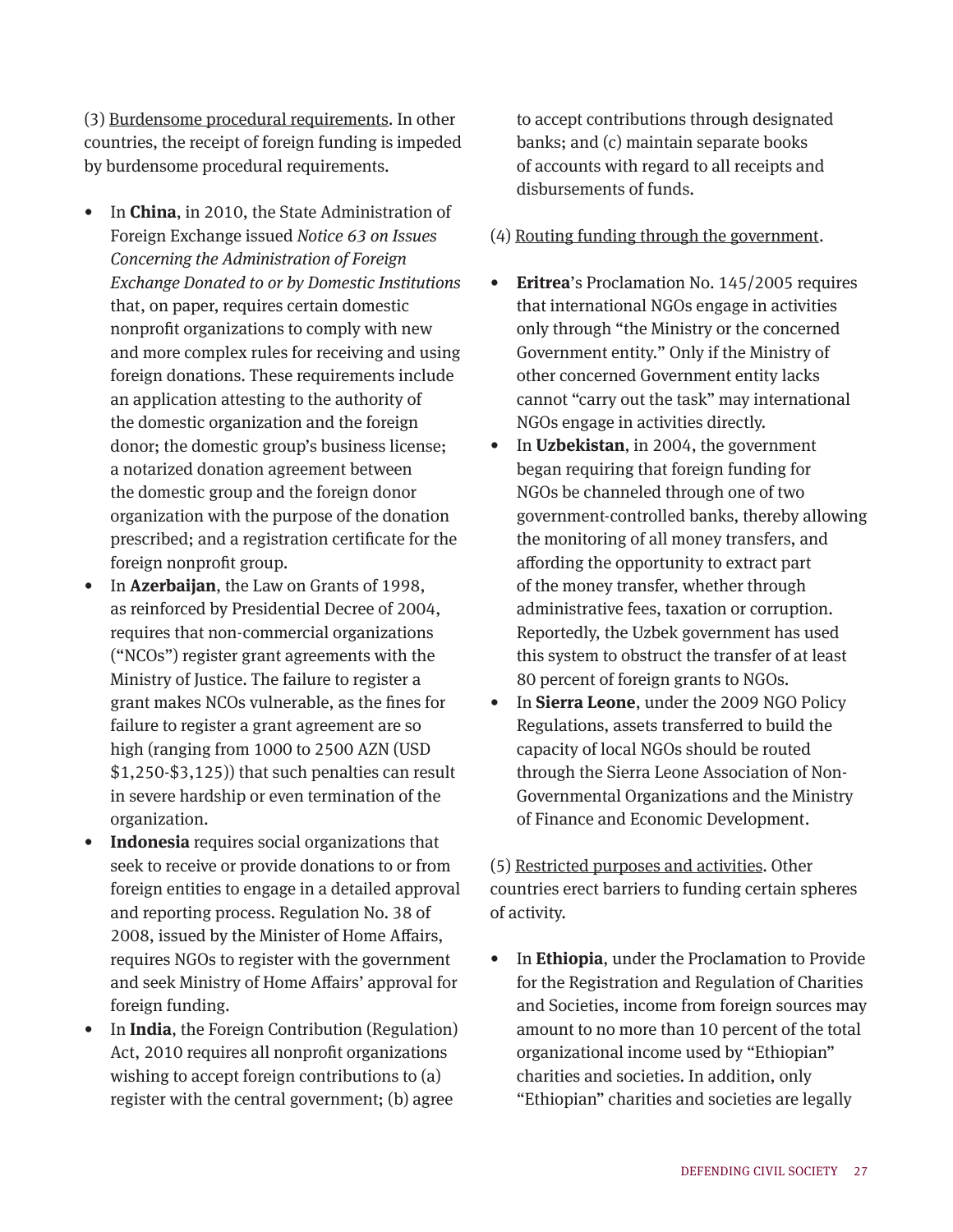allowed to advance human rights, the rights of children and the disabled, gender equality, nations and nationalities, good governance and conflict resolution, as well as the efficiency of the justice system. "Income from foreign sources" is defined as "a donation or delivery or transfer made from foreign source of any article, currency or security. Foreign sources include the government agency or company of any foreign country; international agency or any person in a foreign country."<sup>16</sup>

- In **Zimbabwe**, the Electoral Commission Act (section 16) prohibits the use of foreign funds for voter-education projects conducted by independent NGOs; instead, such funds may be contributed directly to the Electoral Commission. The Electoral Amendment Bill 2011 maintains this constraint.
- Many other countries rely on vague statutory formulations to restrict purposes/activities that civil society can pursue with the support of foreign funding. For example, in **Indonesia**, the 2008 regulation on the Receipt and Giving of Social Organization Aids from and to Foreign Parties prohibits foreign assistance causing "social anxiety and disorder of national and regional economy."
- In **Bolivia**, Supreme Decree No. 29308 bans foreign assistance that carries "implied political or ideological conditions." Without defining these terms, the law leaves enforcement of these restrictions to the full discretion of the state.

The foregoing list of legal barriers is illustrative, not exhaustive. It should also be noted that the impact of restrictive legal measures goes beyond those organizations or individuals that may be immediately subject to them, and can lead to a chilling of civil society activity more broadly. This, of course, is more difficult to measure.

The aim of this section is to highlight the trend, largely prevalent within authoritarian and semiauthoritarian regimes, towards more intrusive and punitive regulation of civil society organizations. There are some grounds for concern in developed or consolidated democracies even if they do not reflect a manifestly repressive intent. In **Argentina**, for example, the law permits the termination of an NGO when it is "necessary" or "in the best interests of the public." Similarly, in the **United States**, civil liberties groups have challenged the recent use of secret, unchallenged evidence to close down charities purportedly associated with terrorists and criticized amendments to the Foreign Intelligence Surveillance Act that expand government authority to monitor private phone calls and emails without warrants if there is "probable belief" that one of the parties is overseas. The fact that such issues have been and remain subject to criticism and future revision is a critical factor that sets them apart from countries where political debate is stifled.

<sup>16</sup> Article 2(15) of the Proclamation to Provide for the Registration and Regulation of Charities and Societies, 2009.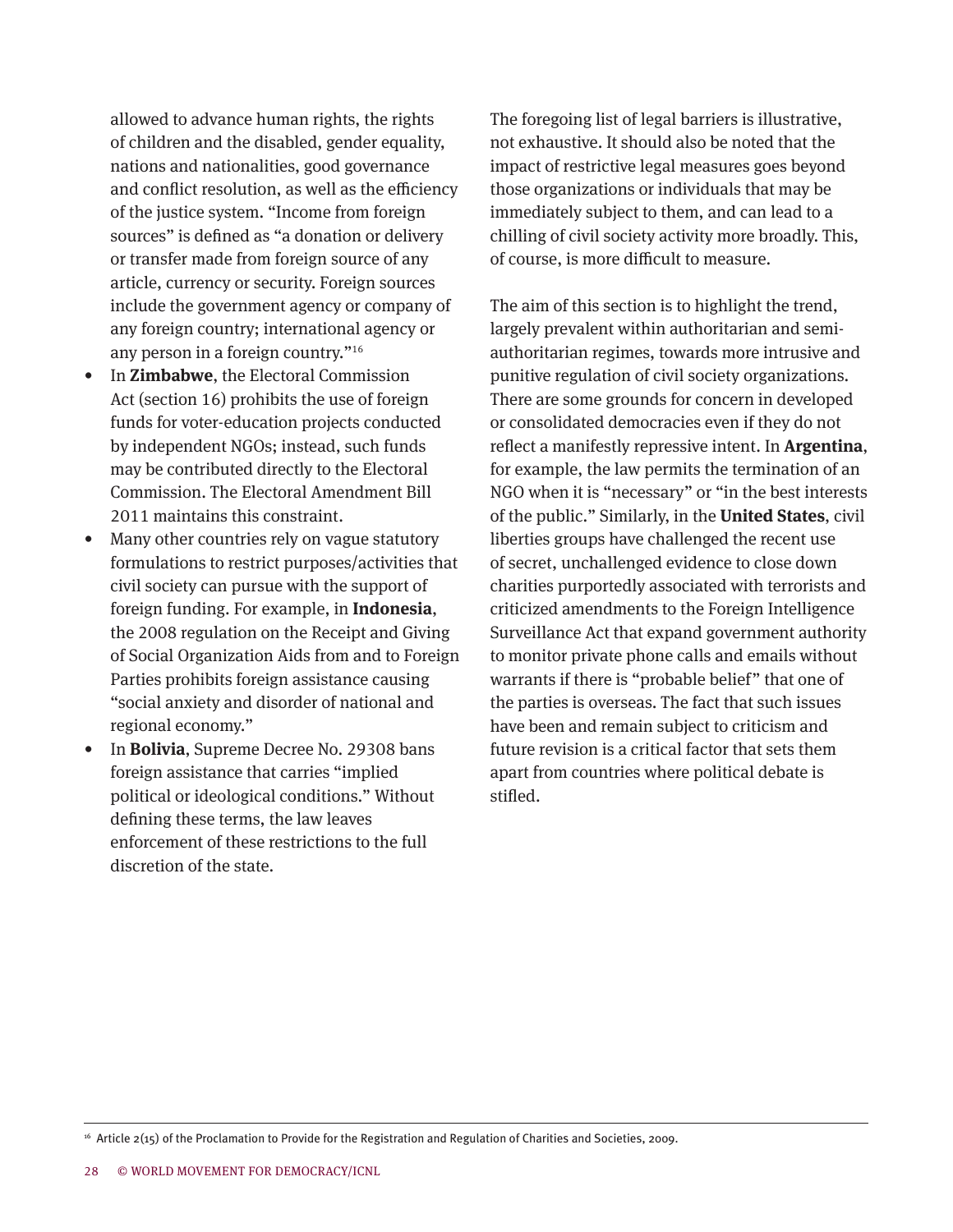# Government Justifications for Legal Barriers

The justifications presented by governments for the regulatory backlash against civil society are as diverse as the restrictions themselves. Governments argue that they are necessary to promote NGO accountability, protect state sovereignty, or preserve national security. A key problem is that these concepts are malleable and prone to misuse, providing convenient excuses to stifle dissent, whether voiced by individuals or civil society organizations. As the United Nations has noted:

Under the pretext of security reasons, human rights defenders have been banned from leaving their towns, and police and other members of security forces have summoned defenders to their offices, intimidated them and ordered the suspension of all their human rights activities. Defenders have been prosecuted and convicted under vague security legislation and condemned to harsh sentences of imprisonment.17

As a result, "[o]rganizations are closed down under the slightest of pretexts; sources of funding are cut off or inappropriately limited; and efforts to register an organization with a human rights mandate are delayed by intentional bureaucracy." <sup>18</sup>

This section seeks to identify the government justifications for the regulatory backlash and examine to what extent those proffered justifications are indeed justifiable under international law.

# I. Government Justifications …

In recent years, governments have defended the enactment and/or implementation of legal impediments constraining civil society as seeking to accomplish a range of governmental purposes.

To illustrate:

- Legislation recently proposed in **Bangladesh** was premised, at least in part, on the governments' declared intent to enhance NGO accountability and transparency.
- A related but distinct justification used to narrow civic space is the desire to "harmonize," "coordinate," or "align" NGO activities, often pursued under the guise of enhancing the effectiveness of foreign aid. For example, the 2007 draft NGO Bill in **Nigeria** provided for the "harmonization" of the activities of NGOs, without defining what "harmonization" means. Similarly, the 2006 draft International Cooperation Bill in **Venezuela** sought to subject NGOs to "coordination" and "harmonic integration," apparently intending to require NGO activities to conform to guidelines established by the President. Wrapped in such rhetorically appealing language, such legal restrictions may undermine the ability of NGOs to act independently of government development plans and to engage in watchdog and advocacy roles.
- Governments have sought to justify restrictions under the banner of national security, counterterrorism or anti-extremism. Counter-terrorism was used to justify the need for **Venezuela**'s

17 Fact Sheet No. 29: Human Rights Defenders: Protecting the Right to Defend Human Rights, p. 12.

<sup>&</sup>lt;sup>18</sup> Id. at p. 13.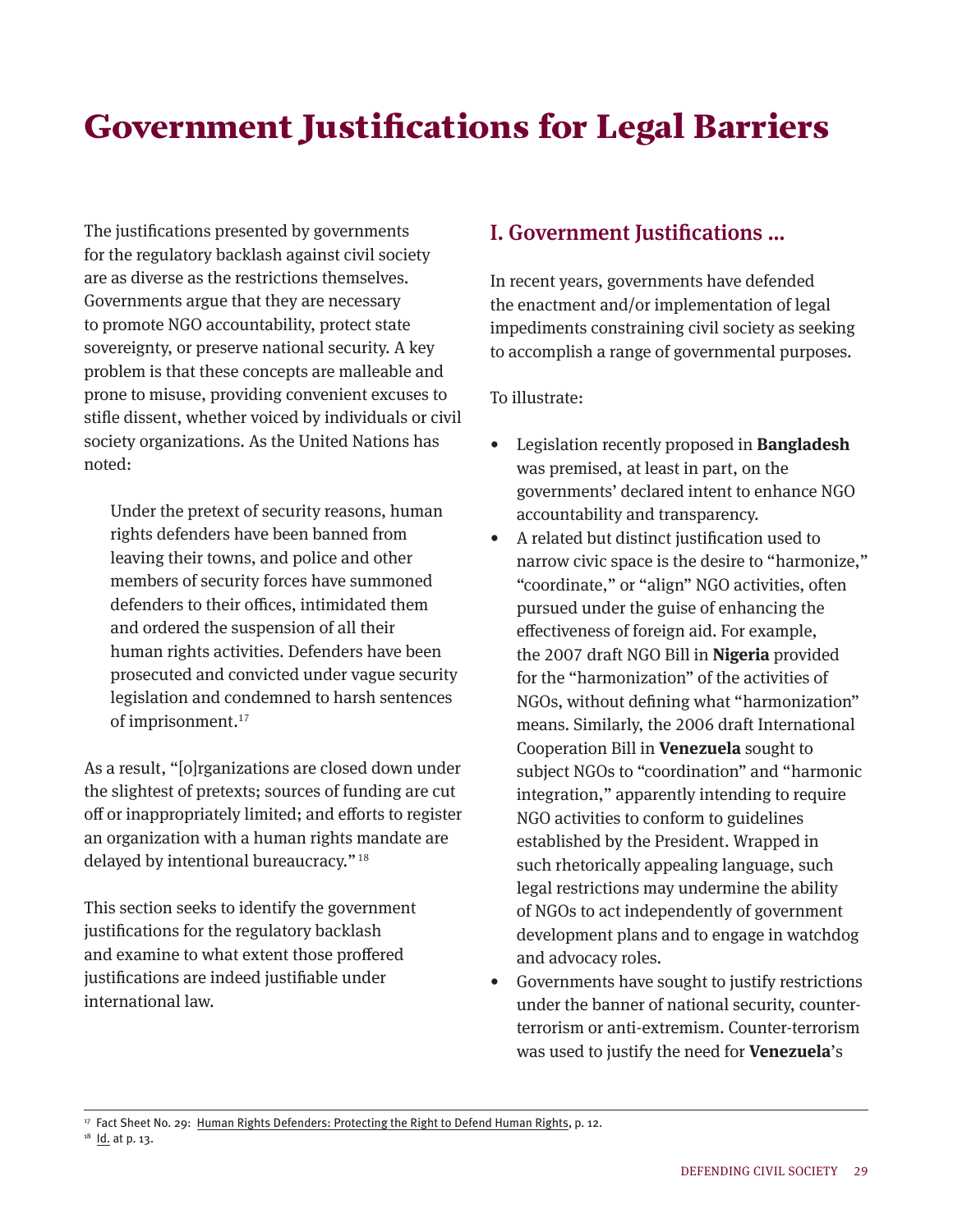proposed International Cooperation Bill; according to Deputy Montiel, the Bill would be a "certain blow … to those disguised NGOs, because in truth they are terrorist organizations, prepared to claw."<sup>19</sup>

- Among the most common justifications for the current regulatory backlash against NGOs is preventing interference with state sovereignty, or guarding against foreign influence in domestic political affairs.20 In **Russia**, Vladimir Putin has accused the U.S. and Europe of trying to subvert Russia in part through foreignfunded NGOs.<sup>21</sup> State-controlled media in **Uzbekistan** have accused the United States of trying to undermine Uzbek sovereignty through the Trojan horse of democratization<sup>22</sup> **Zimbabwean** President Robert Mugabe has claimed that Western NGOs are fronts through which Western "colonial masters" subvert the government."<sup>23</sup>
- Some governments have carried the "sovereignty" rationale one step further, to suggest that fundamental rights and freedoms, such as the freedom of association and assembly, are limited in scope. During the parliamentary debate in 2008 preceding the enactment of the **Ethiopian** Proclamation on Charities and Societies, one parliamentarian stated: "… the right to assembly shall in no

way be taken in absolute sense of term, nor is it granted to every person; that after all there is a matter of national sovereignty when it comes to implementation of these international instruments in conformity with objective realities in particular nations; and that the appropriateness of protecting these rights in a way that serves national sovereignty is recognized."<sup>24</sup>

# II. … Under Scrutiny

The proffered government justifications may be rhetorically appealing, but rhetoric alone is not sufficient to justify interference with freedom of association and the rights of NGOs. Such interference must, instead, find legal justification. Indeed, each restriction on freedom of association, where challenged, is subject to a rigorous legal analytical test, as defined by the ICCPR in Article  $22^{25}$ :

No restrictions may be placed on the exercise of this right [freedom of association with others] other than those which are prescribed by law and which are necessary in a democratic society in the interests of national security or public safety, public order, the protection of

23 Id.

<sup>19</sup> Human Rights First, Memo on Venezuelan International Cooperation Bill.

<sup>20</sup> In the 1990s, several prominent Asian leaders articulated a new challenge to the concept of universal human rights based on culture difference. Countries including Singapore, Malaysia and Indonesia began to argue that international human rights law should not necessarily be applied to them because it was Western and did not conform to Asian culture or, as was sometimes argued, Confucianism. This assertion of culture is somewhat similar to articulations of sovereignty. Much has been written about the "Asian values" debate, but we note the ongoing relevance of the issue for several Asian countries. For more information, see Karen Engle, *Culture and Human Rights: The Asian Values Debate in Context*, available at http://www.law.nyu.edu/journals/jilp/issues/32/pdf/32e.pdf. 19 Human Rights First, Memo on Venezuelan International Cooperation Bill. 21 Schofield, Matthew, *Putin Cracks Down on NGOs*, February 21, 2007.

<sup>22</sup> Carothers, Thomas, *The Backlash Against Democracy Promotion*, Foreign Affairs, March/April 2006.

<sup>24</sup> Minutes of Legal Administrative Affairs Standing Committee, Public Debate on Draft Proclamation for NGOs and Associations, December 24, 2008, p.16.

<sup>&</sup>lt;sup>25</sup> While only binding on signatories to the ICCPR, there are sound arguments for broader applicability. As members of the United Nations, every government has accepted obligations to protect the rights enshrined in international law, including the Universal Declaration and the ICCPR, among others. No state has ever sought to join the UN and reserve against Articles 55 and 56 of the Charter, according to which member states pledge themselves to take joint and separate action to promote "universal respect for and observance of human rights and fundamental freedoms without distinction as to race, sex, language, or religion." Of the eight States that abstained from the General Assembly vote in 1948, only Saudi Arabia has not renounced its abstention. (Forsythe, David, Human Rights Fifty Years After the Universal Declaration, PS: Political Science and Politics, Vol. 31, No.3 (Sep. 1998).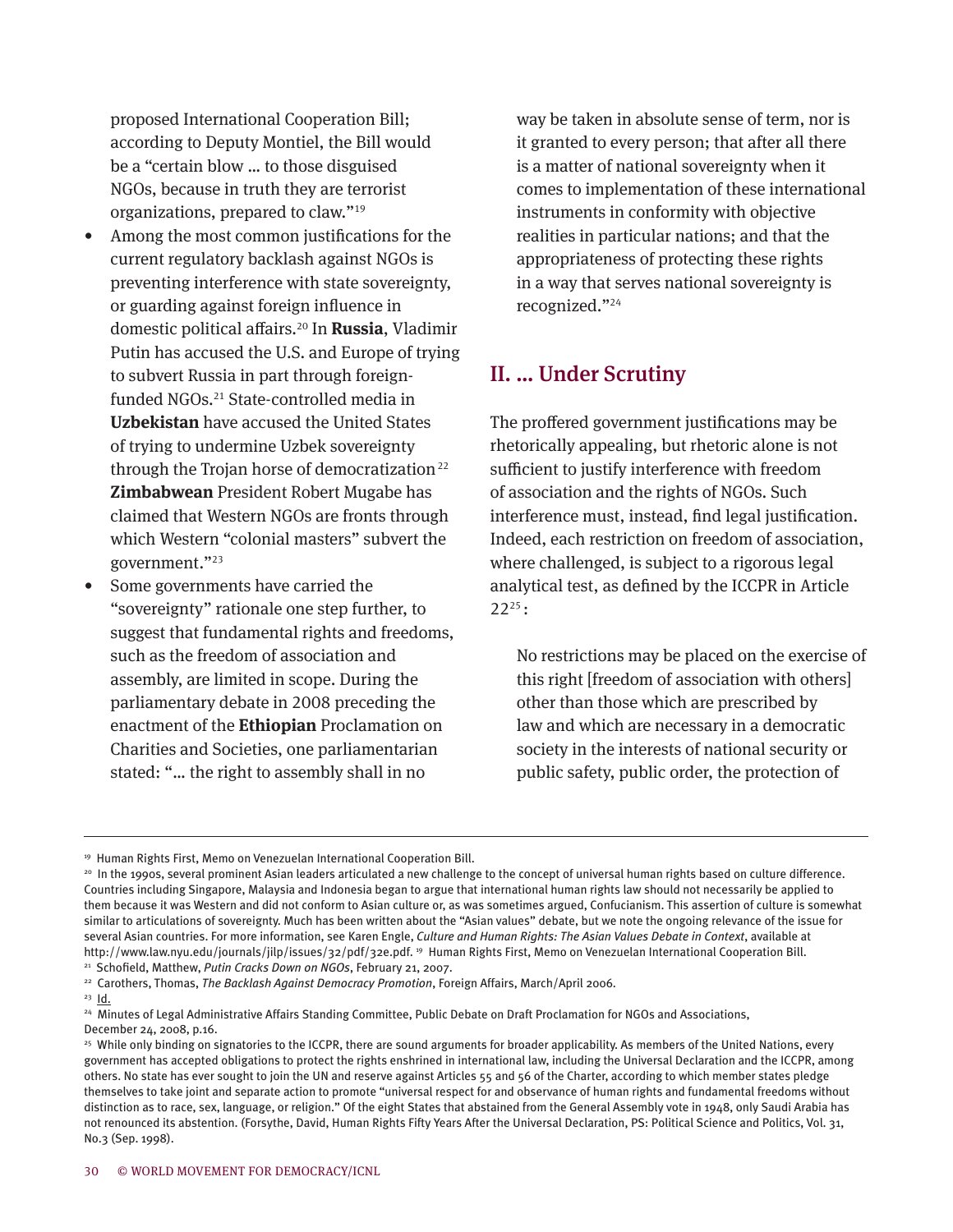public health or morals or the protection of the rights and freedoms of others. This article shall not prevent the imposition of lawful restrictions on members of the armed forces and of the police in their exercise of this right.

Thus, restrictions on the exercise of freedom of association are justifiable only where they are:

(a) Prescribed by law;

(b) In pursuance of one of the four legitimate state interests:

- National security or public safety;
- · Public order;
- The protection of public health or morals;
- The protection of the rights and freedoms of others; and
- (c) Necessary in a democratic society.

#### (1) Prescribed by law?

In subjecting restrictions on freedom of association to closer scrutiny, the first question is whether or not the interference is *prescribed by law*. This requirement means that restrictions should have a formal basis in law and be sufficiently precise for an individual or NGO to assess whether or not their intended conduct would constitute a breach and what consequences this conduct may entail. <sup>26</sup> The degree of precision required is clear criteria to govern the exercise of discretionary authority. <sup>27</sup> The Johannesburg Principles assert that "[t]he law must be accessible, unambiguous, drawn narrowly and with precision so as to enable individuals to foresee whether a particular action is unlawful."<sup>28</sup> Some of the legal barriers described above are clearly not prescribed by law. For example, the extra-legal actions of security services, which scrutinize and harass civil society activists, are certainly not prescribed by law. The failure of

the state to protect groups and activists from threats of harm or violent acts is a dereliction of duty, not prescribed by law. Furthermore, vague and ambiguous regulatory language authorizing government officials to exercise subjective or even arbitrary decision making (e.g., laws failing to define "extremism," which is a ground for dissolution) may also not be prescribed in law, if the application of law is not reasonably foreseeable.

In failing to satisfy even the first prong of the ICCPR test, restrictions on freedom of association can only be deemed to violate international law.

#### (2) Legitimate government concerns?

A second issue is whether or not the restrictions are used *in pursuance of legitimate grounds*. The grounds available are limited to the four government aims listed above. The interpretation of these grounds cannot be expanded to embrace grounds other than those explicitly defined in Article 22(2) of the ICCPR.

Many of the restrictions identified in the "Legal Barriers" section of this report may not be supported by legitimate government concerns. For example, regulatory measures based on the government intent to "harmonize" or "coordinate" NGO activities or require their alignment with government priorities and plans are suspect. While "harmonization," "coordination" and "alignment" may sound innocuous, they may also conceal government intent to control or direct the activities of NGOs. In such cases, harmonization contradicts the basic premise of freedom of association, namely that people can organize for any legal purpose.

27 Id.

<sup>&</sup>lt;sup>26</sup> OSCE/ODIHR, Key Guiding Principles of Freedom of Association with an Emphasis on Non-Governmental Organizations, page 4.

<sup>&</sup>lt;sup>28</sup> The Johannesburg Principles on National Security, Freedom of Expression and Access to Information, Principle 1.1(a). The Johannesburg Principles were developed by a meeting of international experts at a consultation in South Africa in October 1995 and are available at www.article19.org.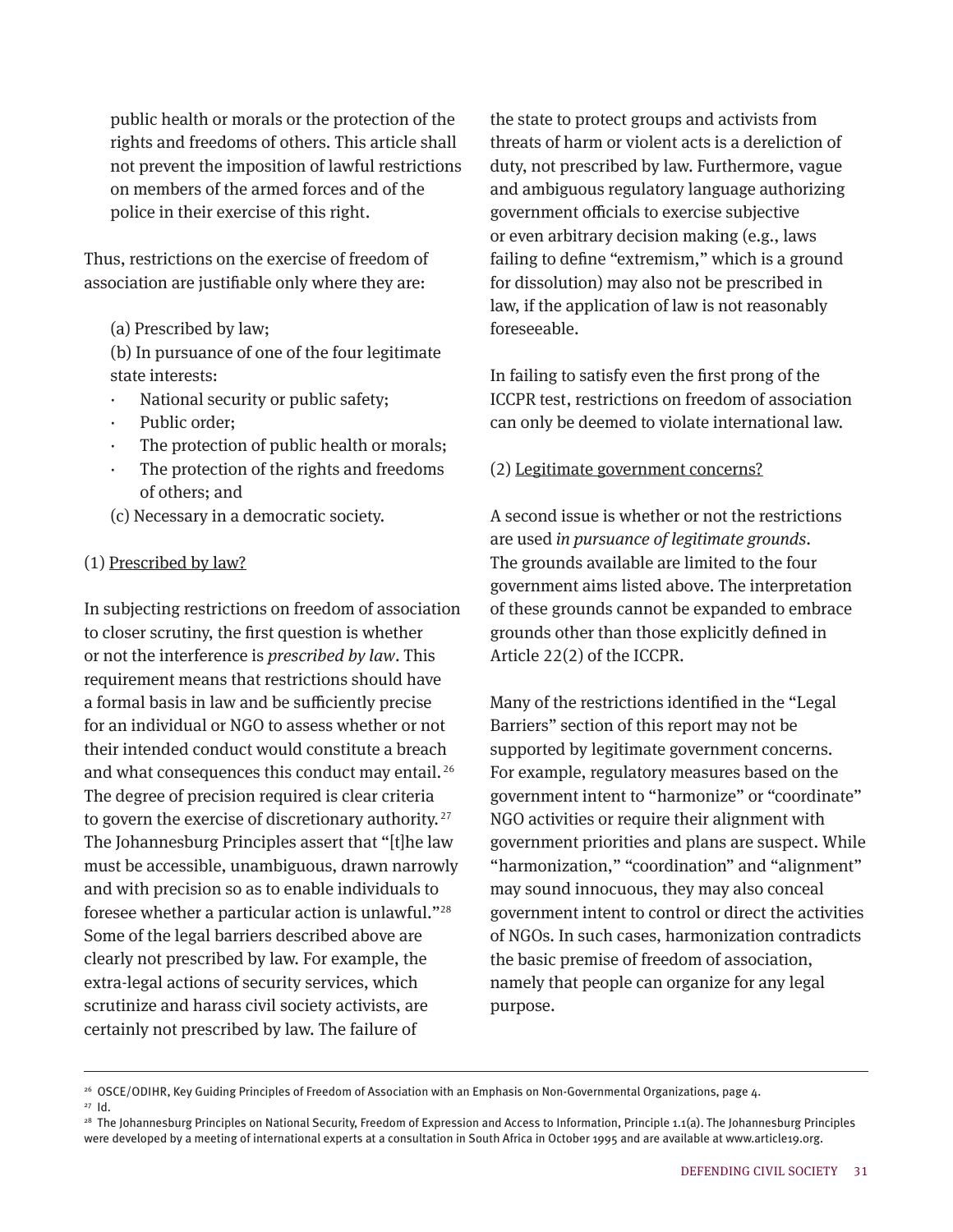A generalized assertion of "national sovereignty" or "state sovereignty" is questionable as a basis for interference with fundamental freedoms, including freedom of association.<sup>29</sup> Claims of state sovereignty are belied by the very states using the justification for restrictions against NGOs when the very same governments use their funding to influence domestic political affairs in other countries. <sup>30</sup>Hypocrisy abounds when governments accept millions (or in some cases, billions) of dollars of U.S., foreign assistance but then prohibit a local NGO from receiving a grant from a U.S. based NGO, on the grounds that it might give the U.S. unwarranted influence over domestic political affairs. All duplicity aside, however, the critical point is that international law does not automatically recognize generalized assertions of "state sovereignty" as a justification to infringe fundamental rights and freedoms.<sup>31</sup>

Assertions of national security or public safety may, in certain circumstances, constitute a legitimate state aim. But states may not enact whichever measures they deem appropriate in the name of national security, public safety, or counter-terrorism. <sup>32</sup>Claims of national security shall be construed restrictively "to justify measures limiting certain rights only when they are taken to protect the existence of the nation or its territorial integrity or political independence against force or

threat of force. National security cannot be invoked as a reason for imposing limitations to prevent merely local or relatively isolated threats to law and order."<sup>33</sup>

In sum, many legal barriers amount to restrictions not linked to legitimate state aims and are therefore insupportable. Where restrictions on freedom of association are both prescribed by law and in the interest of legitimate state purposes, we must then turn to the final prong of the analysis.

#### (3) Necessary in a democratic society?

Legitimate government concerns, in and of themselves, do not justify interference with freedom of association and of assembly, unless that interference is necessary in a democratic society. Stated differently, restrictions prescribed by law and amounting to interference with freedom of association cannot be justified merely because they are linked with legitimate government interests; they must also be necessary in a democratic society. The "necessary" test implies that any measures must be proportionate to the legitimate aim pursued, and only imposed to the extent that is no more than absolutely necessary; there must be a pressing social need for the interference.<sup>34</sup>

<sup>29</sup> See Neier, Aryeh, Open Society Institute, "Asian Values vs. Human Rights", available at http://www.nancho.net/fdlap/fdessay2.html, where the conflict between Asian values and fundamental human rights is questioned.

<sup>&</sup>lt;sup>30</sup> See The Backlash against Democracy Assistance, Report prepared by the National Endowment for Democracy, June 8, 2006, p. 12. The Russian Duma, in November 2005, allocated 500 million rubles (\$17.4 million) to "promote civil society" and defend the rights of Russians in Baltic States. Venezuela has reportedly invested considerable sums in supporting Cuba, subsidizing the election campaign of Bolivia's President Evo Morales, and funding other radical or populist groups in Latin America.

<sup>&</sup>lt;sup>31</sup> Please note the following discussion regarding the limitations on the use of the national security exception. These same arguments are presumably applicable to the state sovereignty claim.

<sup>32</sup> Izmir Savas Karsitlari Dernegi & Others v. Turkey, European Court of Human Rights, Application no. 46257/99, 2 March 2006, at page 36, 49-50 (the case is available only in French).

<sup>33</sup> See the "Siracusa Principles" [United Nations, Economic and Social Council, U.N. Sub-Commission on Prevention of Discrimination and Protection of Minorities, Siracusa Principles on the Limitation and Derogation of Provisions in the International Covenant on Civil and Political Rights, Annex, UN Doc E/CN.4/1985/4 (1984)], which were adopted in May 1984 by a group of international human rights experts convened by the International Commission of Jurists, the International Association of Penal Law, the American Association for the International Commission of Jurists, the Urban Morgan Institute for Human Rights, and the International Institute of Higher Studies in Criminal Sciences. Though not legally binding, these principles provide an authoritative source of interpretation of the ICCPR with regard to limitations clauses and issue of derogation in a public emergency. They are available at: http://graduateinstitute.ch/faculty/clapham/hrdoc/docs/siracusa.html.

<sup>34</sup> OSCE/ODIHR, Key Guiding Principles of Freedom of Association with an Emphasis on Non-Governmental Organizations, page 4.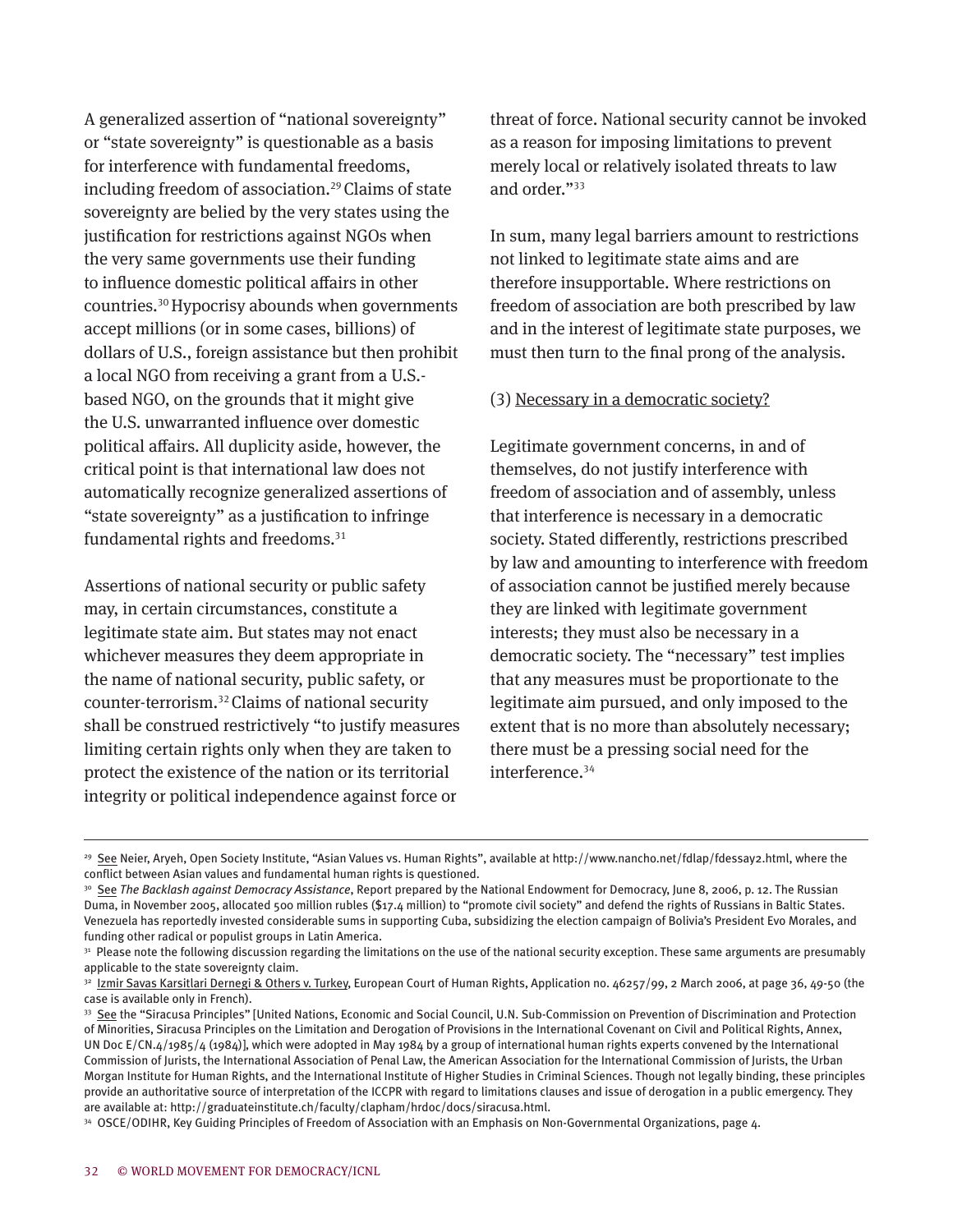To determine whether government interference is necessary, it is important to consider whether or not there are less intrusive means available to accomplish the desired end. For example, the use of government supervision to disrupt the activity of NGOs (through government attendance at the internal meetings of NGOs or the requirement of advance government approval to engage in human rights activities) certainly amounts to interference with freedom of association. Even if prescribed by law and linked to a legitimate government interest, such invasive government actions could not be considered necessary in a democratic society. Indeed, a number of countries have developed less intrusive means to accomplish the same ends.

Thus, even if restrictions are implemented in pursuance of legitimate government aims, they will be deemed violations of international law if not necessary in a democratic society. Most of the legal barriers listed in this paper are insupportable on this basis. Put simply, legitimate state interests can never justify the use of disproportionate constraints, such as:

- arrest of individuals simply for participating in the activities of an unregistered organization;
- the restriction of the right to register an NGO to citizens only;
- denial of registration to an NGO dedicated to cultural preservation of a minority group or to human rights;
- restriction of NGO activities to the confines of governments' pre-defined development priorities and plans;
- granting of unlimited authority to the state to inspect NGO premises or attend any NGO meeting or event;
- harassment, arrest and imprisonment of peaceful critics of the government;
- closure of international NGOs for engaging in peaceful, lawful activities;
- arrest of local NGO representatives for meeting with foreign students;
- requirement that NGOs receive advance permission from the state before meeting or participating in foreign NGO networks; and/or
- placement of stifling restraints on the ability to access resources.

To consider the legality of each legal barrier cited in this paper is beyond the scope of this report. On the contrary, it is the state's obligation to demonstrate that the interference passes scrutiny under the foregoing analytical framework.<sup>35</sup> Unless the state is able to show that the restriction at issue is prescribed by law, in the interest of legitimate government aim(s) and necessary in a democratic society, then that restriction is not justified.

<sup>35</sup> The Johannesburg Principles on National Security, Freedom of Expression and Access to Information, Principle 1(d): "The burden of demonstrating the validity of the restriction rests with the government."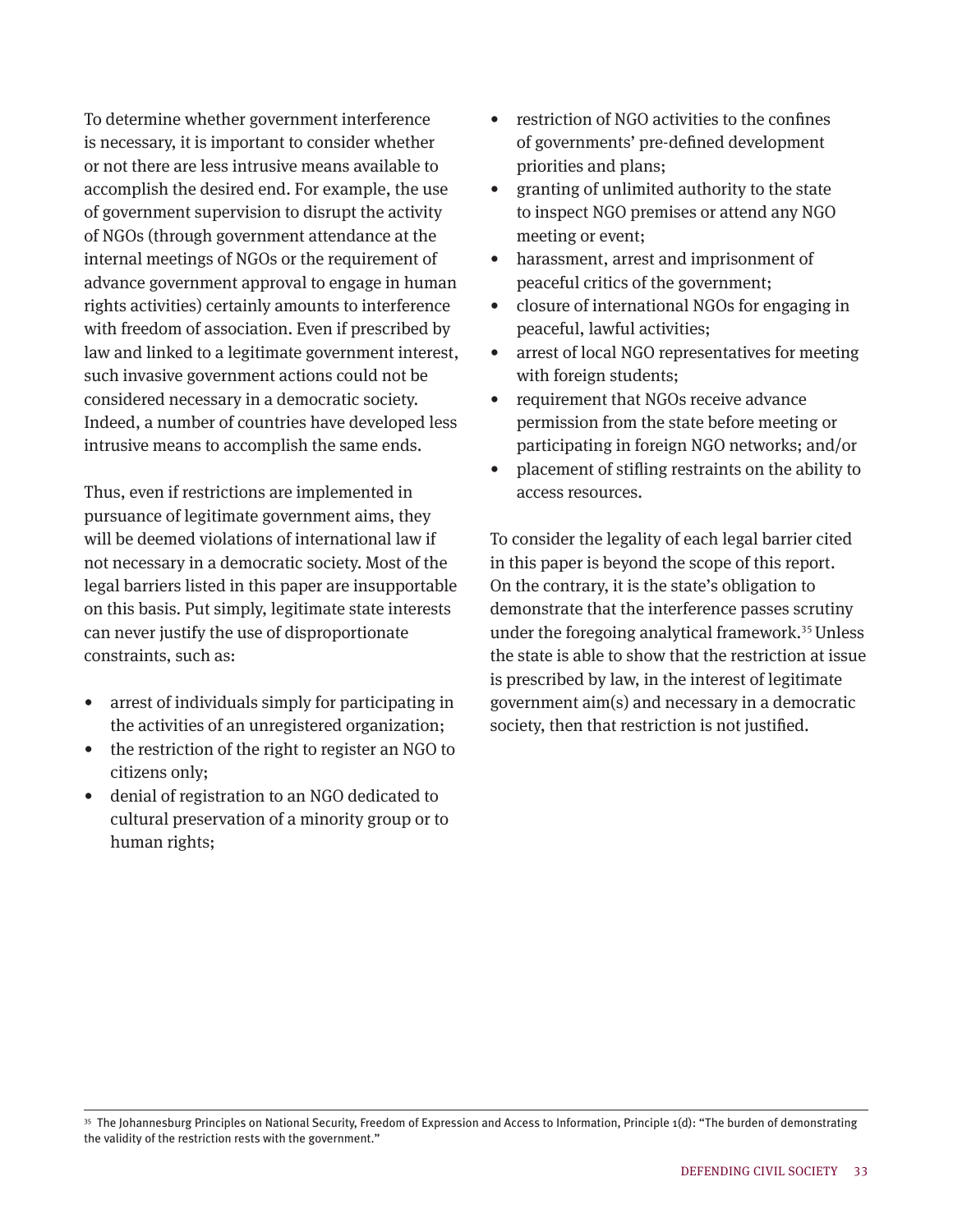# International Principles Protecting Civil Society

To protect civil society from the regulatory barriers described earlier of this report, this section seeks to articulate principles that govern and protect civil society from repressive intrusions of governments. Tracking the six clusters of legal barriers, the principles are designed to ensure that states honor:

(1) the right of CSOs to entry (that is, the right of individuals to form and join CSOs);

- (2) the right to operate to fulfill their legal purposes without state interference;
- (3) the right to free expression;

(4) the right to communication with domestic and international partners;

- (5) the right to freedom of peaceful assembly; and
- (6) the right to seek and secure resources.

Finally, these principles underscore

(7) the state's positive obligation to protect the rights of CSOs.

## I. The Right to Entry (Freedom of Association)

*International law protects the right of individuals to form, join and participate in civil society organizations.* 

(1) Right to Form, Join and Participate in a CSO

The rights of civil society are rooted, in part, in the concept of freedom of association as guaranteed by the Universal Declaration of Human Rights,<sup>36</sup> the International Covenant for Civil and Political Rights (ICCPR),<sup>37</sup> the International Covenant on Economic Social and Cultural Rights (ICESCR),<sup>38</sup> and a substantial list of other human rights conventions and declarations. <sup>39</sup>Freedom of association involves the right of individuals to interact and organize among themselves to collectively express, promote, pursue and defend common interests. 40

Source: http://www.ohchr.org/english/law/ccpr.htm.

<sup>&</sup>lt;sup>36</sup> Adopted by General Assembly Resolution 217a (III) of 10 December 1948.

Source: http://www.ohchr.org/english/about/publications/docs/fs2.htm.

<sup>37</sup> Entry into force 23 March 1976; adopted by the General Assembly in Resolution 2200A (XXI) of 16 December 1966.

<sup>&</sup>lt;sup>38</sup> Entry into force 3 January 1976; adopted by the General Assembly in Resolution 2200A (XXI) of 16 December 1966.

Source: http://www.unhchr.ch/html/menu3/b/a\_cescr.htm

<sup>39</sup> These include, for example, the International Convention on the Elimination of All Forms of Racial Discrimination, the Convention on the Elimination of All Forms of Discrimination against Women, the Convention on the Rights of the Child, the Convention on the Rights of Persons with Disabilities, the African Charter on Human and People's Rights, the American Convention on Human Rights, the Arab Charter on Human Rights, and the European Convention for the Protection of Human Rights and Fundamental Freedoms.

<sup>40</sup> Report submitted by the Special Representative of the Secretary-General on human rights defenders, Hina Jilani, in accordance with General Assembly resolution 58/178, page 12.34 OSCE/ODIHR, Key Guiding Principles of Freedom of Association with an Emphasis on Non-Governmental Organizations, page 4.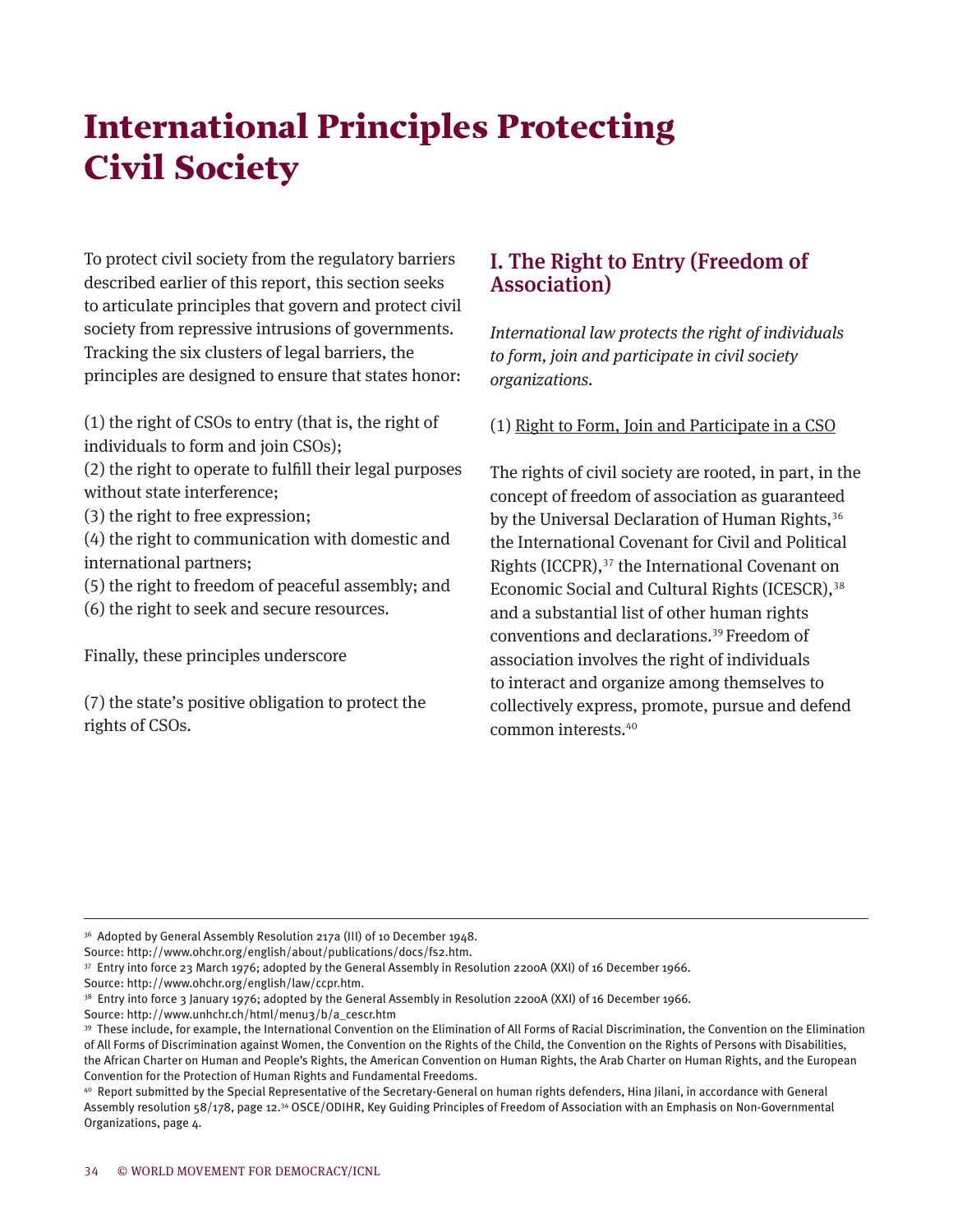(a) *Broad scope of right.* Freedom of association broadly protects the formation of a wide range of civil society forms.

- The Universal Declaration of Human Rights, Article 23(4), states that "Everyone has the right to form and to join trade unions for the protection of his interests." Article 22 of the ICCPR, in defining the right to freedom of association, specifically mentions trade unions, as does Article 8 of the ICESCR. The International Labor Organization's 1998 *Declaration on Fundamental Principles and Rights at Work* is particularly significant because it grounds trade union rights in the basic, democratic, political right of freedom of association.
- The Universal Declaration of Human Rights, Article 20(1), states that "Everyone has the right to freedom of peaceful assembly and association." Article 22 of the ICCPR, while making specific reference only to trade unions, protects the right to form and join any associative group or membership organization. 41 Indeed, the European Court of Human Rights, in interpreting virtually identical language in the European Convention for the Protection of Human

Rights and Fundamental Freedoms,<sup>42</sup> has held specifically that freedom of association broadly embraces the right of individuals to form or join associations, political parties, religious organizations, trade unions, employer associations, companies, and various other forms of association.<sup>43</sup>

The U.N. Declaration on the Right and Responsibility of Individuals, Groups and Organs of Society to Promote and Protect Universally Recognized Human Rights and Fundamental Freedoms (hereinafter, "Defenders Declaration"),<sup>44</sup> adopted by the General Assembly in 1998, states that "everyone has the right, individually and in association with others, at the national and international levels: … (b) to form, join and participate in non-governmental organizations, associations, or groups."45 In recognizing that individuals can form CSOs in addition to "associations," it implicitly recognizes that CSOs can be membership based or nonmembership based. This is significant in that many of the organizations engaged in civil society support work are foundations, not-forprofit companies, or other non-membership forms.<sup>46</sup>

<sup>41</sup> The ICCPR Human Rights Committee (established under Article 28 of the ICCPR), in expressing concern over Belarus, reiterated that "the free functioning of non-governmental organizations is essential for protection of human rights." ICCPR, A/53/40, vol. I (1998) 26 at para. 155. 42 Entry into force 3 September 1953; adopted 4 November 1950 by the members of the Council of Europe, Rome.

Source: http://conventions.coe.int/Treaty/en/Summaries/Html/005.htm.

<sup>43</sup> See Sidiropoulos and others v. Greece, European Court of Human Rights, 10 July 1998, Reports of Judgments and Decisions, 1998-IV, par. 40 ("The Court points out that the right to form an association is an inherent part of the right set forth in Article 11, even if that Article only makes express reference to the right to form trade unions.") See also Liebscher and Hubl v. Austria, no. 25710/94, European Commission on Human Rights, 12 April 1996 (Article 11 is also applicable to companies, regardless of whether they were founded for economic purposes or not.)

<sup>44</sup> Adopted by the General Assembly in Resolution 53/144 of 9 December 1998. Source: http://www.ohchr.org/english/law/freedom.htm. 45 Like the 1948 Universal Declaration, the Defenders Declaration, as a General Assembly Resolution, is not legally binding. Significantly, however, it contains a series of principles and rights that are based on human rights standards enshrined in other international instruments and was adopted by consensus—therefore representing a strong commitment by states to its implementation.

<sup>46</sup> Both the US State Department and the Council of Europe have recognized the importance of NGOs in all their forms, and not only associative groups. The *Guiding Principles on Non-Governmental Organizations* (issued by the US State Department on December 14, 2006) state, for example, "Individuals should be permitted to form, join and participate in NGOs of their choosing in the exercise of the rights to freedom of expression, peaceful assembly and association." The Committee of Ministers of the Council of Europe issued a Recommendation relating to the legal status of NGOs in Europe in October 2007, which states in section I (#2) that "NGOs encompass bodies or organisations established both by individual persons (natural or legal) and by groups of such persons. They can be either membership or non-membership based."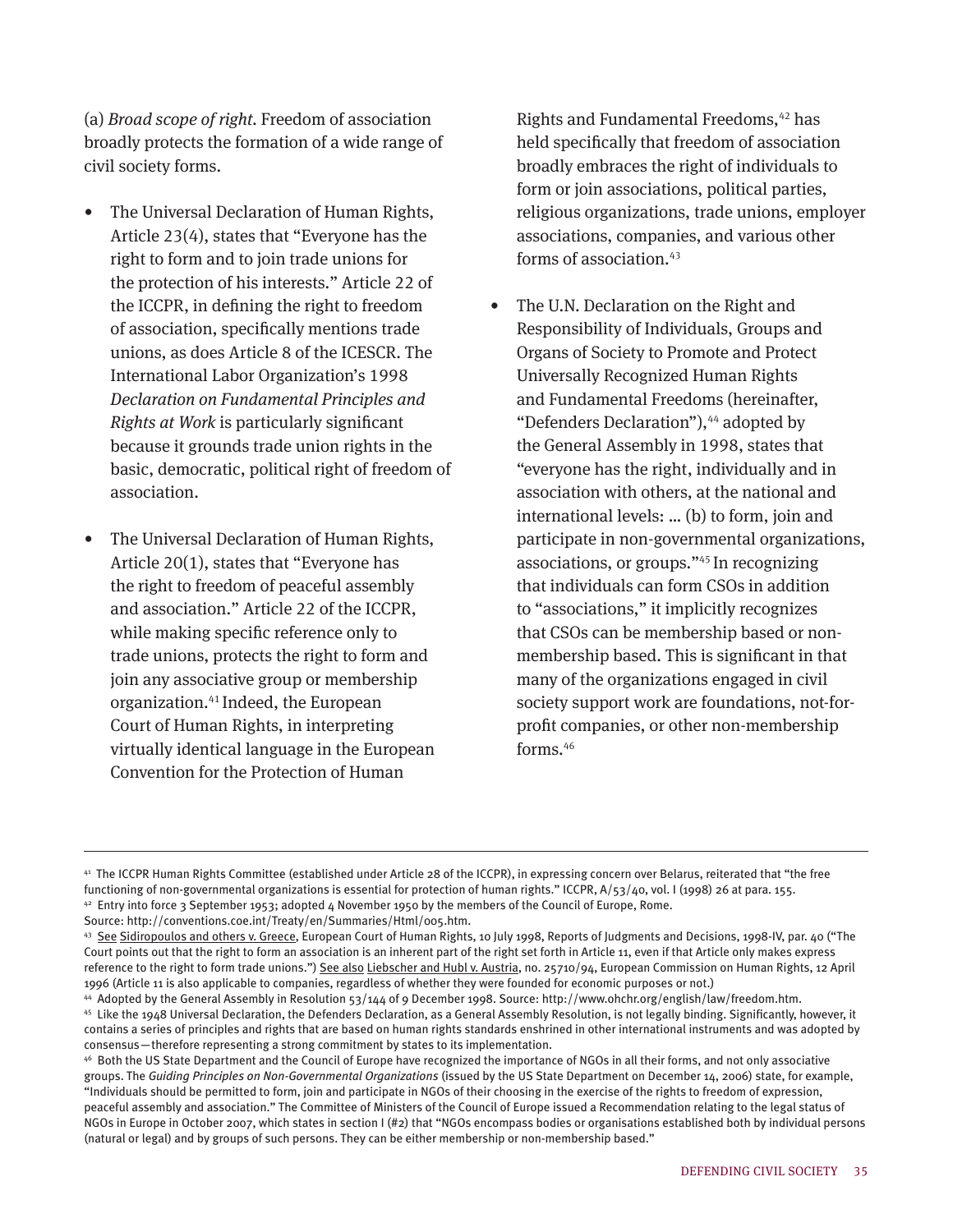(b) *Broadly permissible purposes.* International law recognizes the right of individuals, through CSOs, to pursue a broad range of objectives. Permissible purposes generally embrace all 'legal' or 'lawful' purposes and emphatically include the promotion and protection of human rights and fundamental freedoms.

- The protective scope of Article 22 of the ICCPR is broad. "Religious societies, political parties, commercial undertakings and trade unions are as protected by article 22 as are cultural or human rights organizations, soccer clubs or associations of stamp collectors."47 The UN Human Rights Council, in Resolution 15/21 (October 2010), recognized that "the rights to freedom of peaceful assembly and of association are essential components of democracy, providing individuals with invaluable opportunities to, inter alia, express their political opinions, engage in literary and artistic pursuits and other cultural, economic and social activities, engage in religious observances or other beliefs, form and join trade unions and cooperatives, and elect leaders to represent their interests and hold them accountable."<sup>48</sup>
- The Inter-American Commission on Human Rights (IACHR) has stated that freedom of association is the right to join with others "for the common achievement of a legal goal."<sup>49</sup>
- The Council of Europe is even more explicit on this point: "NGOs should be free to pursue their objectives, provided that both the objectives and the means employed are consistent with the requirements of a democratic society. NGOs should be free to undertake research, education and advocacy on issues of public debate, regardless of whether the position taken is in accord with government policy or requires a change in the law."50
- Significantly, as recognized by the U.N. Defenders Declaration (Article 1, 5), NGOs must be free to promote and protect human rights and fundamental freedoms.

(c) *Broadly eligible founders.* The architecture of international human rights is built on the premise that all persons, including non-citizens, enjoy certain rights, including freedom of association.

- The Universal Declaration of Human Rights recognizes this principle in Article 2(1): "everyone is entitled to all the rights and freedoms set forth in this Declaration, without distinction of any kind…"
- The ICCPR, in Article  $2(1)$ , similarly embraces non-citizens by requiring states to ensure rights to "all individuals within its territory and subject to its jurisdiction."<sup>51</sup>

<sup>47</sup> Commentary to the Declaration on human rights defenders, UN Special Rapporteur on the situation of human rights defenders, July 2011, p. 35, http://www.ohchr.org/Documents/Issues/Defenders/CommentarytoDeclarationondefendersJuly2011.pdf.

<sup>48</sup> For the full text of the Resolution, see http://daccess-dds-ny.un.org/doc/UNDOC/GEN/G10/166/98/PDF/G1016698.pdf?OpenElement.

<sup>&</sup>lt;sup>49</sup> See Inter-American Commission on Human Rights, Advisory Opinion OC-5/85 of November 13, 1985, separate opinion of Judge Rafael Nieto-Navia.<br><sup>50</sup> See Council of Europe, *Fundamental Principles*, Strasbourg, 13 November held states in violation of Article 11 (freedom of association) for denying its protection to associations with stated goals of the promotion of regional traditions (Sidiropoulos v. Greece, 10 July 1998, Reports of Judgments and Decisions, 1998-IV), of achieving the acknowledgement of the Macedonian minority in Bulgaria (Stankov and the United Macedonian Organization Ilinden v. Bulgaria, no. 29221/95 and 29225/95, ECHR 2001-IX).<br><sup>51</sup> Reinforcing the broad scope of rights, Article 26 of the ICCPR enshrines the principl

the law and are entitled without any discrimination to the equal protection of the law. In this respect, the law shall prohibit any discrimination and guarantee to all persons equal and effective protection against discrimination on any ground such as race, colour, sex, language, religion, political or other opinion, national or social origin, property, birth or other status." This principle applies to, inter alia, victims of discrimination because of their sexual orientation and gender identity (A/HRC/RES/17/19).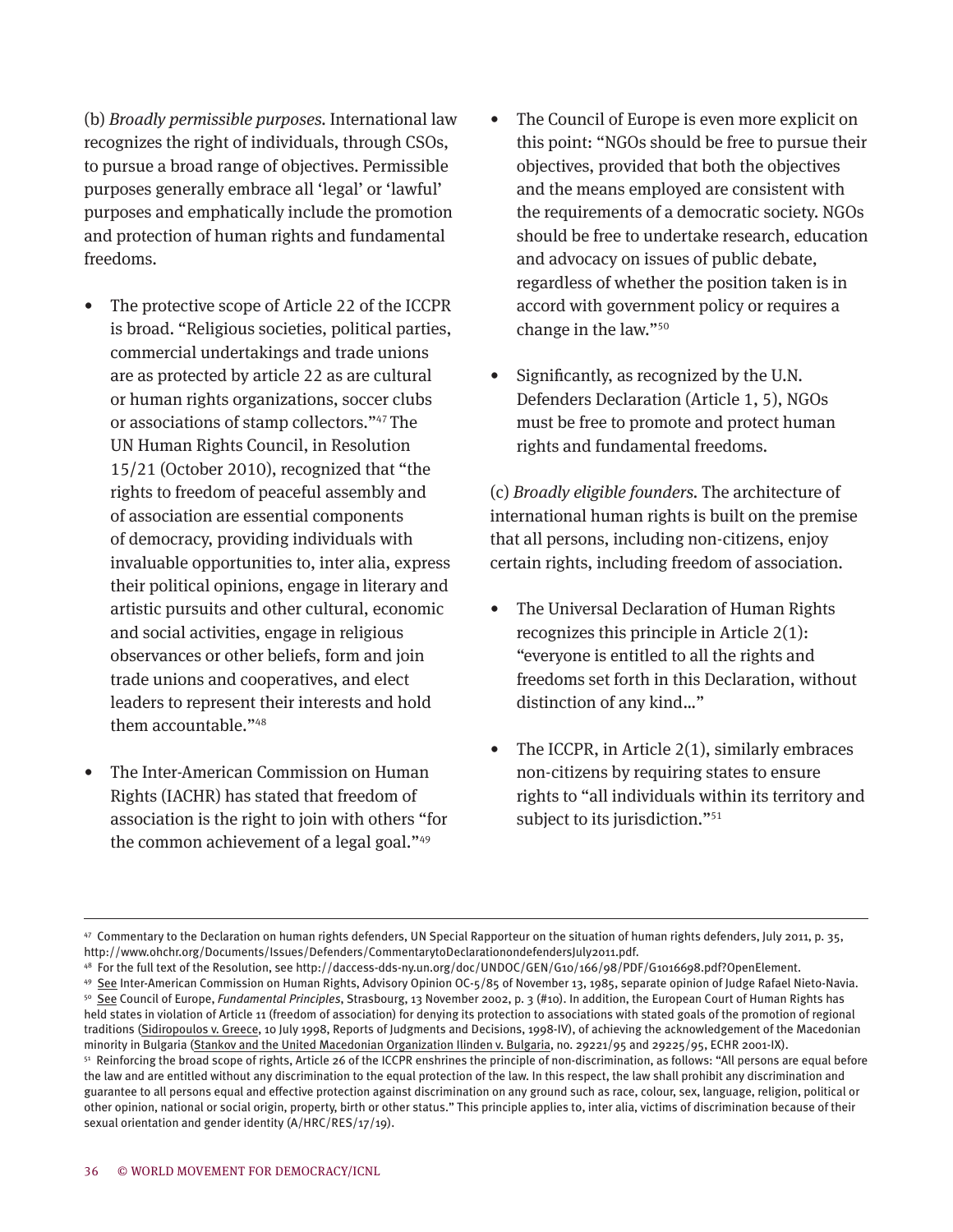- The Human Rights Committee adopted General Comment No. 15 in 1994, which explained, in relevant part, that "the rights set forth in the Covenant apply to everyone, irrespective of reciprocity, and irrespective of his or her nationality or statelessness; and that "Aliens receive the benefit of the right of peaceful assembly and of freedom of association."
- The Human Rights Council, in Resolution 15/21 (October 2010), reaffirmed that "everyone has the rights to freedom of peaceful assembly and of association and that no one may be compelled to belong to an association." <sup>52</sup>The same Resolution further calls upon States "to respect and fully protect the rights of all individuals to assemble peacefully and associate freely, including in the context of elections, and including persons espousing minority or dissenting views or beliefs, human rights defenders, trade unionists and others, including migrants, seeking to exercise or to promote these rights, and to take all necessary measures to ensure that any restrictions on the free exercise of the rights to freedom of peaceful assembly and of association are in accordance with their obligations under international human rights law."
- It is important to emphasize that persons with disabilities enjoy the freedom of association on an equal basis with others. Adopted in

December 2006, the Convention on the Rights of Persons with Disabilities places upon State Parties the obligation to promote "an environment in which persons with disabilities can effectively and fully participate in the conduct of public affairs, without discrimination and on an equal basis with others." Such an environment includes "[p] articipation in non-governmental organizations and associations concerned with the public and political life of the country" and "[f]orming and joining organizations of persons with disabilities" for representational purposes.<sup>53</sup>

#### (2) Right to Associate Without Legal Entity Status<sup>54</sup>

It is widely recognized that freedom of association includes the right to associate informally, that is, as a group lacking legal personality. Freedom of association cannot be made dependent on registration or legal person status. That CSOs may be formed as legal entities does not mean that individuals are required to form legal entities in order to exercise their freedom of association. "[R] egistration should not be compulsory. CSOs should be allowed to exist and carry out activities without having to register if they so wish."55 Freedom of association guarantees are implicated when a gathering has been formed with the object of pursuing certain aims and has a degree of stability and thus some kind of institutional (though not formal) structure.56 National law can in no way result in banning informal associations on the sole

<sup>52</sup> For the full text of the Resolution, see: http://daccess-dds-ny.un.org/doc/UNDOC/GEN/G10/166/98/PDF/G1016698.pdf?OpenElement.

<sup>53</sup> Convention on the Rights of Persons with Disabilities, Article 29(b), see: http://www.un.org/disabilities/convention/conventionfull.shtml.

<sup>54</sup> By "informally," we are referring to the lack of legal personality or legal entity status. We recognize that some informal groups may actually adopt highly formalized structures for their activities.

<sup>55</sup> Report submitted by the UN Special Representative of the Secretary-General on human rights defenders, Hina Jilani, in accordance with General Assembly resolution 58/178 (1 October 2004) page 21 (http://daccess-dds-ny.un.org/doc/UNDOC/GEN/N04/533/18/PDF/N0453318. pdf?OpenElement).

<sup>&</sup>lt;sup>56</sup> These attributes distinguish gatherings protected by freedom of association from mere gatherings of people wishing to share each other's company, or transient demonstrations, which are separately protected by the freedom of assembly. See McBride, Jeremy, *International Law and Jurisprudence in Support of Civil Society*, Enabling Civil Society, Public Interest Law Initiative, © 2003, pp. 25-26. See also Appl. No. 8317/78, *McFeely v. United Kingdom*, 20 DR 44 (1980), n. 28, at 98, in which the European Commission on Human Rights described freedom of association as being "concerned with the right to form or be affiliated with a group or organization pursuing particular aims."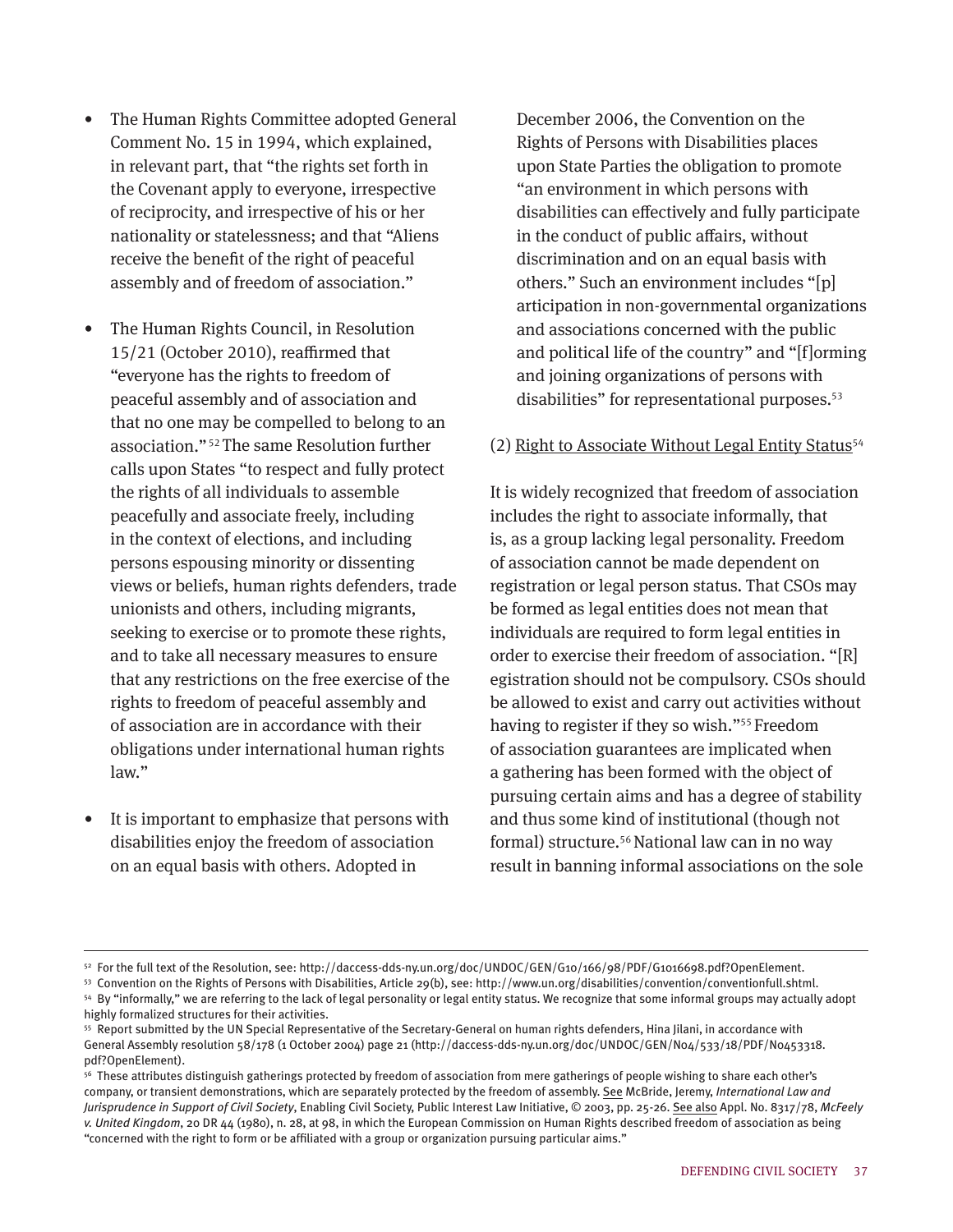ground of their not having legal personality.57

#### (3) Right to Seek and Obtain Legal Entity Status

To meet their mission goals most effectively, individuals may seek legal personality (or legal entity status) for organizations they form. It is through legal personality that, in many countries, CSOs are able to act not merely as an individual or group of individuals, but with the advantages that legal personality may afford (e.g., ability to enter contracts, to conclude transactions for goods and services, to hire staff, to open a bank account, etc.). It is well accepted under international law that the state should enable CSOs to obtain legal entity status.

- Article 22 of the ICCPR would have little meaning if individuals were unable to form NGOs and also obtain legal entity status. The U.N. Special Representative on human rights defenders has noted that "NGOs have a right to register as legal entities and to be entitled to the relevant benefits."<sup>58</sup>
- The European Court of Human Rights has held as follows: "That citizens should be able to form a legal entity in order to act collectively in a field of mutual interest is one of the most important aspects of the right to freedom of association, without which that right would be deprived of any meaning. The way in which national legislation enshrines this freedom

and its practical application by the authorities reveal the state of democracy in the country concerned."<sup>59</sup>

• Sounding a similar note in its March 2006 report, the Inter-American Commission on Human Rights affirmed the responsibility of member states to "ensure that the procedure for entering human rights organizations in the public registries will not impede their work and that it will have a declaratory and not constitutive effect."60

In terms of the available procedures for legal recognition, some countries have adopted systems of "declaration" or "notification" whereby an organization is considered a legal entity as soon as it has notified the relevant administration of its existence by providing basic information.<sup>61</sup> Where states employ a registration system, it is their responsibility to ensure that the registration process is truly accessible, with clear, speedy, apolitical, and inexpensive procedures in place. 62 The designated registration authority should be guided by objective standards and restricted from arbitrary decision making.

• The UN Special Rapporteur on human rights defenders has stated as follows: "Where a registration system is in place, the Special Representative emphasizes that it should allow for quick registration … Decisions to deny registration must be fully explained and cannot

<sup>57</sup> OSCE/ODIHR Key Guiding Principles of Freedom of Association with an Emphasis on Non-Governmental Organizations, page 6-7; see also U.N. Special Representative Report, page 21 ("… the Special Representative also believes that registration should not be compulsory. NGOs should be allowed to exist and carry out collective activities without having to register if they so wish.")

<sup>&</sup>lt;sup>58</sup> Report submitted by the U.N. Special Representative of the Secretary-General on human rights defenders, Hina Jilani, in accordance with General Assembly resolution 58/178, page 21.

<sup>59 &</sup>lt;u>Sidiropoulos,</u> par. 40.<br><sup>60</sup> Inter-American Commission on Human Rights, *Report of the Situation of Human Rights Defenders in the Americas*, Doc: OEA/Ser.L/V/ II.124Doc.5rev.1 (March 7, 2006), Recommendation 16.

 $61$  In the Report submitted by the Special Representative of the Secretary-General on human rights defenders, Hina Jilani, in accordance with General Assembly resolution 58/178, page 21, the Special Representative favors regimes of declaration instead of registration.

<sup>&</sup>lt;sup>62</sup> "Excessively restrictive provisions of Uzbek law with respect to the registration of political parties as public associations, by the Ministry of Justice, are of deep concern." ICCPR Human Rights Commission, A/56/40 vol. I (2001) 59 at paras. 79(23-24).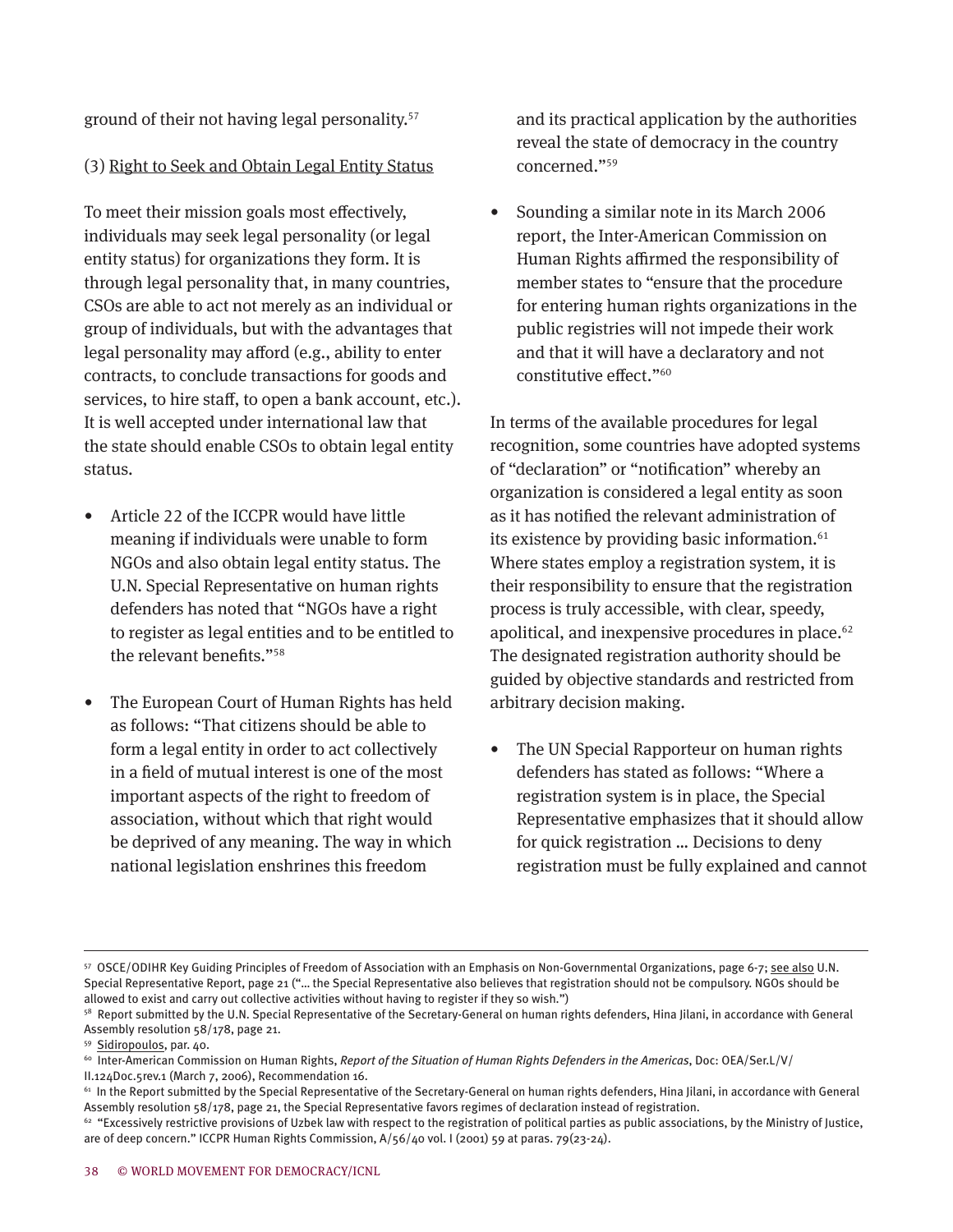be politically motivated … NGO laws must provide for clear and accessible information on the registration procedure."<sup>63</sup>

- The Inter-American Commission on Human Rights has stated that states should "[r]efrain from promoting laws and policies regarding the registration of human rights organizations that use vague, imprecise, and broad definitions of the legitimate motives for restricting their establishment and operation."<sup>64</sup>
- The Council of Europe maintains that "The rules governing the acquisition of legal personality should, where this is not an automatic consequence of the establishment of an NGO, be objectively framed and should not be subject to the exercise of a free discretion by the relevant authority. The rules for acquiring legal personality should be widely published and the process involved should be easy to understand and satisfy."<sup>65</sup>

Moreover, the UN Special Representative on human rights defenders has noted that "Foreign NGOs … must be allowed to register and function without discrimination, subject only to those requirements strictly necessary to establish bona fide objectives." <sup>66</sup>

## II. The Right to Operate Free from Unwarranted State Interference

*Once formed, NGOs have the right to operate in an enabling environment, free from unwarranted state intrusion or interference in their affairs.*

"The right to freedom of association has an individual and a collective dimension. Under the provisions of Article 22 of the International Covenant on Civil and Political Rights individuals have the right to found an association with likeminded persons or to join an already existing one. At the same time, it also covers the collective right of an existing association to perform activities in pursuit of the common interests of its members. State parties cannot therefore prohibit or otherwise interfere with the founding of associations or their activities."67

#### (1) Protection against Unwarranted State Interference

International law creates a presumption against any state regulation or restriction that would amount to an interference with recognized rights. The ICCPR lists four permissible grounds for state interference with freedom of association: the interests of national security or public safety, public order, the protection of public health or morals or the protection of the rights and

 $63$  Report submitted by the UN Special Representative of the Secretary-General on human rights defenders, Hina Jilani, in accordance with General Assembly resolution 58/178, page 21.

<sup>64</sup> Inter-American Commission on Human Rights, *Report of the Situation of Human Rights Defenders in the Americas*, Doc: OEA/Ser.L/V/ II.124Doc.5rev.1 (March 7, 2006), Recommendation 17. The I-ACHR issued a 2009 Report on Democracy and Human Rights in Venezuela, which contains virtually the same recommendation to the Venezuelan government: "Refrain from promoting laws and policies for the registration of human rights organizations that use vague, imprecise, or broad definitions regarding legitimate grounds for restricting the possibility of their establishment and operation."

<sup>&</sup>lt;sup>65</sup> Council of Europe Recommendation on legal status of NGOs, section IV (#28-29).

<sup>66</sup> Report submitted by the UN Special Representative of the Secretary-General on human rights defenders, Hina Jilani, in accordance with General Assembly resolution 58/178 (1 October 2004) p. 22 (http://daccess-dds-ny.un.org/doc/UNDOC/GEN/N04/533/18/PDF/N0453318.pdf?OpenElement). Additionally, UN Special Rapporteur on the situation of human rights defenders, Margaret Sekaggya, in her report to the UN General Assembly (4 August 2009, p. 24) (http://www.icj.org/IMG/report\_of\_sr\_on\_hrds\_to\_ga.pdf), emphasized that "Foreign NGOs … should be subject to the same set of rules that apply to national NGOs; separate registration and operational requirements should be avoided."

 $67$  Commentary to the Declaration on human rights defenders, UN Special Rapporteur on the situation of human rights defenders, July 2011, http:// www.ohchr.org/Documents/Issues/Defenders/CommentarytoDeclarationondefendersJuly2011.pdf.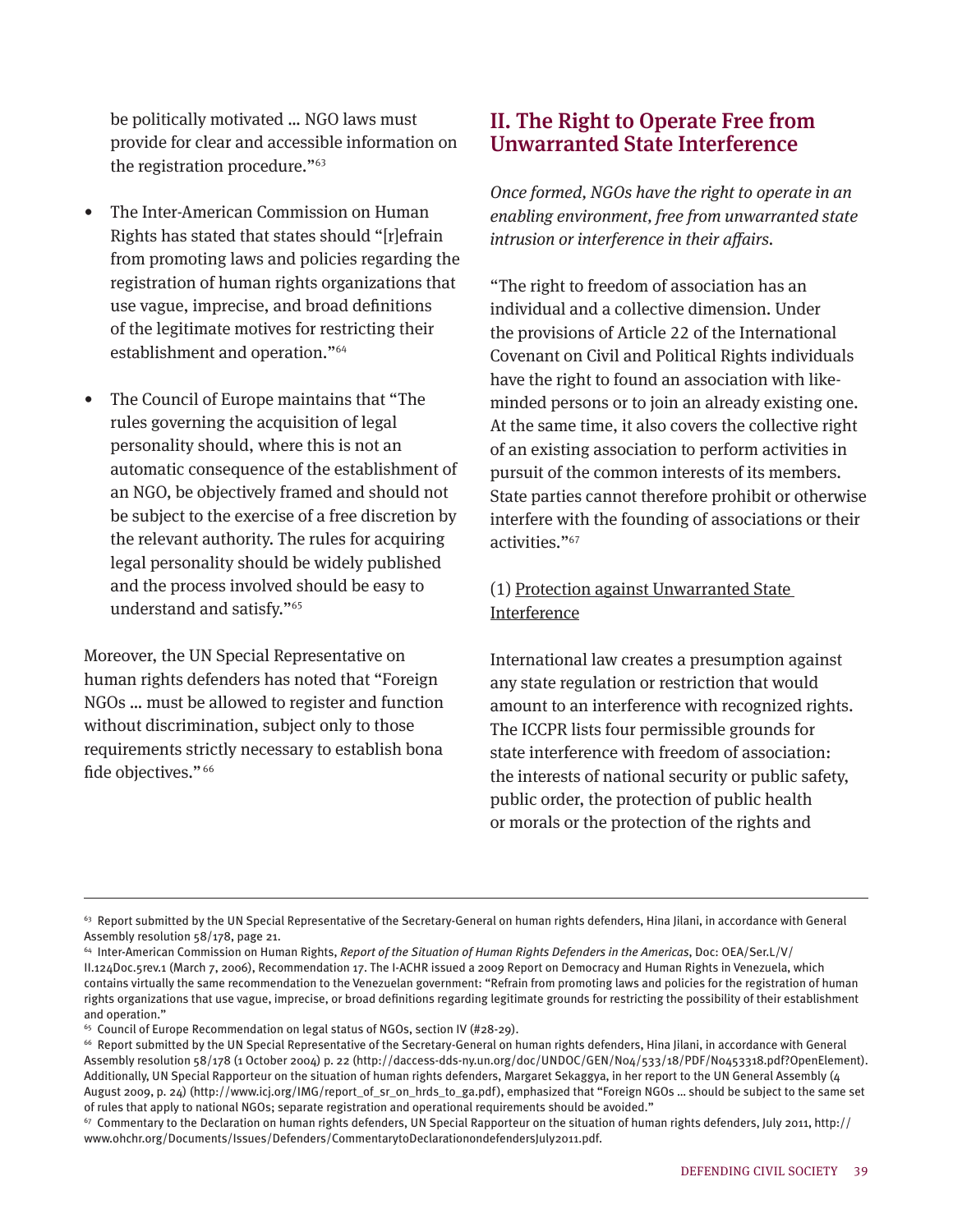freedoms of others.68 It is the state's obligation to demonstrate that the interference is justified. Interference can only be justified where it is prescribed by law, in the interests of a legitimate government interest, and "necessary in a democratic society."<sup>69</sup>

The "prescribed by law" standard means both that the law be accessible (published) and that its provisions be formulated with sufficient precision to enable the persons concerned to foresee, to a degree that is reasonable in the circumstances, the consequences which a given action may entail and to regulate their conduct. <sup>70</sup>According to the UN Special Rapporteur on the situation of human rights defenders, the "prescribed by law" standard additionally "makes it clear that restrictions on the right to freedom of association are only valid if they had been introduced by law (through an act of Parliament or an equivalent unwritten norm of common law), and are not permissible if introduced through Government decrees or other similar administrative orders."<sup>71</sup>

The four legitimate government aims articulated in Article  $22(2)$  – "national security or public safety,

public order, the protection of public health or morals or the protection of the rights and freedoms of others" – are an exhaustive, not illustrative list. Moreover, these state interests are to be strictly construed. 72

The "necessary in a democratic society" standard is applied as a test of proportionality. To illustrate, the Human Rights Committee General Comment 31(6) has stated: "Where such restrictions are made, states must demonstrate their necessity and only take such measures as are proportionate to the pursuance of legitimate aims in order to ensure continuous and effective protection of Covenant rights. In no case may the restrictions be applied or invoked in a manner that would impair the essence of a Covenant right."73

Regional human rights commissions have repeatedly made the same point; for example, the African Commission on Human and People's Rights adopted a resolution on the right to freedom of association, providing that "in regulating the right to association, competent authorities should not enact provisions which will limit the exercise of the freedom."74

<sup>&</sup>lt;sup>68</sup> Article 22(2), ICCPR: "No restrictions may be placed on the exercise of this right other than those which are prescribed by law and which are necessary in a democratic society in the interests of national security or public safety, public order (*ordre public*), the protection of public health or morals or the protection of the rights and freedoms of others. This article shall not prevent the imposition of lawful restrictions on members of the armed forces and of the police in their exercise of this right."

<sup>&</sup>lt;sup>69</sup> See also U.S. State Department, *Guiding Principles*, no. 2 ("Any restrictions which may be placed on the exercise by members of NGOs of the rights to freedom of expression, peaceful assembly and association must be consistent with international legal obligations."). In addition, the *Principles* note (no. 5) that "Criminal and civil penalties brought by governments against NGOs, like those brought against all individuals and organizations, should be based on tenets of due process and equality before the law."

<sup>70</sup> See, for example, *N.F. v. Italy*, no. 37119/97, §§ 26-29, ECHR 2001-IX; and *Gorzelik and others v. Poland* [GC], no. 44158/98, §§ 64-65, ECHR 2004-I.  $71$  Commentary to the Declaration on human rights defenders, UN Special Rapporteur on the situation of human rights defenders, July 2011, p. 44, http://www.ohchr.org/Documents/Issues/Defenders/CommentarytoDeclarationondefendersJuly2011.pdf. ("It would seem reasonable to presume that an interference is only "prescribed by law" if it derives from any duly promulgated law, regulation, order, or decision of an adjudicative body. By contrast, acts by governmental officials that are ultra vires would seem not to be 'prescribed by law,' at least if they are invalid as a result.")

 $72$  In interpreting nearly identical language from Article 11 of the European Convention on Human Rights, the European Court of Human Rights has made clear that "only convincing and compelling reasons can justify restrictions on the freedom of association." See also the "Siracusa Principles" [United Nations, Economic and Social Council, U.N. Sub-Commission on Prevention of Discrimination and Protection of Minorities, Siracusa Principles on the Limitation and Derogation of Provisions in the International Covenant on Civil and Political Rights, Annex, UN Doc E/CN.4/1984/4 (1984)], which were adopted in May 1984 by a group of international human rights experts convened by the International Commission of Jurists, the International Association of Penal Law, the American Association for the International Commission of Jurists, the Urban Morgan Institute for Human Rights, and the International Institute of Higher Studies in Criminal Sciences. Though not legally binding, these principles provide an authoritative source of interpretation of the ICCPR with regard to limitations clauses and issue of derogation in a public emergency. They are available at: http:// graduateinstitute.ch/faculty/clapham/hrdoc/docs/siracusa.html.

<sup>73</sup> ICCPR Human Rights Committee, General Comment No. 31(6), Nature of the General Legal Obligation Imposed on State Parties to the Covenant, 26 May 2004.

<sup>74</sup> See Center for Human Rights, University of Pretoria, African Human Rights System: The African Charter, available online (http://www.chr.up.ac.za/centre publications/ahrs/african charter.html).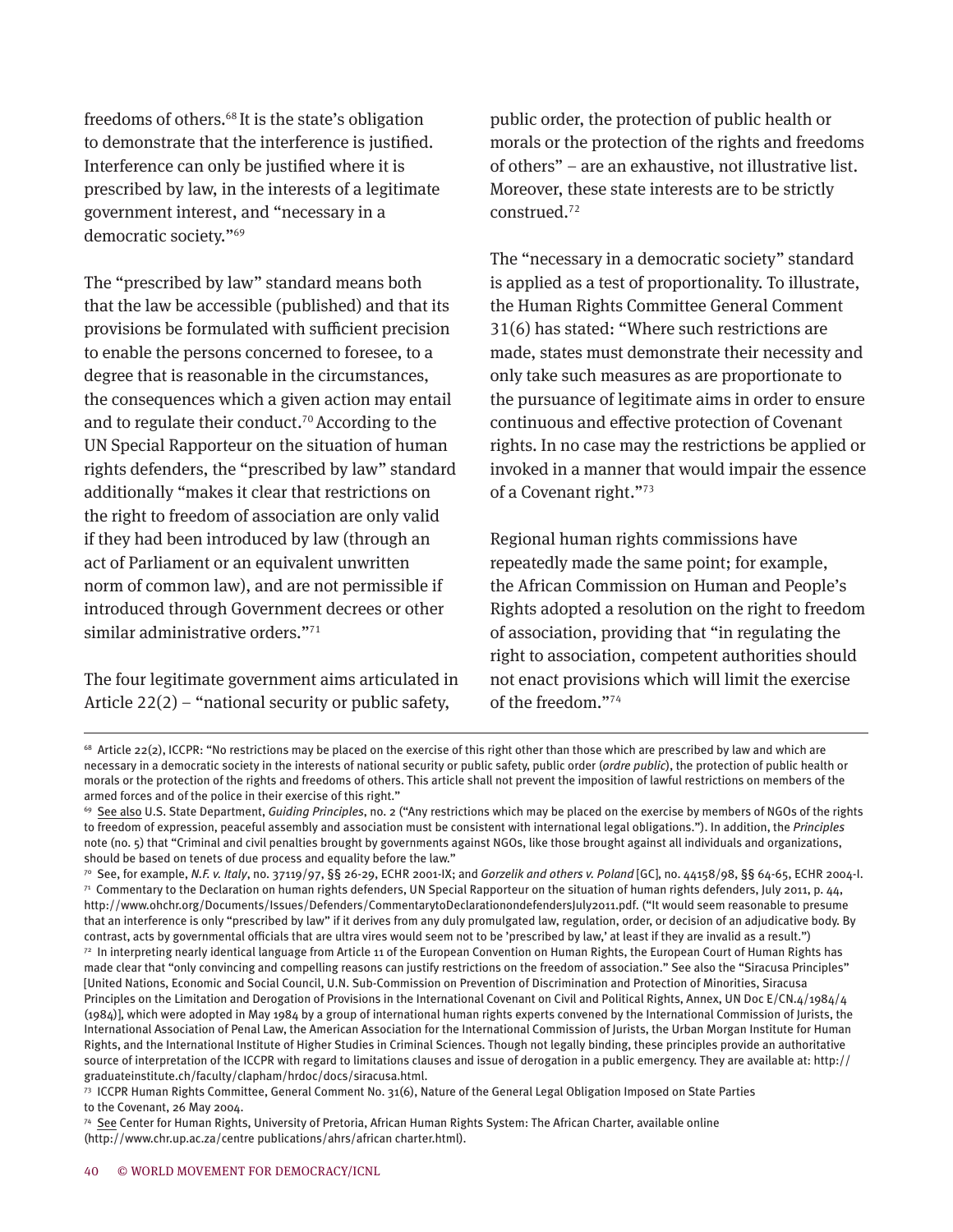In the context of freedom of association, it follows that the state must refrain from unwarranted interference with the ability to form CSOs and with the ability of CSOs, once formed, to operate. CSOs should only be subject to regulation if they implicate a legitimate government interest. Moreover, it is incumbent upon the state to ensure that applicable laws and regulations are implemented and enforced in a fair, apolitical, objective, transparent and consistent manner. 75

State interference with civil society includes the forced closure or termination of CSOs. Like any other governmental intrusion, involuntary termination must meet the standards outlined in the ICCPR. <sup>76</sup>The relevant government authority should be guided by objective standards and restricted from arbitrary decision making.

#### (2) Protection against Unwarranted Intrusion in an Organization's Internal Governance

Freedom of association embraces the freedom of the founders and/or members to regulate the organization's internal governance. Indeed, one of the principal elements of freedom of association is the ability to run one's own affairs.<sup>77</sup> As independent, autonomous entities, NGOs should have broad discretion to regulate their internal structure and operating procedures. 78

The state has an obligation to respect the private, independent nature of NGOs, and refrain from interfering with their internal operations.79 Put differently, state interference in internal affairs (e.g., attending meetings, appointing board members) may amount to a violation of freedom of association. "… [I]t would be very difficult to justify attempts (whether at the registration stage or subsequently) to prescribe in detail how an association should organize its affairs – whether it ought to have this or that management structure – and there should certainly not be attempts to interfere with the choice of its representatives."80

- The African Commission on Human Rights, in reviewing a government decree establishing a new governing body for the Nigerian Bar Association, held that "interference with the self-governance of the Nigerian Bar Association by a Body dominated by representatives of the government with wide discretionary powers violated the right to association."<sup>81</sup>
- The Council of Europe Recommendation on the legal status of NGOs in section VII (#70) states that "No external intervention in the running of NGOs should take place unless a serious breach of the legal requirements applicable to NGOs has been established or is reasonably believed to be imminent."

<sup>75</sup> See U.S. State Department, *Guiding Principles*, no. 4 ("Acknowledging governments' authority to regulate entities within their territory to promote welfare, such laws and administrative measures should protect – not impede – the peaceful operation of NGOs and be enforced in an apolitical, fair, transparent and consistent manner.")

<sup>&</sup>lt;sup>76</sup> See United Communist Party of Turkey and others v. Turkey, Judgment of 30 January 1998, Reports 1998-I, par. 33, in which the European Court observed that the right of freedom of association would be largely theoretical and illusory if it were limited to the founding of an association, since the national authorities could immediately disband the association without having to comply with the Convention. See also Council of Europe Recommendation on legal status of NGOs, section IV (#44) ("The legal personality of NGOs can only be terminated pursuant to the voluntary act of their members - or in the case of non-membership NGOs, its governing body – or in the event of bankruptcy, prolonged inactivity or serious misconduct.")

<sup>77</sup> See McBride, Jeremy, *International Law and Jurisprudence in Support of Civil Society*, Enabling Civil Society, Public Interest Law Initiative, © 2003, p. 46 ("… it would be very difficult to justify attempts (whether at the registration stage or subsequently) to prescribe in detail how an association should organize its affairs – whether it ought to have this or that management structure – and there should certainly not be attempts to interfere with the choice of its representatives.")

<sup>78</sup> Indeed, this principle applies to any organization predominantly governed by private law.

<sup>79</sup> The legal framework in some countries may set certain, appropriate minimum governance standards, relating to issues such as the non-distribution constraint, the highest governing body, conflicts of interest, etc.

<sup>&</sup>lt;sup>80</sup> <u>See</u> McBride, p. 46.<br><sup>81</sup> See Center for Human Rights, University of Pretoria, African Human Rights System: The African Charter, available online (http://www.chr.up.ac.za/ centre publications/ahrs/african charter.html).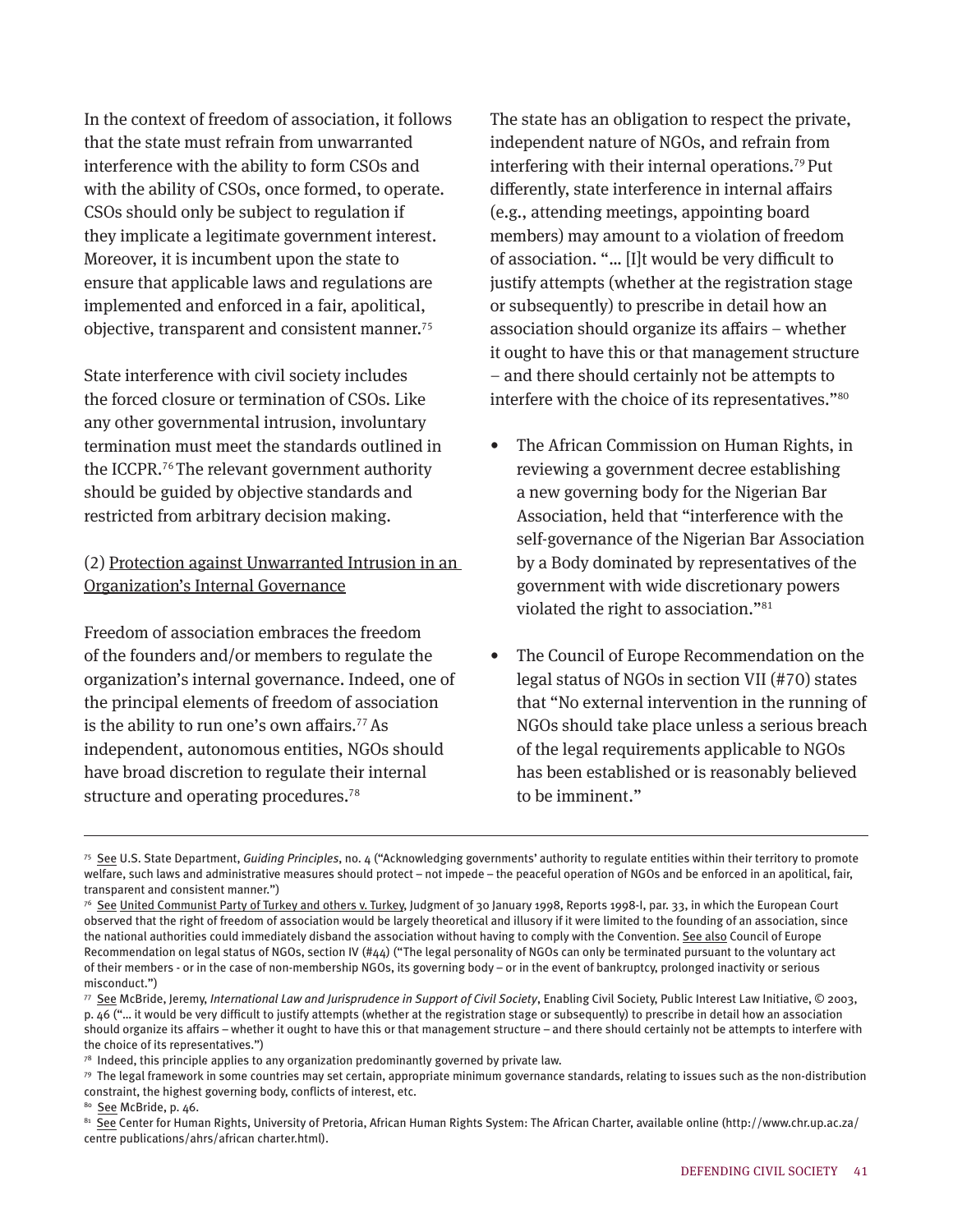#### (3) Right to Privacy

Civil society representatives, individually or through their organizations, enjoy the right to privacy. Article 17 of the ICCPR enshrines the right to privacy: "(1) No one shall be subjected to arbitrary or unlawful interference with his privacy, family, home or correspondence…. (2) Everyone has the right to the protection of the law against such interference or attacks."82 The ICCPR Human Rights Committee has recognized that certain rights "may be enjoyed in community with others." <sup>83</sup>

Recognizing the potential for government intrusion into the premises of private legal entities, including NGOs, it is natural that the right to privacy is enjoyed in community with others. Indeed, the European Court, in analyzing similar language in the European Convention on Human Rights, 84 has specifically held that the right is not limited to individuals, but extends to corporate entities. 85

#### III. The Right to Free Expression

*Civil society representatives, individually and through their organizations, enjoy the right to freedom of expression.*

As with freedom of association, freedom of expression is enshrined in the Universal Declaration of Human Rights, the International Covenant of Civil and Political Rights, and a lengthy list of other UN and regional instruments.<sup>86</sup> Significantly, freedom of association is closely linked with freedom of expression.<sup>87</sup> Restricting the right to speak out on issues of public importance directly undermines freedom of association; individuals participate in NGOs in order to speak more loudly and forcefully.<sup>88</sup>

Freedom of expression protects not only ideas regarded as inoffensive or a matter of indifference but also those that "offend, shock or disturb," since pluralism is essential for democratic society.<sup>89</sup> This point is fundamental in light of governmental restrictions against "political" or "extremist" activities, which can be interpreted to restrict speech that is critical of government. Similarly, states may not restrict rights based on "political or other opinion."90 The UN Human Rights Council has expressly stated that restrictions should never be applied to:

European Convention on Human Rights, Article 8.

<sup>&</sup>lt;sup>82</sup> The Universal Declaration of Human Rights uses nearly identical language in Article 12: "No one shall be subjected to arbitrary interference with his privacy, family, home or correspondence, nor to attacks upon his honour and reputation. Everyone has the right to the protection of the law against such interference or attacks."

<sup>83</sup> ICCPR Human Rights Committee, General Comment No. 31(9), Nature of the General Legal Obligation Imposed on State Parties to the Covenant, 26 May 2004.

<sup>84 &</sup>quot;Everyone has the right to respect for his private and family life, his home and his correspondence."

<sup>85</sup> See Niemietz v. Germany, 13710/88, ECHR 80 (16 December 1992), in which the Court found no reason why the notion of "private life" should exclude activities of a professional or business nature.

<sup>86</sup> See footnote 2 for an illustrative list of relevant international documents.

<sup>87</sup> Indeed, the European Court of Human Rights has held that freedom of association derives from freedom of speech (see Ezelin v. France, Judgment of 26 April 1991, Series A, No. 202; (1992) 14 EHRR 362.)

<sup>&</sup>lt;sup>88</sup> See Freedom and Democracy Party (OZDEP) v. Turkey, (App. 23885/94), Judgment of 8 December 1999.<br><sup>89</sup> See Report of the Special Rapporteur on the promotion and protection of the right to freedom of opinion and express 16 May 2011 to the Human Rights Council, Seventeenth session, http://www2.ohchr.org/english/bodies/hrcouncil/docs/17session/A.HRC.17.27\_

en.pdf, para. 37. <u>See also Socialist Party and Others v. Turkey</u>, (App 21237/93), Judgment of 25 May 1998; (1999) 27 EHRR 51, p. 24.<br><sup>90</sup> Article 1, ICCPR: "Each State Party to the present Covenant undertakes to protect a to its jurisdiction the rights recognized in the present Covenant, without distinction, such as race, colour, sex, language, religion, political or other opinion, national or social origin, property, birth or other status." See also Article 2, Universal Declaration of Human Rights.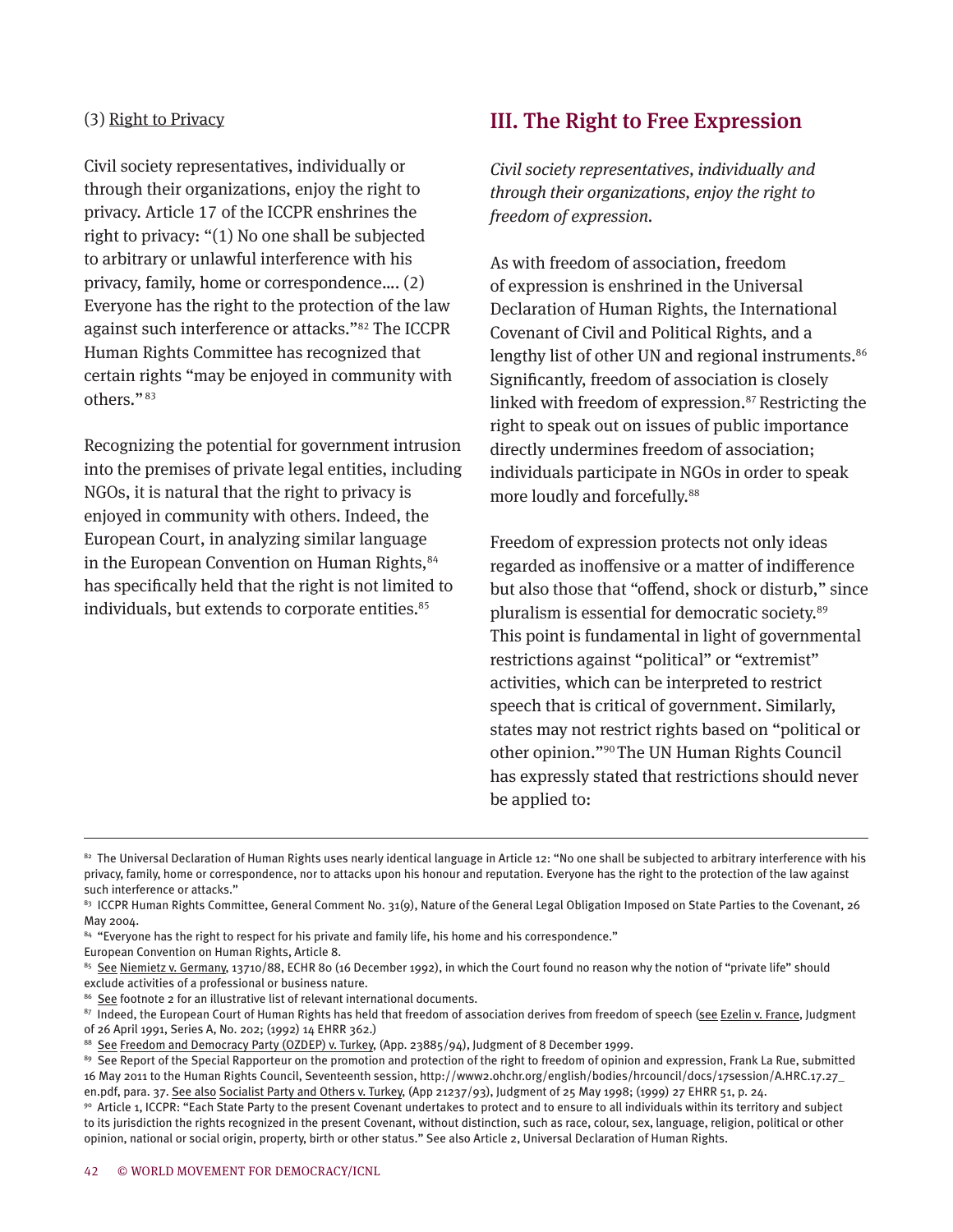"[d]iscussion of government policies and political debate; reporting on human rights, government activities and corruption in government; engaging in election campaigns, peaceful demonstrations or political activities, including for peace or democracy; and expression of opinion and dissent, religion or belief, including by persons belonging to minorities or vulnerable groups."<sup>91</sup>

Thus, under international law, civil society representatives – individually or collectively – have the right to speak out critically against government on issues relating to human rights and fundamental freedoms.

The U.N. Defenders Declaration, Articles 6-9, addresses in particular detail freedom of expression concerning human rights and fundamental freedoms and extends to "everyone … individually, and in association with others"92 the following rights:

- To know, seek, obtain, receive and hold information about all human rights and fundamental freedoms;
- Freely to publish, impart or disseminate to others views, information and knowledge on all human rights and fundamental freedoms; $93$
- To study, discuss, form and hold opinions on the observance, both in law and practice, of all human rights and fundamental freedoms and, through these and other appropriate means, to draw public attention to those matters;
- To develop and discuss new human rights ideas and principles and to advocate for their acceptance;
- To submit to governmental bodies and agencies … criticism and proposals for improving their

functioning and to draw attention to any aspect of their work that may hinder or impede the promotion, protection and realization of human rights and fundamental freedoms; and

• To complain about the policies and actions of individual officials and governmental bodies with regard to violations of human rights and fundamental freedoms.

States must not restrict freedom of expression directly or "by indirect methods or means." 94 States must refrain from enacting laws and supporting policies restricting the potential activities (and therefore speech) of civil society through vague, imprecise, and broad definitions of concepts, such as "political" or "extremism".<sup>95</sup> There is a presumption against any state regulation that interferes with the freedom of expression. As with freedom of association, the analytic test has three components, though those components are distinct and specific to freedom of expression. Any limitation:

- must be provided by law;
- must pursue one of two legitimate government purposes contained in Article 19(3) of the ICCPR, namely the respect of the rights and reputations of others, or the protection of national security or public order or public health or morals; and
- must be necessary (the least restrictive means required to achieve the aim).

"Moreover, any legislation restricting the right to freedom of expression must be applied by a body which is independent of any political, commercial, or other unwarranted influences in a manner that is neither arbitrary nor discriminatory, and with

 $91$  UN Human Rights Council, Resolution 12/16, Freedom of opinion and expression, 12 October 2009, para.  $5(p)$ .

<sup>92</sup> U.N. Defenders Declaration, Articles 6-9.

<sup>93</sup> A corollary of this principle is that NGOs should have access to both domestic and foreign-based media. See U.S. State Department, *Guiding Principles*, no. 8 ("Governments should not interfere with NGOs' access to domestic and foreign-based media.") <sup>94</sup> See, e.g., Article 13, American Convention on Human Rights.

<sup>95</sup> The ICCPR Human Rights Committee reviewed the Russian Law "On Combating Extremist Activities" and expressed concern that "the definition of 'extremist activity' … is too vague to protect individuals and associations against arbitrariness in its application." ICCPR, A/59/40 vol. I (2003) 20 at para. 64 (20).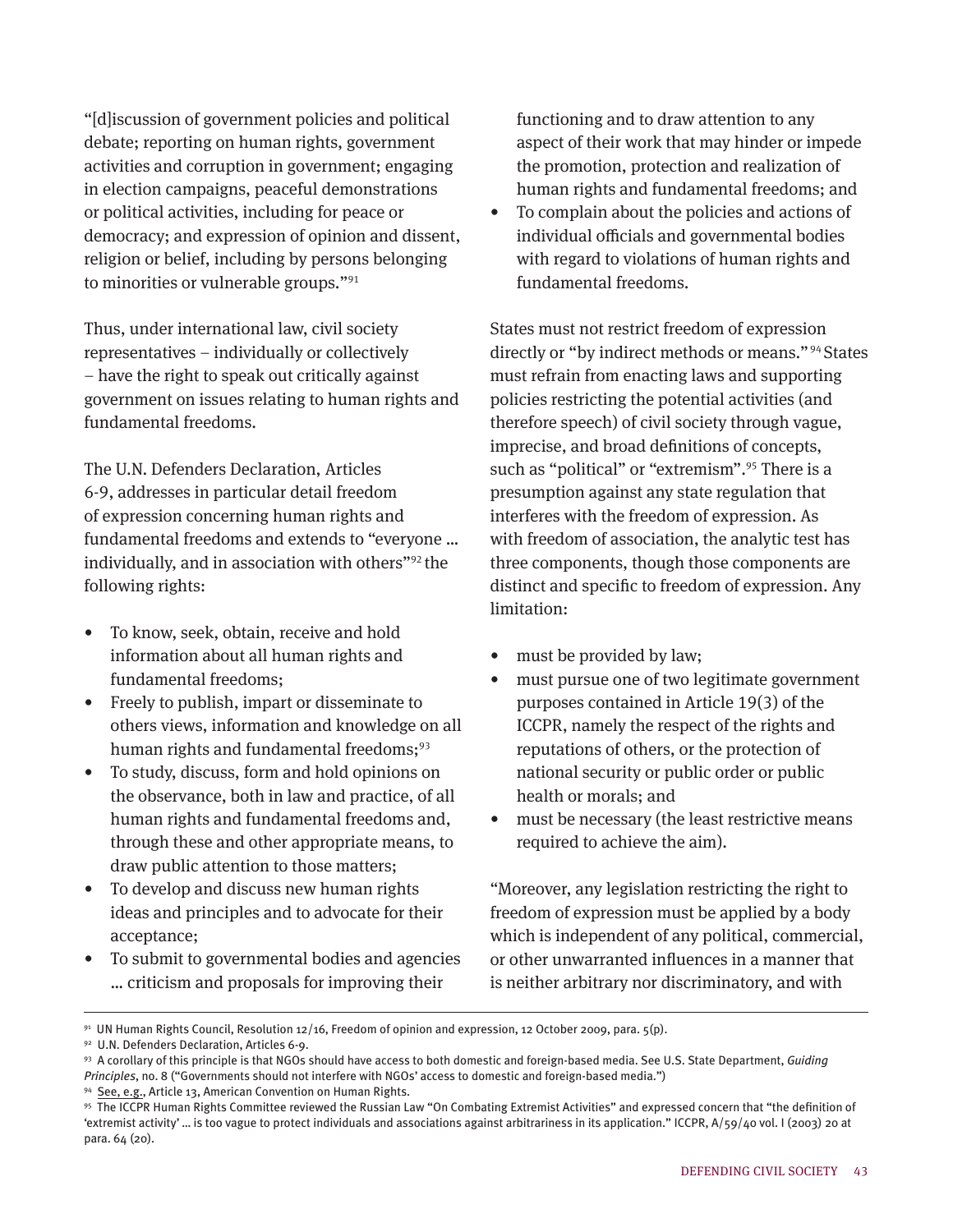adequate safeguards against abuse, including the possibility of challenge and remedy against its abusive application."<sup>96</sup>

# IV. The Right to Communication and Cooperation

*Individuals and CSOs have the right to communicate and seek cooperation with other elements of civil society, the business community, international organizations and governments, both within and outside their home countries.*

#### (1) Right to Communication

Civil society representatives, individually and through their organizations, have the rights to receive and impart information, regardless of frontiers, and through any media.

- Article 19(2) of the ICCPR protects the right to freedom of expression in language that embraces the right to communication with a range of actors both at home, abroad, and in a variety of media: "Everyone shall have the right to freedom of expression; this right shall include freedom to seek, receive and impart information and ideas of all kinds, regardless of frontiers, either orally, in writing or in print, in the form of art, or through any other media of his choice."97
- The Defenders Declaration provides substantially more detail. Article 5 grants everyone the right, individually and in association with others, *at the national and*

*international levels* (emphasis added): "(a) To meet or assemble peacefully; (b) To form, join and participate in non-governmental organizations, associations or groups; (c) To communicate with non-governmental or intergovernmental organizations."

- Other international human rights instruments define the right to freedom of expression in such a way as to include the right to receive information from others. The African Charter on Human and People's Rights states specifically in Article 9(1): "Every individual shall have the right to receive information." In language mirroring the ICCPR, the American Convention on Human Rights states in Article 13(1): "Everyone has the right to freedom of thought and expression. This right includes freedom to seek, receive, and impart information and ideas of all kinds, regardless of frontiers, either orally, in writing, in print, in the form of art, or through any other medium of one's choice."<sup>98</sup>
- International law also protects individuals from unwarranted interference with their freedom of movement. The ability to move freely is critical to effective communication and cooperation among civil society representatives. Article 12 of the ICCPR states, "Everyone lawfully within the territory of a state, shall, within that territory, have the right to liberty of movement"; moreover, "everyone shall be free to leave any country, including his own."<sup>99</sup>

<sup>96</sup> See Report of the Special Rapporteur on the promotion and protection of the right to freedom of opinion and expression, Frank La Rue, submitted 16 May 2011 to the Human Rights Council, Seventeenth session,

http://www2.ohchr.org/english/bodies/hrcouncil/docs/17session/A.HRC.17.27\_en.pdf, para. 24.

<sup>97</sup> The Universal Declaration of Human Rights uses nearly identical language in Article 19: "Everyone has the right to freedom of opinion and expression; this right includes freedom to hold opinions without interference and to seek, receive and impart information and ideas through any media and regardless of frontiers."

<sup>98</sup> Article 13 of the American Convention goes on to provide that the exercise of this right "shall not be subject to prior censorship" (Art. 13(2)) and "may not be restricted by indirect methods or means, such as the abuse of government or private controls over newsprint, radio broadcasting frequencies, or equipment used in the dissemination of information, or by any other means tending to impede the communication and circulation of ideas and opinions."  $(Art. 13(3)).$ 

<sup>99</sup> The freedom of movement is an important human rights concept about which much has been written. We note its relevance to the right to communication and cooperation.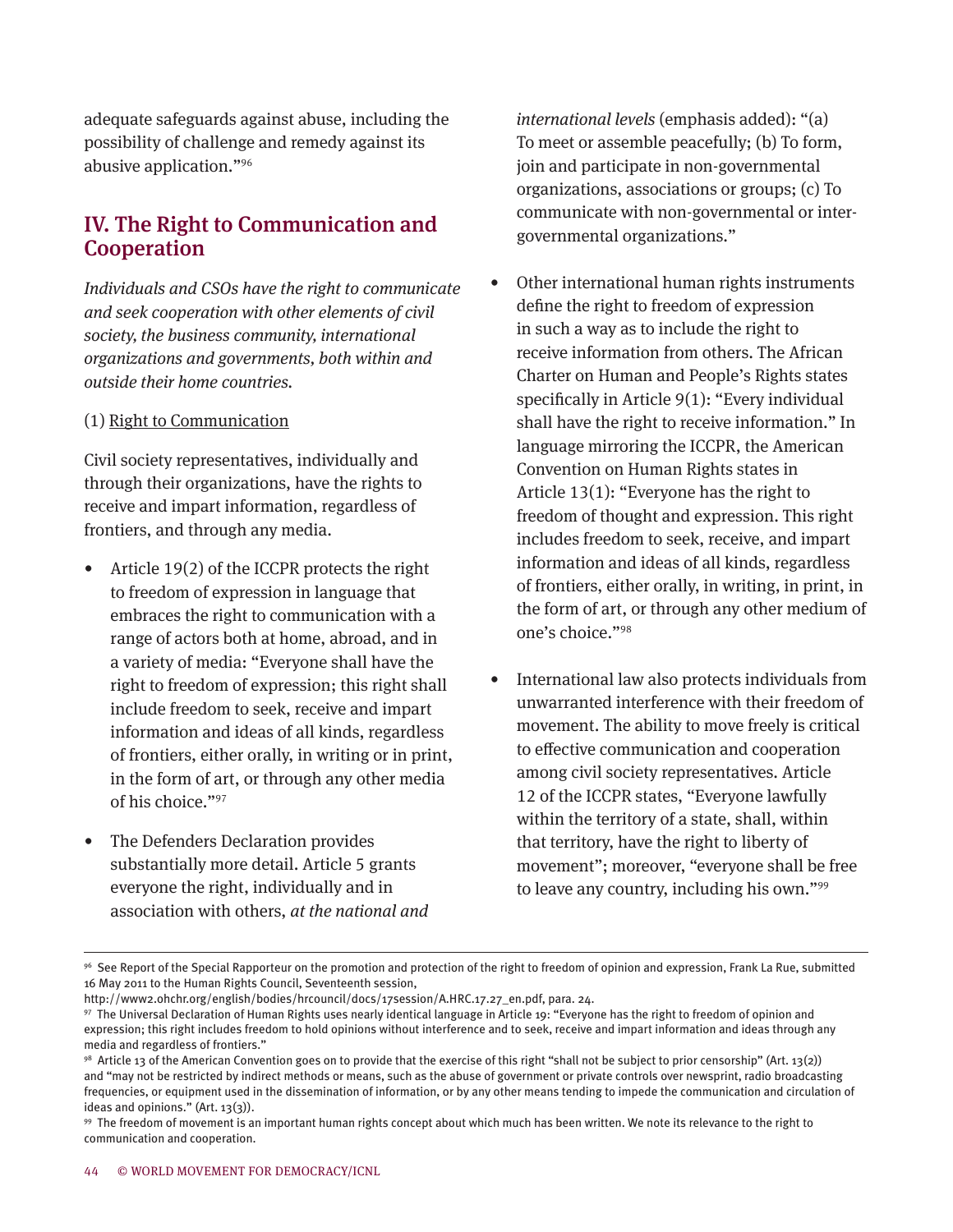#### (2) Right to Communicate via Information and Communication Technologies

The right to receive and impart information, regardless of frontiers, through any media embraces communication via the Internet and information and communication technologies.<sup>100</sup> The language of the Universal Declaration and the ICCPR was drafted with foresight to include future technological developments through which individuals can exercise the freedom of expression. "Hence, the framework of international human rights law remains … equally applicable to new communication technologies such as the Internet."101 The UN Human Rights Council recently confirmed this view in calling upon States to refrain from imposing restrictions not consistent with Article 19(3) of the ICCPR on "[a] ccess to or use of information and communication technologies, including radio, television and the Internet."102 In his 2011 report to the UN Human Rights Council, the UN Special Rapporteur emphasized that "there should be as little restriction as possible to the flow of information via the Internet, except in few, exceptional, and limited circumstances prescribed by international human rights law" and that "the full guarantee of the right to freedom of expression must be the norm, and any limitation considered as an exception, and that this principle should never be reversed."103

#### (3) Right to Cooperate through Networks

Individuals and CSOs have the right to form and participate in networks and coalitions, in order to enhance communication and cooperation, and to pursue legitimate aims. Networks and coalitions can be crucial vehicles for exchanging information and experience, raising awareness, or engaging in advocacy. Notably, the Internet has opened up new possibilities for networking. The speed and global reach of the Internet enable individuals and CSOs to disseminate information in "real time" and to mobilize people quickly and effectively. The right to cooperate through such networks, whether as informal bodies or registered entities, is based on the freedoms of association and expression, as detailed above.

# V. The Right to Freedom of Peaceful Assembly

*Civil society representatives, individually and through their organizations, enjoy the right to freedom of peaceful assembly.*

Freedom of assembly is enshrined in the Universal Declaration of Human Rights (Article 20), the International Covenant on Civil and Political Rights (Article 21), and other UN and regional instruments.

Like the freedom of expression, the freedom of assembly is inextricably intertwined with the freedom of association. This is reflected through provisions within international legal instruments

<sup>&</sup>lt;sup>100</sup> The right to communicate via Internet-based technologies is embraced by the right to communication. Given the importance of the Internet and Internet-based technologies, however, we spotlight this aspect of communication as a distinct principle. For a detailed analysis of the connection between new technology and fundamental freedoms, please see Douglas Rutzen and Jacob Zenn, "*Association and Assembly in the Digital Age*," The International Journal of Not-for-Profit Law, Vol. 13, Issue 4, December 2011 (http://www.icnl.org/research/journal/vol13iss4/art\_1.htm). 101 See Report of the Special Rapporteur on the promotion and protection of the right to freedom of opinion and expression, Frank La Rue, submitted

<sup>16</sup> May 2011 to the Human Rights Council, Seventeenth session, http://www2.ohchr.org/english/bodies/hrcouncil/docs/17session/A.HRC.17.27\_ en.pdf.

<sup>&</sup>lt;sup>102</sup> UN Human Rights Council, Resolution 12/16, Freedom of opinion and expression, 12 October 2009, para. 5(p).

<sup>&</sup>lt;sup>103</sup> See Report of the Special Rapporteur on the promotion and protection of the right to freedom of opinion and expression, Frank La Rue, submitted 16 May 2011 to the Human Rights Council, Seventeenth session, http://www2.ohchr.org/english/bodies/hrcouncil/docs/17session/A.HRC.17.27\_ en.pdf, para. 68.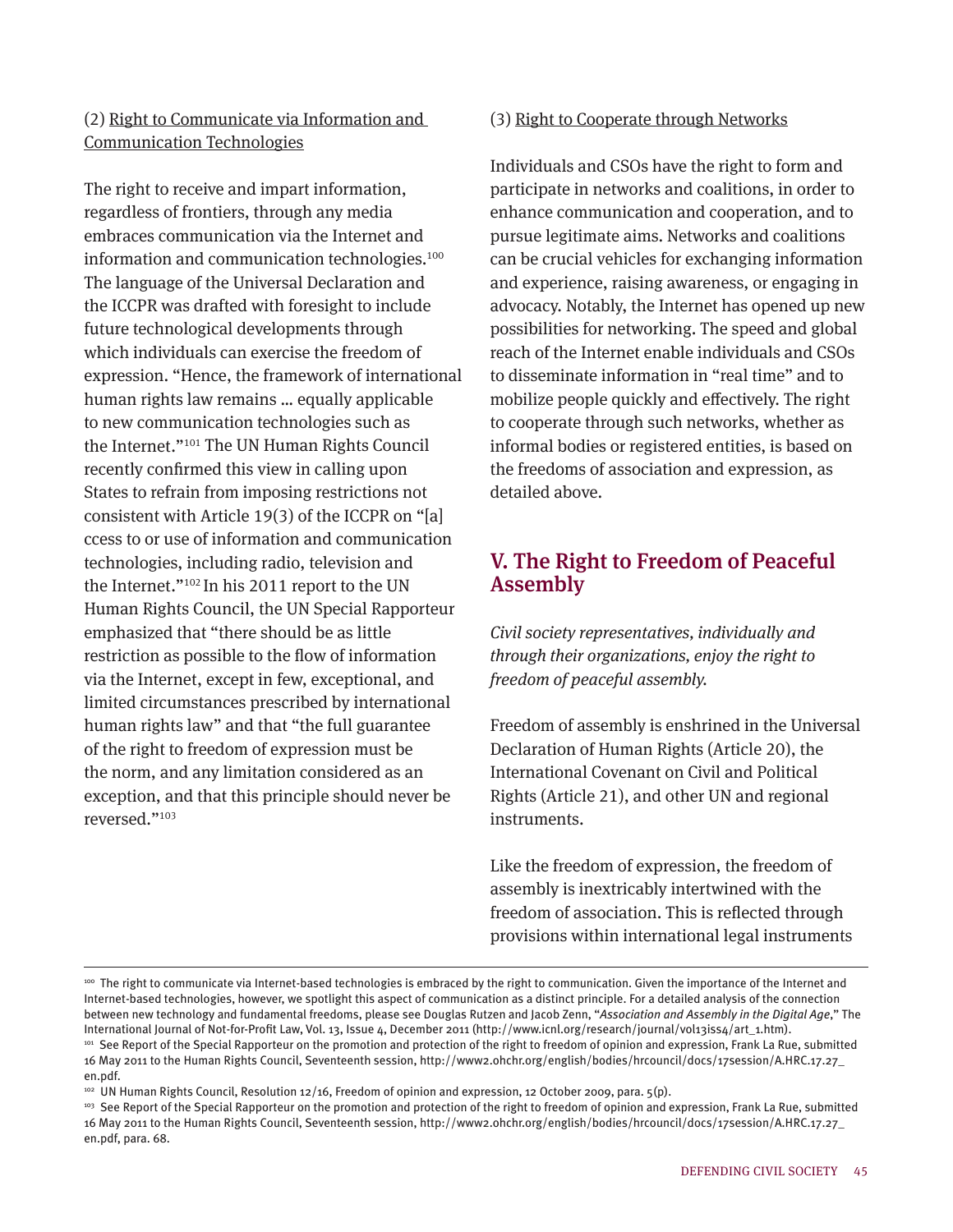that embrace both the freedom of association and assembly. For example, the Universal Declaration of Human Rights states, in Article 20, that "Everyone has the right to freedom of peaceful assembly and association." Similarly, the European Convention protects both rights in Article 11: "Everyone has the right to freedom of peaceful assembly and to freedom of association with others …" Moreover, the mutually reinforcing nature of all three fundamental freedoms has been emphasized in case law. According to the European Court, the protection of opinions and the freedom to express them is one of the objectives of the freedoms of assembly and association. 104 Indeed, each of these three fundamental rights could be considered an "enabler" of the other rights.

As with the freedom of association, the freedom of assembly is applicable to all persons. The language of the ICCPR, in Article 2(1), affirms that the state's obligation to ensure rights to "all individuals within its territory and subject to its jurisdiction." This includes minorities, women, children, human rights defenders and members of vulnerable populations. This includes both nationals and non-nationals, whether stateless persons, refugees, foreign nationals, asylum seekers, migrants and tourists. <sup>105</sup>This includes both natural persons and legal entities. Regarding the latter, the UN Special Rapporteur on human rights defenders has emphasized that "assemblies can be organized by an NGO, a trade union, an ad hoc group, a social movement, or by individual defenders seeking to raise an issue for debate or protesting against human rights violations of different kinds."106 Just as the freedom of expression protects ideas

that offend, shock and disturb, so too does the freedom of assembly protect a demonstration that may annoy or give offence to persons opposed to the ideas or claims it is seeking to promote. 107 A demonstration in a public place "inevitably causes a certain level of disruption to ordinary life, including disruption of traffic." Public authorities therefore have a duty to show a certain level of tolerance toward peaceful gatherings.

Political ideas are especially deserving of protection. "There is little scope … for restrictions on political speech or on debate on questions of public interest."108 "In a democratic society based on the rule of law, political ideas which challenge the existing order and whose realization is advocated by peaceful means must be afforded a proper opportunity of expression through the exercise of the right of assembly as well as by other lawful means."<sup>109</sup>

#### (1) Presumption in Favor of Holding Assemblies

The law should affirm a presumption in favor of holding assemblies. Those seeking to assemble should not be required to obtain permission to do so. Indeed, many forms of assembly require no form of governmental regulation and the law need not impose any obligation of advance notification for an assembly.<sup>110</sup>

International law recognizes that, in certain circumstances, requirements of advance notification may be justified by a state's duty to protect public order, public safety, and the rights and freedoms of others. The ICCPR Human Rights

<sup>104</sup> See Freedom and Democracy Party (OZDEP) v. Turkey, no. 23885/94, section 37, ECHR 1999-VIII.

<sup>&</sup>lt;sup>105</sup> See Human Rights Committee General Comment No. 15 of 1994.

<sup>106</sup> Commentary to the Declaration on human rights defenders, UN Special Rapporteur on the situation of human rights defenders, July 2011, p. 26 ("As the right to participate in peaceful activities can be exercised individually and in association with others, it is important to emphasize that it is not necessary for an NGO to have legal personality to participate in assemblies, including a demonstration.")

<sup>107</sup> See Plattform "Arzte fur das Leben" v. Austria, judgment of 21 June 1988, Series A no. 139, p. 12, sections 32.

<sup>108</sup> See Wingrove v. the United Kingdom, judgment of 25 November 1996, Reports 1996-V, pp. 1957-58, section 58.

<sup>109</sup> See Stankov and the United Macedonian Organisation Ilinden and Ivanov v. Bulgaria.

<sup>110</sup> See Guidelines on Freedom of Peaceful Assembly. Office for Democratic Institutions and Human Rights and the Venice Commission, OSCE/ODIHR 2010, http://www.osce.org/odihr/73405?download=true.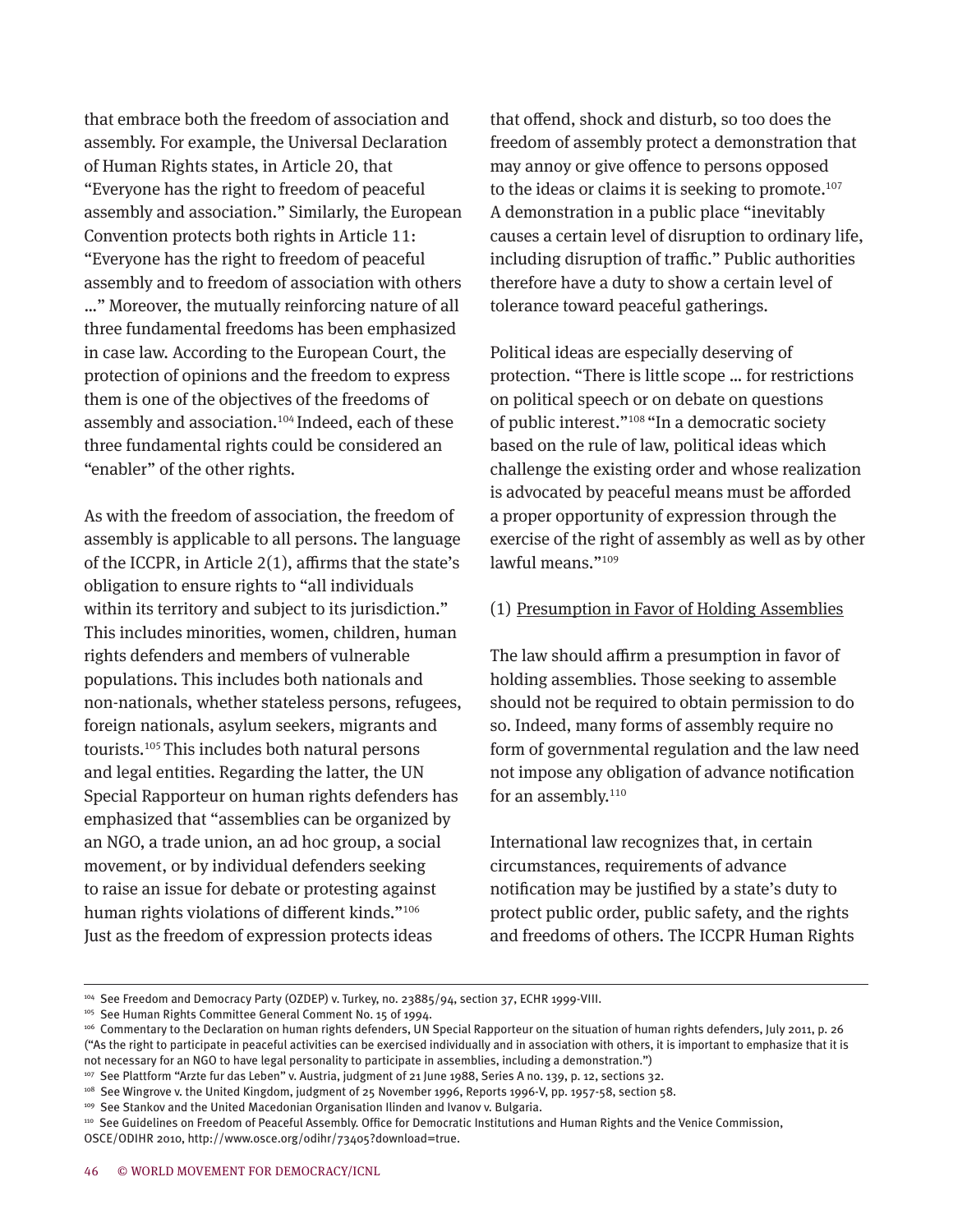Committee has upheld the requirement of advance notification, as have regional mechanisms.111 But notification rules should not be so onerous as to amount to a requirement of permission or to result in arbitrary denial.

Where notification requirements are combined with arbitrary denial, or with the failure of the regulatory authorities to respond promptly, then the result is an excessive restriction on freedom of assembly. Where there is a failure to respond promptly, then the law should presume that the organizers of the assembly may proceed according to terms of notice. Where there is denial, the law should provide for the possibility of an expedited appeal. 112

Moreover, the law should allow for spontaneous assembly. In other words, the law should provide for an exception to the notification requirement, where the giving of notice is impracticable. The ability to respond peacefully and immediately to a given incident or occurrence is essential to freedom of assembly.<sup>113</sup>

#### (2) Responsibility for Simultaneous Assemblies

The freedom of assembly may lead to simultaneous assemblies or counter-demonstrations. The law and the state have a special responsibility in such cases. First, the law should allow for counter-demonstrations, so that persons can

express disagreement with views expressed at another public assembly. That said, "the right to counter-demonstrate cannot extend to inhibiting the exercise of the right to demonstrate."<sup>114</sup> Second, the state has a positive duty to protect peaceful assemblies and participants of peaceful assemblies. 115 This responsibility is particularly important where simultaneous opposition assemblies occur.

#### (3) Protection Against Unwarranted State Interference with Freedom of Assembly

As with freedom of association, international law creates a presumption against any state regulation that would amount to a restriction of recognized rights. Interference with freedom of assembly can only be justified where it is "in conformity with law,"<sup>116</sup> intended to further legitimate government objectives, and necessary in a democratic society. The legitimate government interests include only the following: "national security or public safety, public order (*ordre public*), the protection of public health or morals or the protection of the rights and freedoms of others."117 Administrative measures restricting or preventing freedom of assembly are often applied with little consideration given for to these government interests. 118

<sup>&</sup>lt;sup>111</sup> See UN Human Rights Committee, Auli Kivenmaa v. Finland (1994).

<sup>112</sup> See, Commentary to the Declaration on human rights defenders, UN Special Rapporteur on the situation of human rights defenders, July 2011, p. 30, 32. ("States should ensure that there are satisfactory review procedures for complaints in the event of restrictions being imposed on assemblies. Additionally, States should ensure access to courts to appeal against any decision to restrict an assembly, although this should not be a replacement for satisfactory administrative review procedures ...")

<sup>113</sup> Id. at p. 32 ("While recognizing that in order to be able to fulfil their responsibility to protect defenders participating in an assembly, the authorities need to be notified in advance, States are encouraged to consider in exceptional circumstances that defenders, with the aim of protesting human rights violations, should have the possibility of responding immediately to an event by holding public, peaceful assemblies.")

<sup>114</sup> See Plattform "Arzte fur das Leben" v. Austria, judgment of 21 June 1988, Series A no. 139, p. 12, para. 32.

<sup>115</sup> Commentary to the Declaration on human rights defenders, UN Special Rapporteur on the situation of human rights defenders, July 2011, p. 33. 116 It is worth noting that the "in conformity with law" standard applicable to freedom of assembly is distinct from the "prescribed by law" standard applicable to freedom of association. The "conformity with law" standard has been interpreted as a broader standard, implying that "restrictions to peaceful assembly can be imposed not only by law but also through a more general statutory authorization, such as an executive order or a decree." See Commentary to the Declaration on human rights defenders, UN Special Rapporteur on the situation of human rights defenders, July 2011, p. 31. 117 ICCPR, Article 21.

<sup>118</sup> Commentary to the Declaration on human rights defenders, UN Special Rapporteur on the situation of human rights defenders, July 2011, p. 31.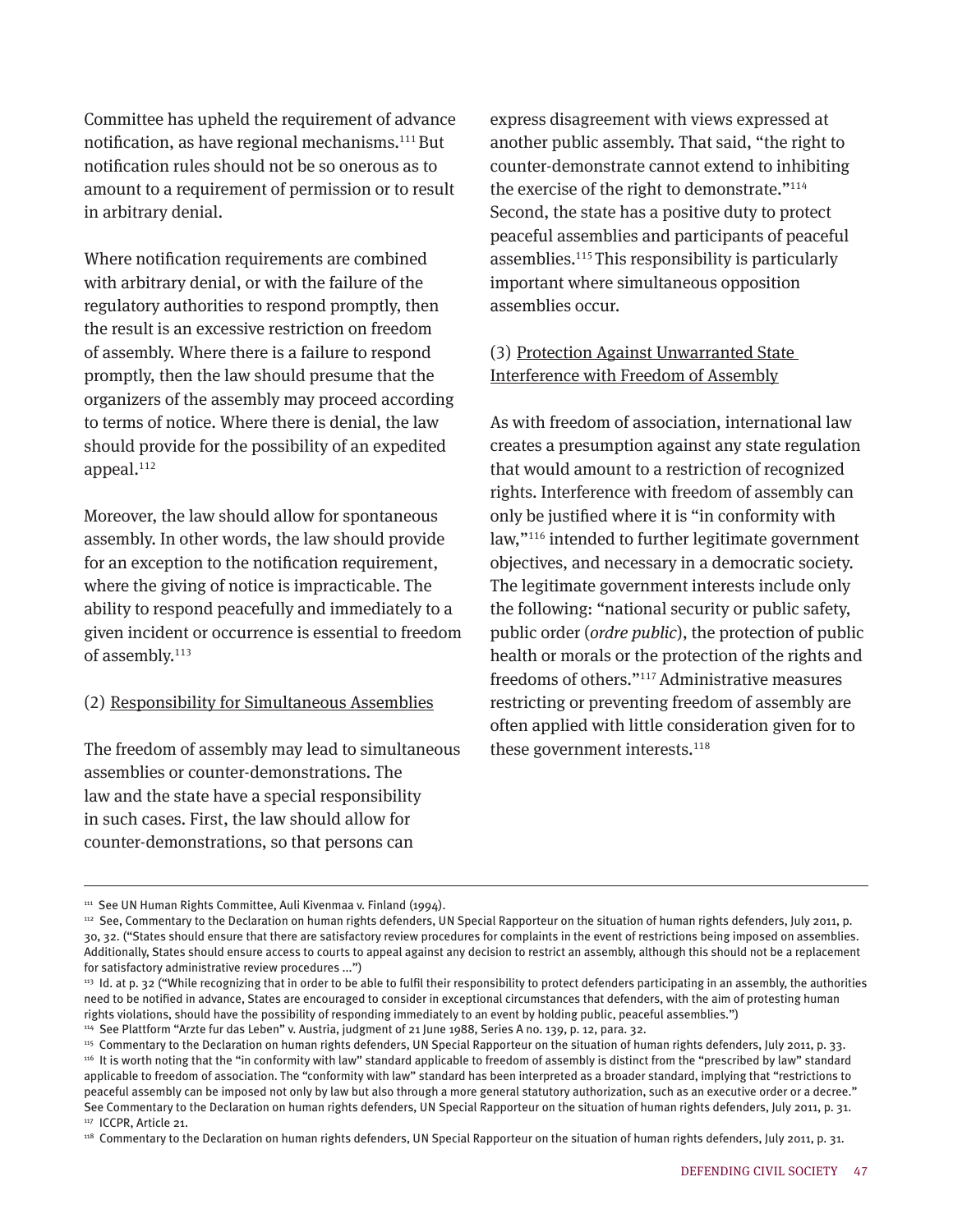The proportionality test triggered by the "necessary in a democratic society" prong of the analytical test envisions that any interference be the least intrusive means available. It follows that a blanket application of a legal restriction, such as a total ban of all demonstrations, would likely fail the proportionality test.

There are a range of other regulatory issues beyond the scope of this report. Among others, critical questions relate to the responsibilities of the organizer of a demonstration and the responsibilities of law enforcement. These questions, and others, are addressed in detail in other sources. 119

#### VI. The Right to Seek and Secure Resources

*Within broad parameters, CSOs have the right to seek and secure funding from legal sources.*

Legal sources should include individuals and businesses, other civil society actors and international organizations, as well as local, national, and foreign governments. Restrictions on resources are a direct threat to the ability of CSOs to operate. Restrictions on the receipt of funding, and especially on the receipt of foreign funding, have grown increasingly common, but as this section will demonstrate, such impediments often violate international law.

- Article 22 of the ICCPR, in protecting the right to freedom of association, places limits on the state's ability to restrict this right; justifiable restrictions are "those which are prescribed by law and which are necessary in a democratic society in the interests of national security or public safety, public order, the protection of public health or morals or the protection of the rights and freedoms of others."120 Funding restrictions that stifle the ability of CSOs to pursue their goals may well constitute unjustifiable interference with freedom of association. The U.N. Committee on Economic, Social, and Cultural Rights (CESCR) recognized the problem with such restrictions when it expressed "deep concern" with Egypt's Law No. 153 of 1999 (Law on Civil Associations and Institutions), which "gives the Government control over the right of NGOs to manage their own activities, including seeking external funding."<sup>121</sup>
- The U.N. Defenders Declaration explicitly recognizes the right to access funding as a self-standing substantive right in Article 13: "Everyone has the right, individually and in association with others, to solicit, receive and utilize resources for the express purpose of promoting and protecting human rights and fundamental freedoms through peaceful means, in accordance with article 3 of the present Declaration."<sup>122</sup>The Office of the U.N. High Commissioner for Human Rights explains that the Declaration provides specific protections to human rights defenders, including the right to "solicit, receive and

<sup>119</sup> See, e.g., Guidelines on Freedom of Peaceful Assembly. Office for Democratic Institutions and Human Rights and the Venice Commission, OSCE/ODIHR 2010, http://www.osce.org/odihr/73405?download=true.

<sup>120</sup> ICCPR, Article 22.2.

<sup>&</sup>lt;sup>121</sup> Egypt, ICESCR, E/2001/22 (2000) 38 at paras. 161 and 176, http://www.bayefsky.com/themes/public\_general\_concluding-observations.php.

<sup>122</sup> UN Defenders Declaration, Article 3: "Domestic law consistent with the Charter of the United Nations and other international obligations of the State in the field of human rights and fundamental freedoms is the juridical framework within which human rights and fundamental freedoms should be implemented and enjoyed and within which all activities referred to in the present Declaration for the promotion, protection and effective realization of those rights should be conducted."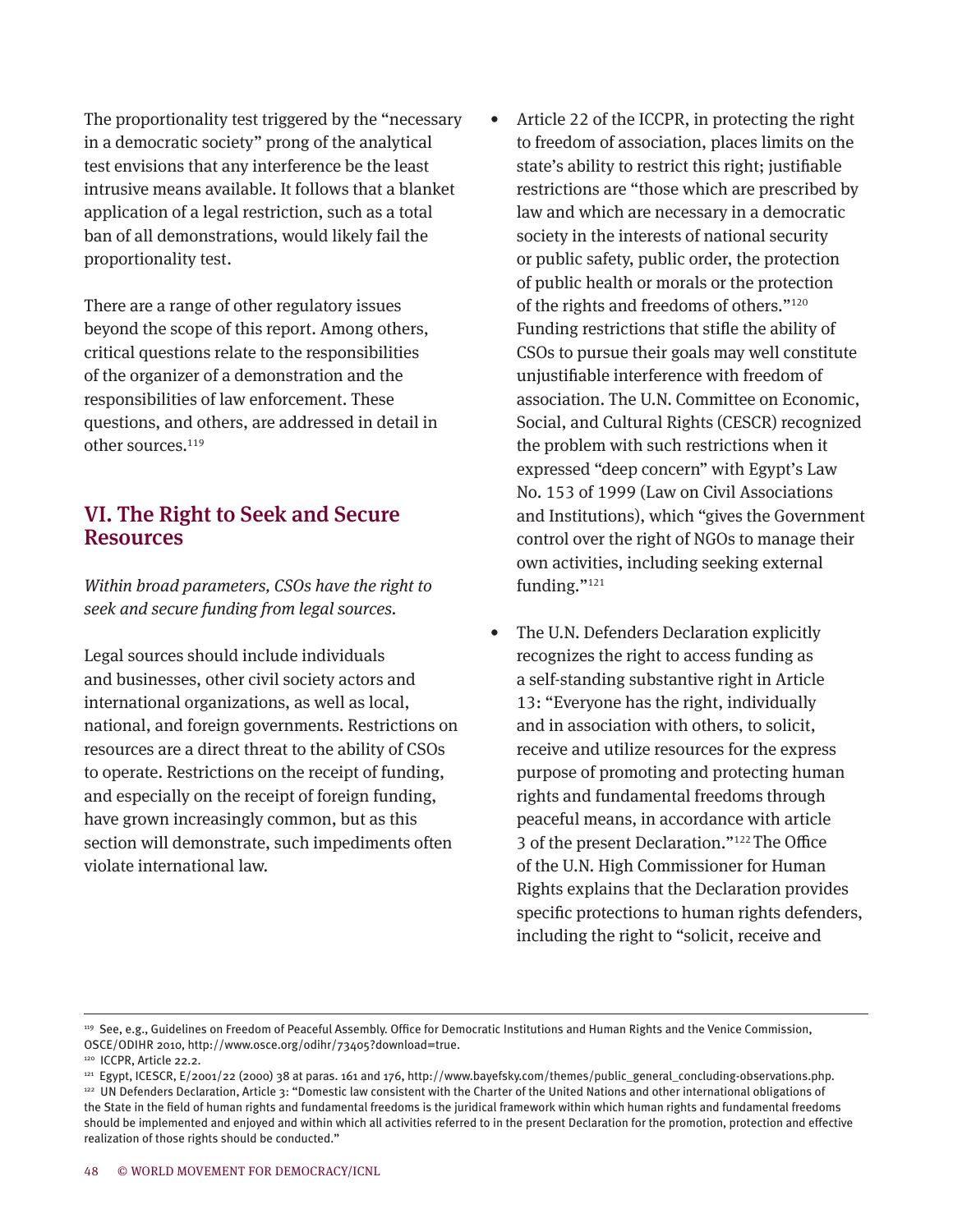utilize resources for the purpose of protecting human rights *(including the receipt of funds from abroad)*. 123 (Emphasis added.)

- In its report entitled, "Human Rights Defenders: Protecting the Right to Defend Human Rights," the United Nations explicitly identified "legislation banning or hindering the receipt of foreign funds for human rights activities" as a key issue of concern.<sup>124</sup>And if human rights CSOs are protected in receiving foreign funds, then CSOs engaged in other activities (e.g., social services) should also be protected in their right to receive foreign funds, absent some justification for discriminatory treatment.
- In the *Commentary to the Declaration on the Right and Responsibility of Individuals, Groups and Organs of Society to Promote and Protect Universally Recognized Human Rights and Fundamental Freedoms* (issued July 2011), the UN Special Rapporteur on the situation of human rights defenders affirms that "In order for human rights organizations to be able to carry out their activities, it is indispensable that they are able to discharge their functions without any impediments, including funding restrictions. When individuals are free to exercise their right to associate, but are denied the resources to carry out activities and operate an organization, the right to freedom of association becomes void."<sup>125</sup>
- In the October 2004 Report of the Special Representative of the Secretary-General on human rights defenders, Hina Jilani included

"Restrictions on funding" as a category of legal impediment which "seriously affected the ability of human rights defenders to carry out their activities."126 The Special Representative's recommendations included the following: "Governments must allow access by NGOs to foreign funding as a part of international cooperation, to which civil society is entitled to the same extent as Governments. The only legitimate requirements of such NGOs should be those in the interest of transparency."<sup>127</sup>

- The U.N. Defenders Declaration is not alone in protecting the right to receive funding. It follows in the wake of the Declaration on the Elimination of All Forms of Intolerance and of Discrimination Based on Religion or Belief, which was proclaimed by the U.N. General Assembly in 1981. Of course, the focus of this Declaration is on "the right to freedom of thought, conscience and religion."128 The Declaration recognizes, in Article 6, that the right to freedom of thought, conscience and religion shall include, *inter alia*, the freedom to "solicit and receive voluntary financial and other contributions from individuals and institutions."129 Again, no distinction is made between domestic and foreign sources.
- The Council of Europe Recommendation on the legal status of NGOs in section VI (#57) stated: "NGOs should be assisted in the pursuit of their objectives through public funding and other forms of support, such as exemption from income and other taxes or duties on membership fees, funds and goods received from donors or governmental and international

<sup>&</sup>lt;sup>123</sup> See Office of the United Nations High Commissioner for Human Rights at http://www.ohchr.org/english/issues/defenders/declaration.htm

<sup>&</sup>lt;sup>124</sup> Fact Sheet No. 29: Human Rights Defenders: Protecting the Right to Defend Human Rights, p. 13.

<sup>&</sup>lt;sup>125</sup> Commentary to the Declaration on human rights defenders, UN Special Rapporteur on the situation of human rights defenders, July 2011, page 95, http://www.ohchr.org/Documents/Issues/Defenders/CommentarytoDeclarationondefendersJuly2011.pdf.

<sup>&</sup>lt;sup>126</sup> Report submitted by the Special Representative of the Secretary-General on human rights defenders, Hina Jilani, in accordance with General Assembly resolution 58/178, page 20.

<sup>127</sup> Id., page 22.

<sup>128</sup> U.N. Declaration on the Elimination of All Forms of Intolerance and of Discrimination Based on Religion or Belief, Article 1.

<sup>129</sup> Id., Article 6(f).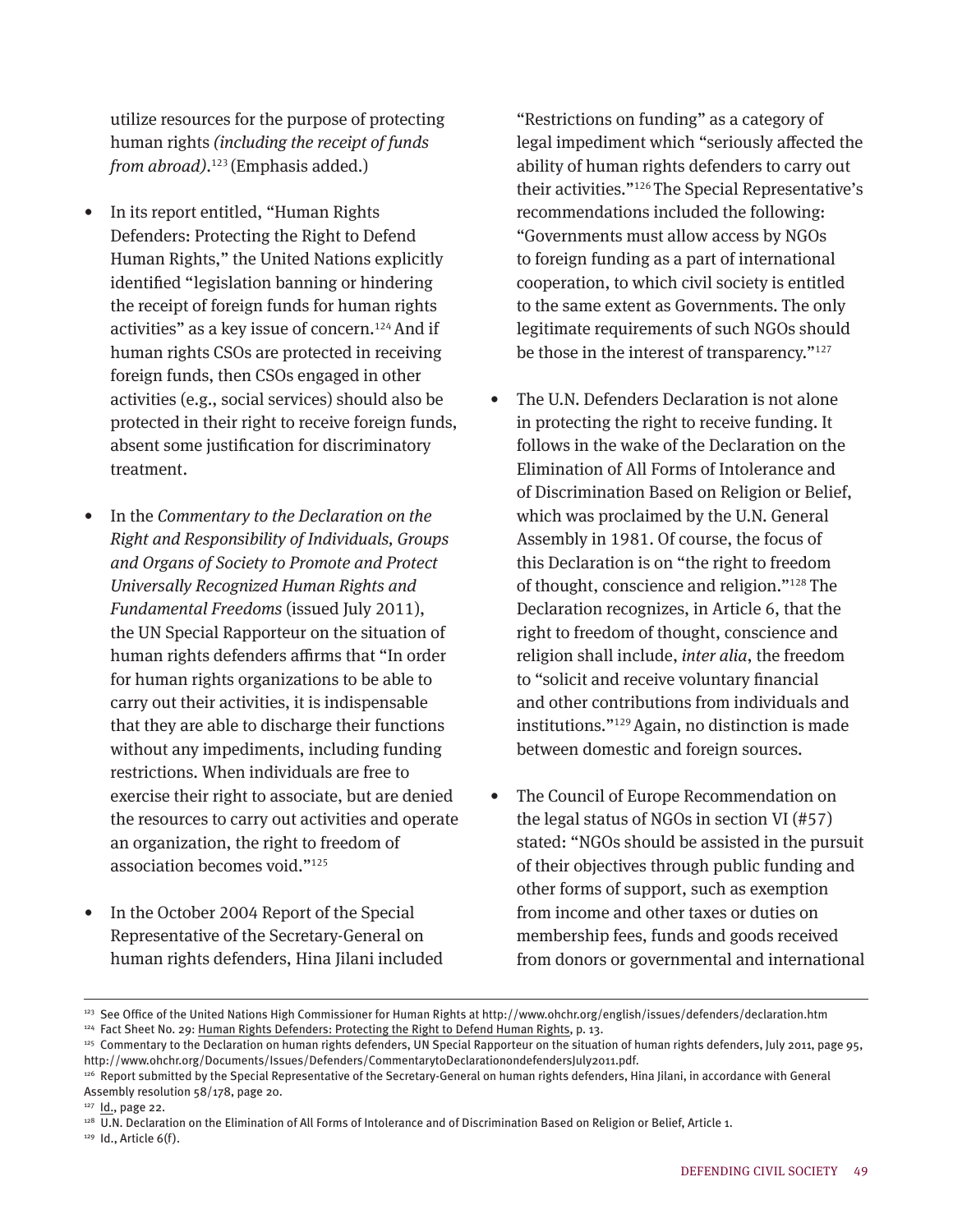agencies, income from investments, rent, royalties, economic activities and property transactions, as well as incentives for donations through income tax deductions and credits."

- The 1990 Copenhagen Document of the Organization for Security and Cooperation in Europe (OSCE) establishes commitments among the 55 participating states of the OSCE. Paragraph 10.3 of the Copenhagen Document addresses forming NGOs for human rights promotion, and Paragraph 10.4 states that individuals and groups must be allowed to "have unhindered access to and communication with similar bodies within and outside their countries and with international organizations… and to solicit, receive and utilize for the purpose of promoting and protecting human rights and fundamental freedoms voluntary contributions from national and international sources as provided for by law."
- The Inter-American Commission on Human Rights issued a report (March 2006), which focused on the responsibility of states in this area: States should "refrain from restricting the means of financing of human rights organizations. The states should allow and facilitate human rights organizations' access to foreign funds in the context of international cooperation, in transparent conditions."130

In addition to direct statements on the right to solicit and receive funding, the international legal framework protects the right to property.<sup>131</sup> The Universal Declaration, in Article 17, extends the right to own property and protection against arbitrary state deprivation of property to everyone, which could be interpreted to include legal entities and therefore CSOs.

Indeed, the European Court has held that Article 1 of the First Protocol of the European Convention on Human Rights, which protects the right to the "peaceful enjoyment of his possessions,"132 is applicable to both natural and legal persons. While the European Court has found that the right gives no guarantee of a right to acquire possessions, it has stated, significantly, that the right to property includes the right to dispose of one's property.<sup>133</sup> The right to dispose of one's property would naturally embrace the right to make contributions to CSOs for lawful purposes.

<sup>130</sup> Inter-American Commission on Human Rights, *Report of the Situation of Human Rights Defenders in the Americas*, Doc: OEA/Ser.L/V/ II.124Doc.5rev.1 (March 7, 2006), Recommendation 19. The I-ACHR, in its 2009 Report on Democracy and Human Rights in Venezuela , re-emphasized the same point in calling upon Venezuela to "[r]efrain from imposing illegitimate restrictions on financing, including foreign financing, of human rights organizations."

<sup>&</sup>lt;sup>131</sup> Article 17 of the Universal Declaration of Human Rights states: "(1) Everyone has the right to own property alone as well as in association with others; (2) No one shall be arbitrarily deprived of his property."

<sup>132</sup> Article 1 of the First Protocol of the European Convention reads: "Every natural or legal person is entitled to the peaceful enjoyment of his possessions. No one shall be deprived of his possessions except in the public interest and subject to the conditions provided for by law and by the general principles of international law. The preceding provisions shall not, however, in any way impair the right of a State to enforce such laws as it deems necessary to control the use of property in accordance with the general interest or to secure the payment of taxes or other contributions or penalties."

<sup>&</sup>lt;sup>133</sup> Clare Ovey and Robin White, The European Convention on Human Rights, 3rd edition, Oxford University Press, 2002.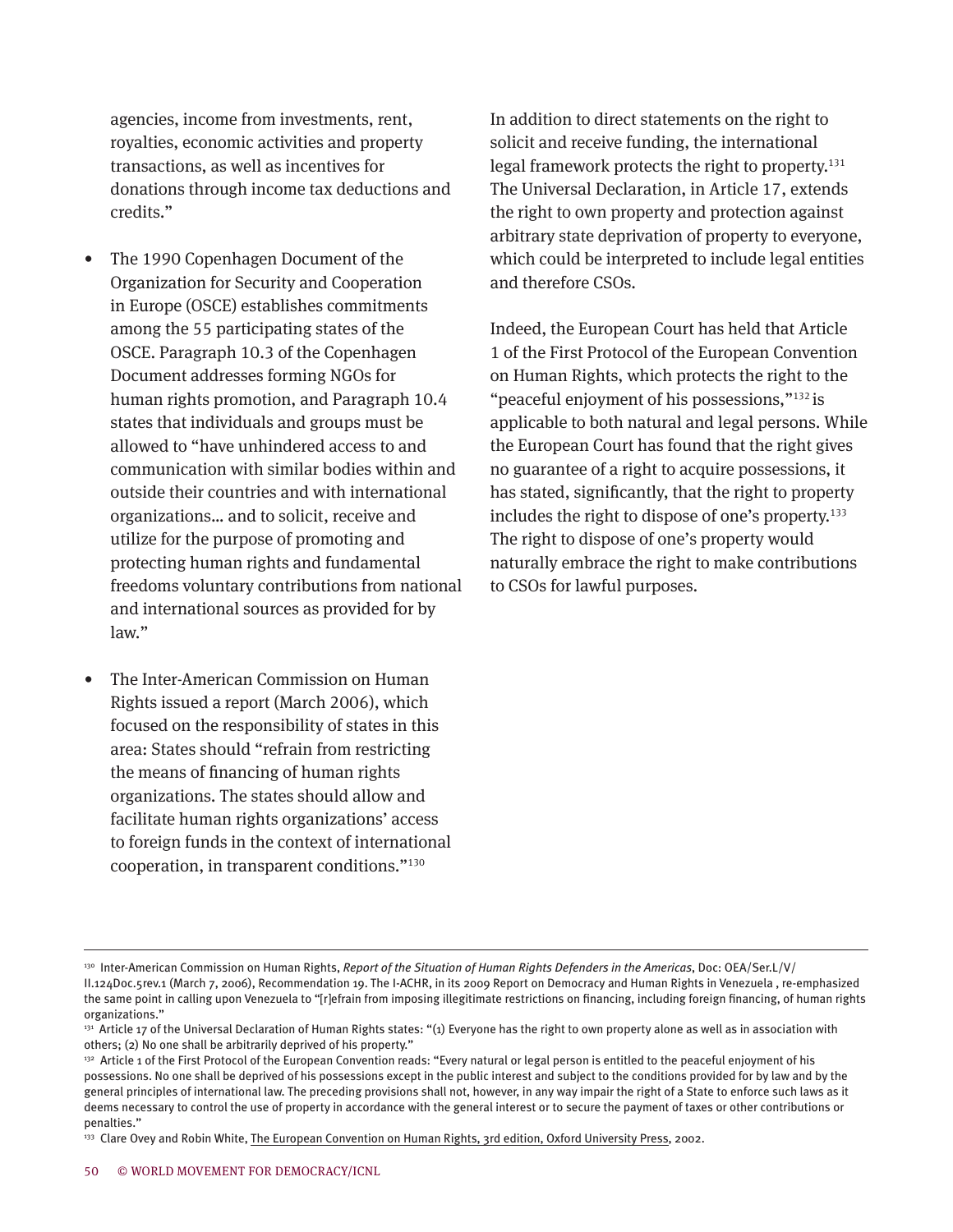#### VII. State Duty to Protect

*The state has a duty to promote respect for human rights and fundamental freedoms, and the obligation to protect the rights of CSOs. The state's duty is both negative (i.e., to refrain from interference with human rights and fundamental freedoms), and positive (i.e., to ensure respect for human rights and fundamental freedoms). The state duty to protect also applies to certain intergovernmental organizations, including, of course, the United Nations.*

International law has placed on states the obligation to ensure that the rights enshrined in international law (the Universal Declaration, ICCPR, etc.) are protected:

- United Nations Charter, Article 55: … the United Nations shall promote: universal respect for, and observance of, human rights and fundamental freedoms for all without distinction as to race, sex, language, or religion. Article 56: All Members pledge themselves to take joint and separate action in co-operation with the Organizations for the achievement of the purposes set forth in Article 55.
- Universal Declaration of Human Rights, 6th preamble: "Whereas Member States have pledged themselves to achieve, in co-operation with the United Nations, the promotion of universal respect for and observance of human rights and fundamental freedoms …"
- ICCPR, Article 2: (1) Each State Party to the present Covenant undertakes to respect and to ensure to all individuals within its territory and subject to its jurisdiction the rights recognized in the present Covenant, without distinction of any kind … (2) … each State Party … undertakes

to take the necessary steps … to adopt such laws or other measures as may be necessary to give effect to the rights recognized in the present Covenant. The ICCPR Human Rights Committee emphasized the state obligation in General Comment 31(7) (2004): "Article 2 requires that States Parties adopt legislative, judicial, administrative, educative, and other appropriate measures in order to fulfill their legal obligations."

- International Covenant on Economic, Social and Cultural Rights, Article 2: (1) Each State Party to the present Covenant undertakes to take steps, individually and through international assistance and co-operation, especially economic and technical, to the maximum of its available resources, with a view to achieving progressively the full realization of the rights recognized in the present Covenant by all appropriate means, including particularly the adoption of legislative measures.
- U.N. Declaration on the Right to Development, Article 6: All states should co-operate with a view to promoting, encouraging and strengthening universal respect for and observance of all human rights and fundamental freedoms for all...
- Vienna Declaration and Programme of Action<sup>134</sup>: Human rights and fundamental freedoms are the birthright of all human beings; their protection and promotion is the first responsibility of government.
- U.N. Defenders Declaration, Article 2: Each State has a prime responsibility and duty to protect, promote and implement all human rights and fundamental freedoms, inter alia, by adopting such steps as may be necessary to

<sup>134</sup> Adopted by the U.N. World Conference on Human Rights, June 25, 1993.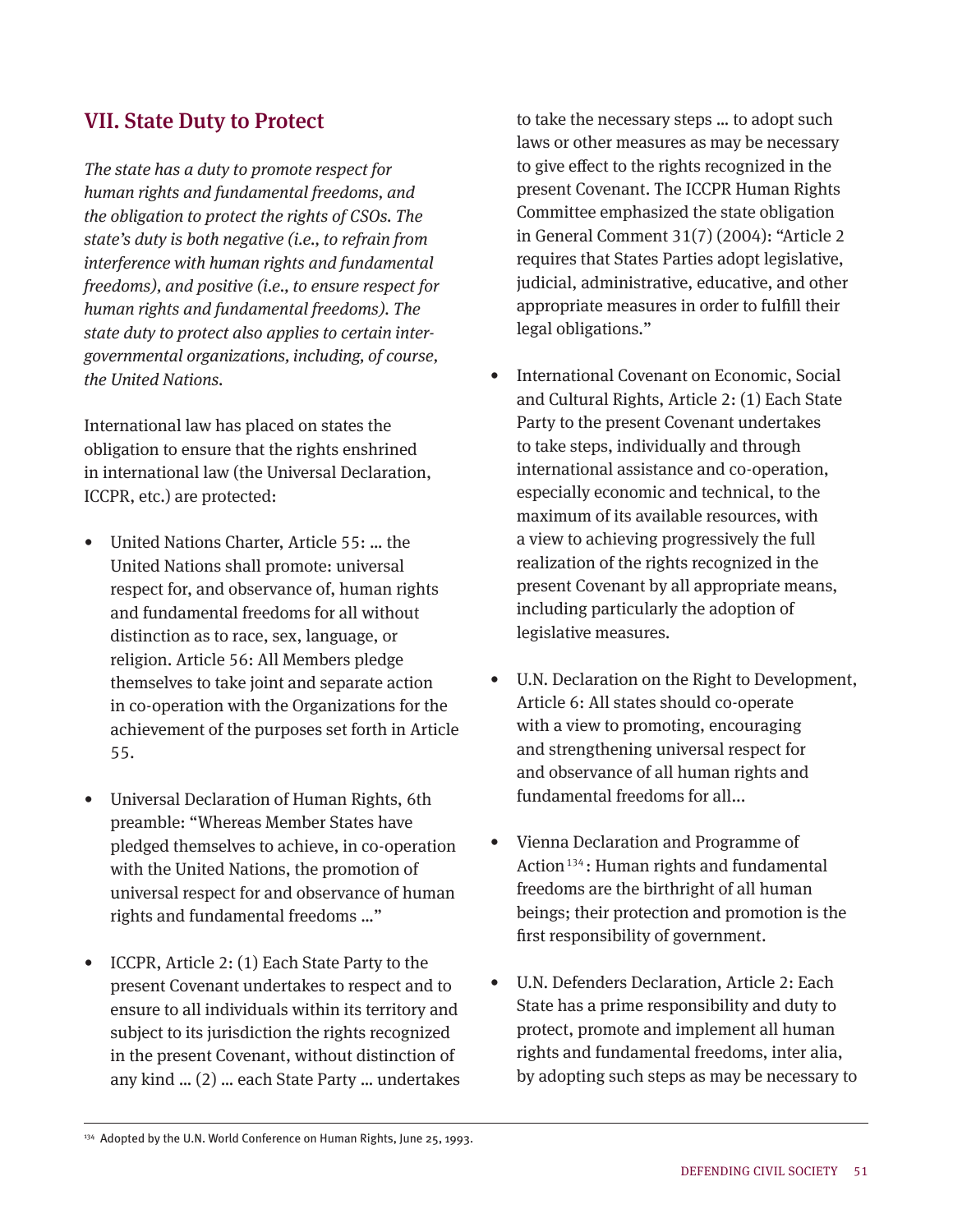create all conditions necessary in the social, economic, political and other fields, as well as the legal guarantees required to ensure that all persons under its jurisdiction, individually and in association with others, are able to enjoy all those rights and freedoms in practice.

• The Community of Democracies 2011 Vilnius Declaration: "Emphasizing that an enabling legal environment for civil society is an essential component of a sustainable democracy and underlining the importance of continuous support for civil society and non-governmental organizations in their efforts to exercise and promote freedom of expression, association, and assembly… We condemn continued persecution of civil society activists in many countries around the world and strongly oppose repressive measures against civil society and nongovernmental organizations. We actively support the promotion of the rights of every person, including members of civil society to the freedom of expression, assembly, and association. …"

In light of this body of international law, a state is not only bound to refrain from interference with human rights and fundamental freedoms, but also has a positive duty to ensure respect for human rights and fundamental freedoms, including the freedoms of association and expression, among others. 135 This duty includes an accompanying obligation to ensure that the legislative framework for civil society is appropriately enabling and that the necessary institutional mechanisms are in place to "ensure to all individuals" the recognized rights. An enabling legal framework will help create an appropriate environment for an NGO throughout its life-cycle.136 Necessary institutional mechanisms could include, among others, a police force to protect people against violations of their rights by state or non-state actors and an independent judiciary able to provide remedies.

<sup>135</sup> The State 'Duty to Protect' cannot be trumped by claims of sovereignty. "The State that claims sovereignty deserves respect only as long as it protects the basic rights of its subjects. It is from their rights that it derives its own. When it violates them, what Walzer called 'the presumption of fit' between the Government and the governed vanishes, and the State's claim to full sovereignty falls with it." (See S. Hoffmann, *The politics and ethics of military intervention, Survival*, 37:4, 1995-96, p.35. See also V. Popovski, Sovereignty as Duty to Protect Human Rights, www.un.org/Pubs/ chronicle/2004/Issue4/0404p16.html.)

<sup>136</sup> For more information on the elements of an enabling legal environment, please make reference to ICNL's *Checklist for NPO Laws* (www.icnl.org) or to *OSI's Guidelines for Law Affecting Civic Organizations.*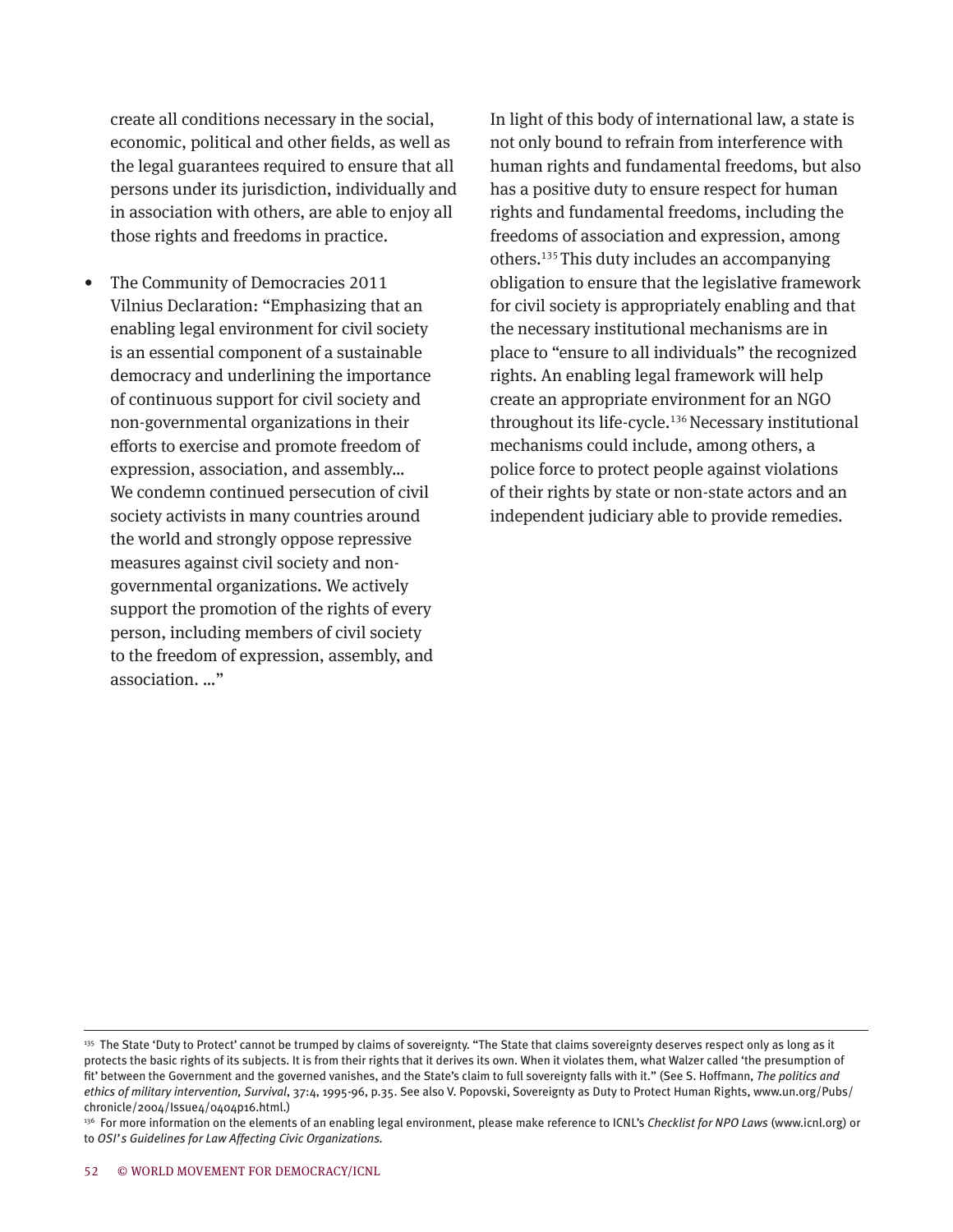# Ways Forward: Protecting and Enhancing Civil Society Space

Since the launch of the Defending Civil Society project in 2007, civil society groups and the international community have taken significant steps to confront the worrying trend of increasingly restrictive environments outlined in this report. These efforts have resulted in elevating the importance of freedom of assembly and of association in the international dialogue, preventing the passage of restrictive laws in several countries, and encouraging various governments to develop progressive legal frameworks.

Despite the increasing international response, civil society is still losing space in many countries. Just as restrictive legal environments around the world increased after the "Color Revolutions" in some former Soviet countries, the "Arab Spring" of 2011 triggered a new wave of restrictive measures against popular uprisings, public movements, and civic associations. This proliferation of legal restrictions imposed on civil society continues around the world while adding to the more traditional forms of repression, such as imprisonment, harassment, disappearances, and execution.

To further the global response to this challenge, the World Movement for Democracy and the International Center for Not-for-Profit Law (ICNL) recommend the following actions:

### Actions Directed to the International Community at Large:

- Call on democratic governments and international organizations, including the United Nations, international financial institutions, and appropriate multilateral and regional organizations, to endorse the *Defending Civil Society* report and the principles it articulates, and to encourage national governments to adhere to them.
- Urge established democracies and international organizations to reaffirm their commitments to democratic governance, rule of law, and respect for human rights, and develop consistent policies based on the Defending Civil Society principles.
- Urge established democracies and international organizations to reaffirm that proposed restrictions on freedom of association be subjected to the rigorous legal analytical test defined in Article 22 of the International Covenant for Civil and Political Rights (ICCPR, see Under Scrutiny section) and energetically publicize transgressions, particularly on the part of ICCPR signatories.
- Urge democratic governments and international organizations to ensure and increase assistance for civil society organizations as part of their efforts to protect and enhance public space for citizens to initiate and engage in activities to advance and consolidate democratic transitions.
- Urge democratic governments and international organizations to raise the level of their engagement through mechanisms that already exist, yet have not been employed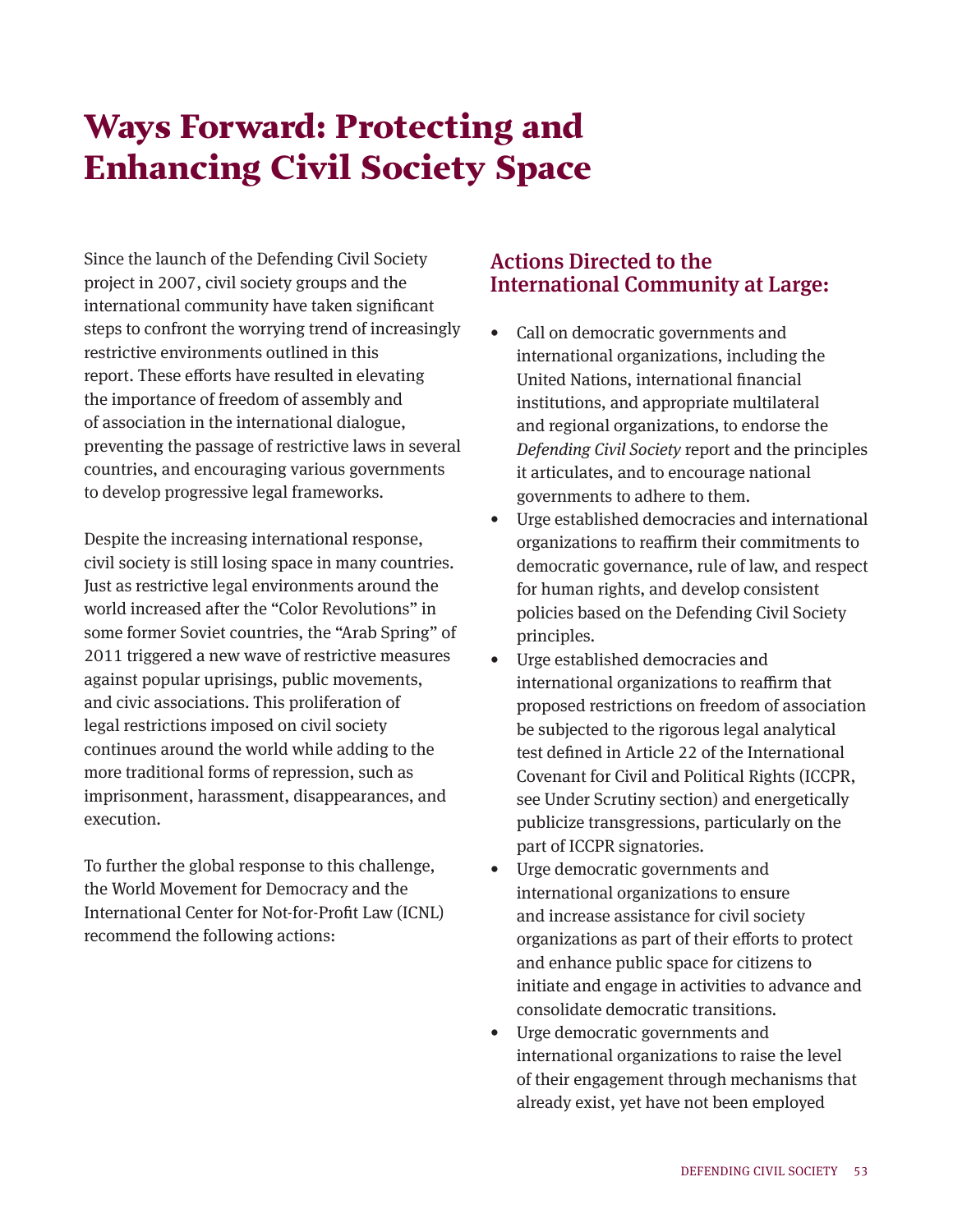to their maximum potential, such as the Community of Democracies' Working Group on Enabling and Protecting Civil Society, the mandate of the UN Special Rapporteur on the Rights to Freedom of Peaceful Assembly and of Association, and the implementation of the Organization of American States' Resolution on "Promotion of the Rights to Freedom of Assembly and of Association in the Americas."

- Organize discussions and hearings in parliaments, congresses, and national assemblies to raise lawmakers' awareness of the issues and principles.
- Monitor the degree to which *Defending Civil Society* principles, outlined in this report, are being applied in bilateral and multilateral relations.
- Encourage UN special rapporteurs, in particular the Special Rapporteur on the Rights to Freedom of Peaceful Assembly and of Association, to incorporate the Defending Civil Society principles into their reports and other UN documents.
- Recognize, promote, and protect fundamental rights, such as rights to freedom of assembly and of association, using new technologies.

## Actions Directed to Civil Society Organizations:

- Learn about the *Defending Civil Society* principles and the extent to which they are promoted and protected in their respective countries, as well as around the world.
- Use the *Defending Civil Society* Toolkit (available at www.defendingcivilsociety. org) to deepen their understanding of legal frameworks governing their work, and to build their capacity to engage in the reform of regressive frameworks.
- Facilitate national and regional discussions to generate interest in, and mobilize support for, the findings in this report and reform

of legal frameworks governing civil society organizations.

- Encourage the integration of the *Defending Civil Society* principles in broader civil society strategies, including efforts at the local and national levels to enhance women's and youth participation in political, social, and economic affairs; to establish independent judiciaries to enforce the rule of law; and to strengthen free and independent media.
- Insist that proposed restrictions on freedom of association are subjected to the rigorous legal analytical test defined in Article 22 of the ICCPR (see Under Scrutiny section) and energetically pursue transgressions, particularly on the part of ICCPR signatories, through wide publicity and litigation in appropriate international courts.
- Translate this Report into various local languages to deepen understanding of the issues among grassroots civil society organizations and the broader public.
- Explore more effective ways to use new technologies and "virtual" space to conduct democracy and human rights work and to mobilize support for such work.
- Share analyses of restrictive legal measures and reports on the impact of such measures with the UN Special Rapporteur on the Rights to Freedom of Assembly and of Association.
- Gather and study information about best practices on the promotion and protection of freedom of assembly and of association.
- Collaborate more closely with the international community and other stakeholders, such as international NGOs, trade unions, and legislators, to develop a strategic global response.
- Explore ways to engage lawyers in advocacy efforts, particularly in analyzing legal frameworks, drafting laws, and negotiating with government officials over technical provisions.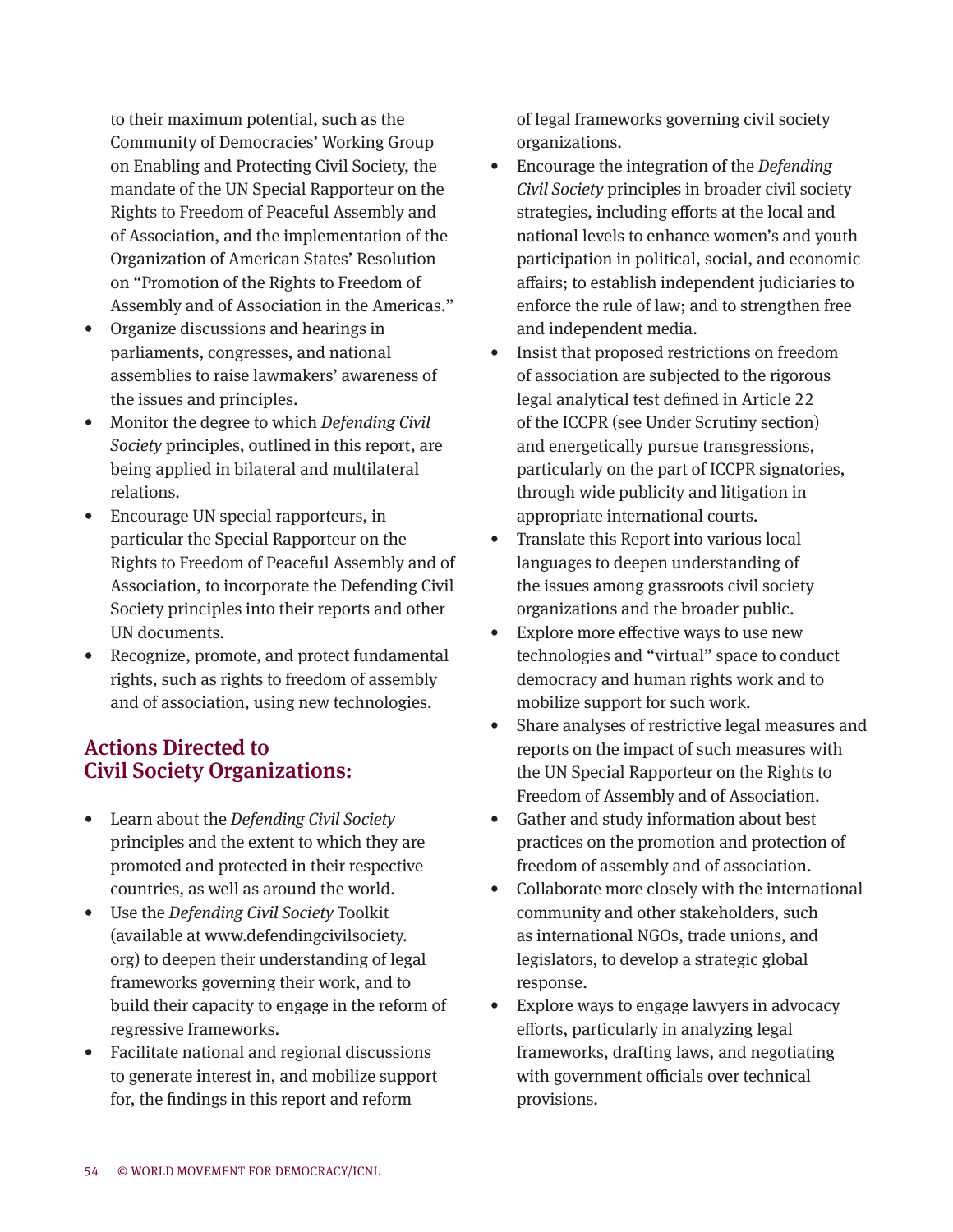## Actions Directed to Democracy Assistance Organizations:

- Call on democracy assistance foundations and organizations to endorse this report and its *Defending Civil Society* principles.
- Facilitate national, regional, and international discussions with partners and governments to develop ideas for reforming legal frameworks to ensure that the space for civil society work in every country is protected.
- Insist that proposed restrictions on freedom of association be subjected to the rigorous legal analytical test defined in Article 22 of the ICCPR (see Under Scrutiny section) and energetically pursue transgressions, particularly on the part of ICCPR signatories, through wide publicity and litigation in appropriate international courts.
- Distribute copies of this report to all of their partners and grantees around the world.
- Share with one another best practices for supporting civil society organizations facing restrictive environments in their countries.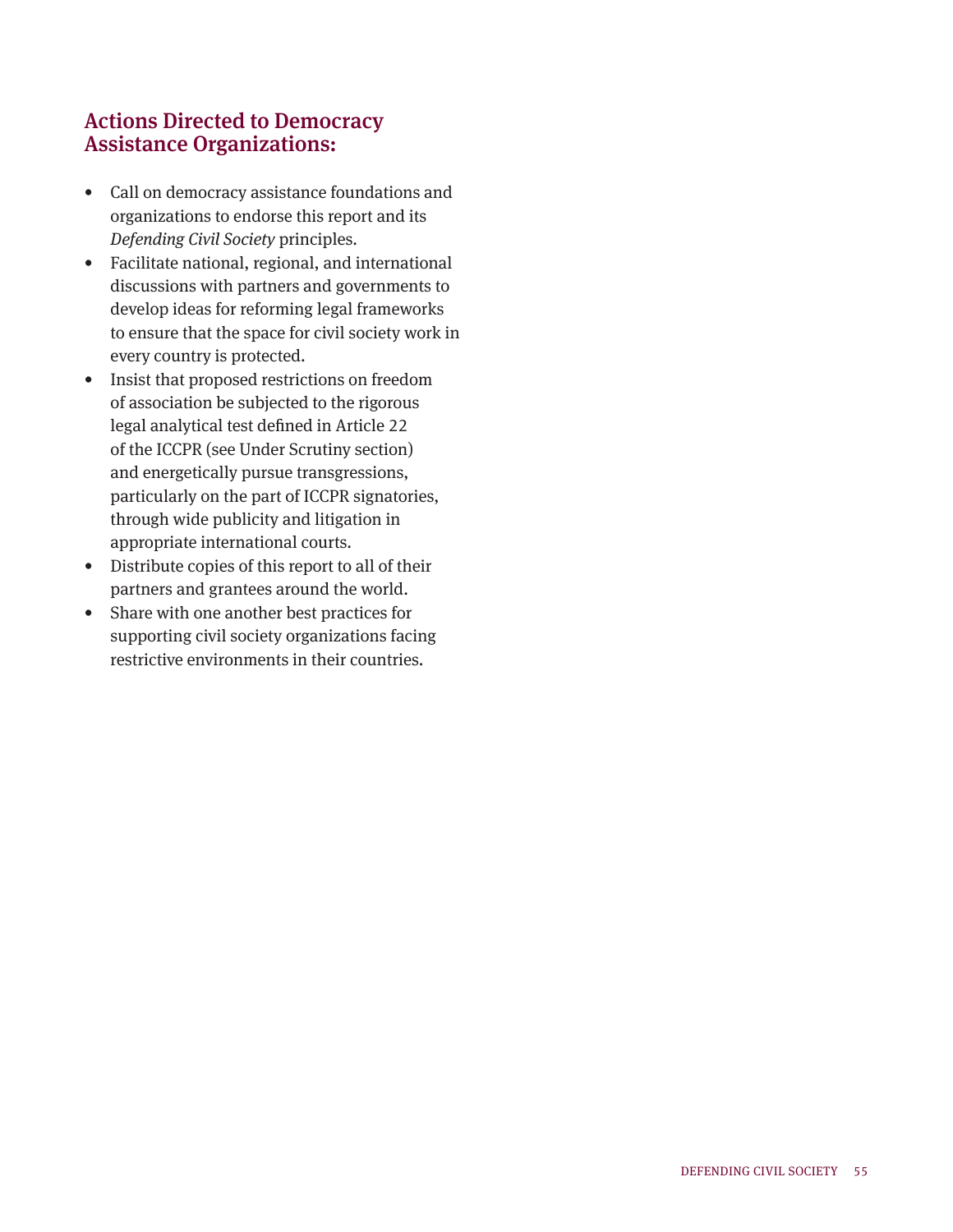# APPENDIX: Bibliography of Key International Instruments

African Charter on Democracy, Elections and Governance http://www.africa-union.org/root/au/Documents/Treaties/text/Charter%20on%20Democracy.pdf

African Charter on Human and Peoples' Rights http://www.achpr.org/english/\_info/charter\_en.html

American Convention on Human Rights http://www.iachr.org/Basicos/basic3.htm

American Declaration of the Rights and Duties of Man http://www.oas.org/juridico/English/ga-Res98/Eres1591.htm

Arab Charter on Human Rights http://www1.umn.edu/humanrts/instree/arabcharter.html

Community of Democracies 2007 Bamako Ministerial Consensus: "Democracy, Development and Poverty Reduction" http://www.bamako2007.gov.ml/PRODUCTION%20DE%20LA%204%E8me%20CONFERENCE%20 MINISTERIELLE%20CD/CONSENSUS%20DE%20BAMAKO/MasterBamakoDocument.pdf

Community of Democracies 2011 Vilnius Declaration http://www.ccd21.org/pdf/vilnius\_declaration.pdf

Convention on the Elimination of All Forms of Discrimination against Women http://www.ohchr.org/english/law/cedaw.htm

Convention on the Rights of the Child http://www.ohchr.org/english/law/crc.htm

Convention on the Rights of Persons with Disabilities http://untreaty.un.org/English/notpubl/IV\_15\_english.pdf

Copenhagen Document of the Organization for Security and Cooperation in Europe (OSCE) (1990) http://www.osce.org/documents/odihr/1990/06/13992\_en.pdf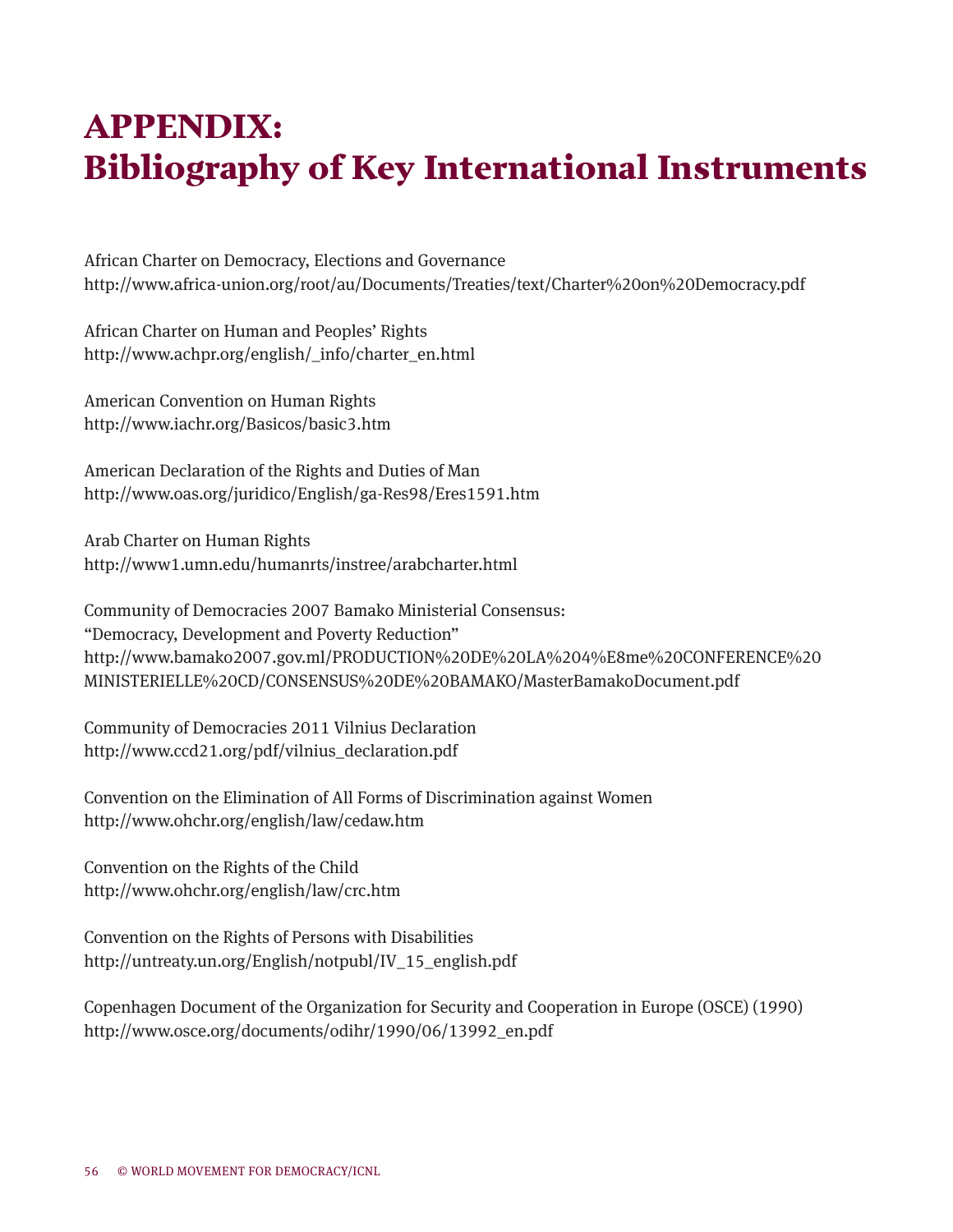European Convention for the Protection of Human Rights and Fundamental Freedoms http://conventions.coe.int/Treaty/en/Summaries/Html/005.htm

First Optional Protocol to the International Covenant on Civil and Political Rights http://www.ohchr.org/english/law/ccpr.htm

ILO Declaration on Fundamental Principles and Rights at Work http://www.ilo.org/dyn/declaris/ DECLARATIONWEB.static\_jump?var\_language=EN&var\_pagename=DECLARATIONTEXT

Inter-American Democratic Charter http://www.oas.org/charter/docs/resolution1\_en\_p4.htm

International Covenant for Civil and Political Rights http://www.ohchr.org/english/law/ccpr.htm

International Covenant on Economic, Social and Cultural Rights http://www2.ohchr.org/english/law/cescr.htm

International Convention on the Elimination of All Forms of Racial Discrimination http://www.ohchr.org/english/law/cerd.htm

Organization of American States General Assembly Resolution on "Promotion of the Rights to Freedom of Assembly and of Association in the Americas" (June 2011) http://www.oas.org/consejo/sp/AG/Documentos/AG05445E04.doc

OSCE/ODIHR Key Guiding Principles of Freedom of Association with an Emphasis on Non-Governmental Organizations http://www.legislationline.org/upload/lawreviews/46/a8/24ea8fac61f2ba6514e5d38af6b2.pdf

Recommendation CM/Rec (2007)14 of the Committee of Ministers of the Council of Europe to member states on the legal status of non-governmental organisations in Europe https://wcd.coe.int/ViewDoc.jsp?id=1194609&Site=CM&BackColorInternet=9999CC&BackColorIntranet= FFBB55&BackColorLogged=FFAC75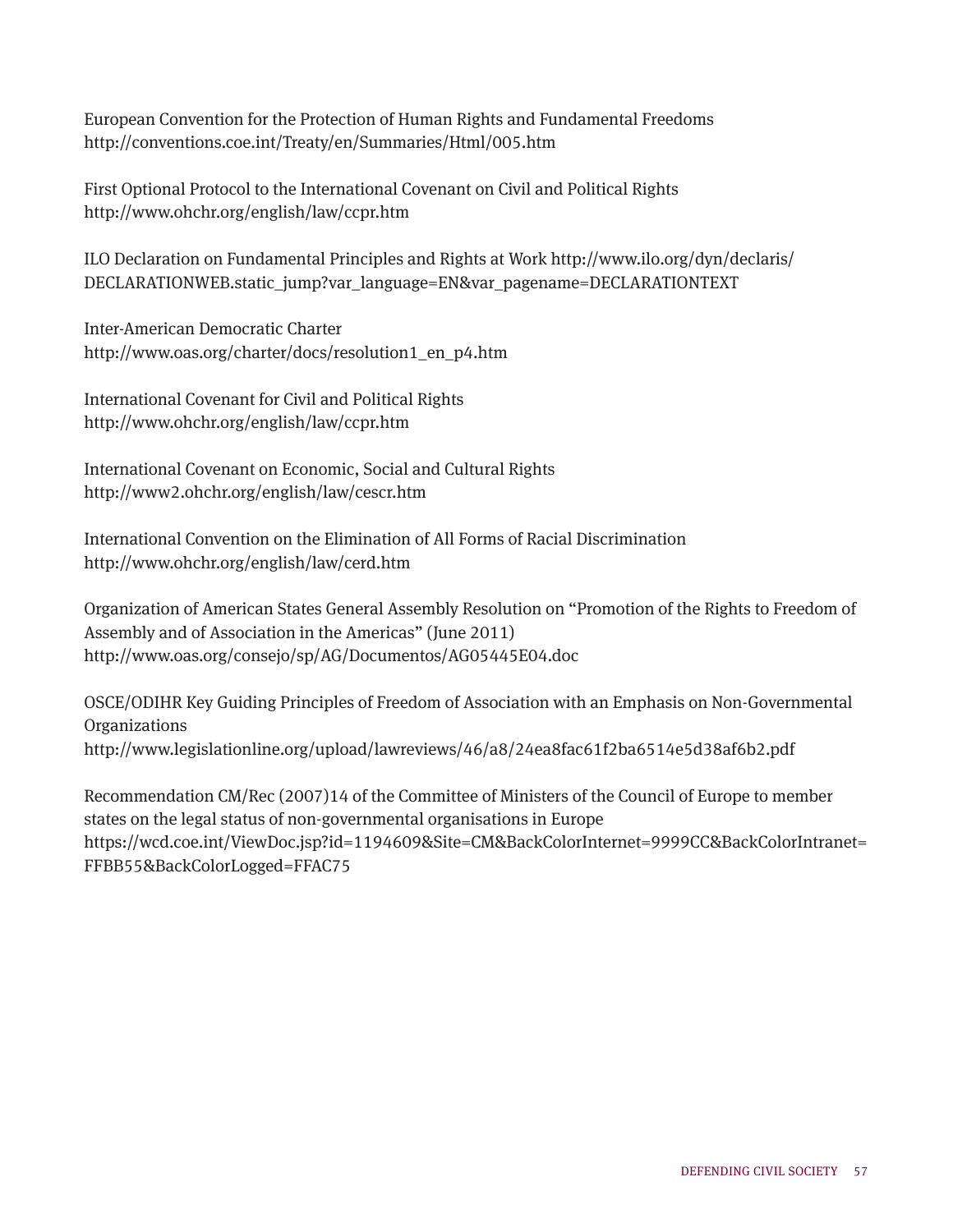U.N. Declaration on the Right to Development http://www.unhchr.ch/html/menu3/b/74.htm

U.N. General Declaration on the Right and Responsibility of Individuals, Groups and Organs of Society to Promote and Protect Universally Recognized Human Rights and Fundamental Freedoms http://www2.ohchr.org/english/issues/defenders/declaration.htm

U.N. Human Rights Council Resolution 15/21 on the Rights to Freedom of Peaceful Assembly and Association (September 2010) http://daccess-dds-ny.un.org/doc/UNDOC/LTD/G10/164/82/PDF/G1016482.pdf?OpenElement

United States Department of State Guiding Principles on Non-Governmental Organizations http://www.state.gov/g/drl/rls/77771.htm

Universal Declaration of Human Rights http://www.ohchr.org/english/about/publications/docs/fs2.htm

Vienna Declaration and Programme of Action http://www.unhchr.ch/huridocda/huridoca.nsf/(Symbol)/A.CONF.157.23.En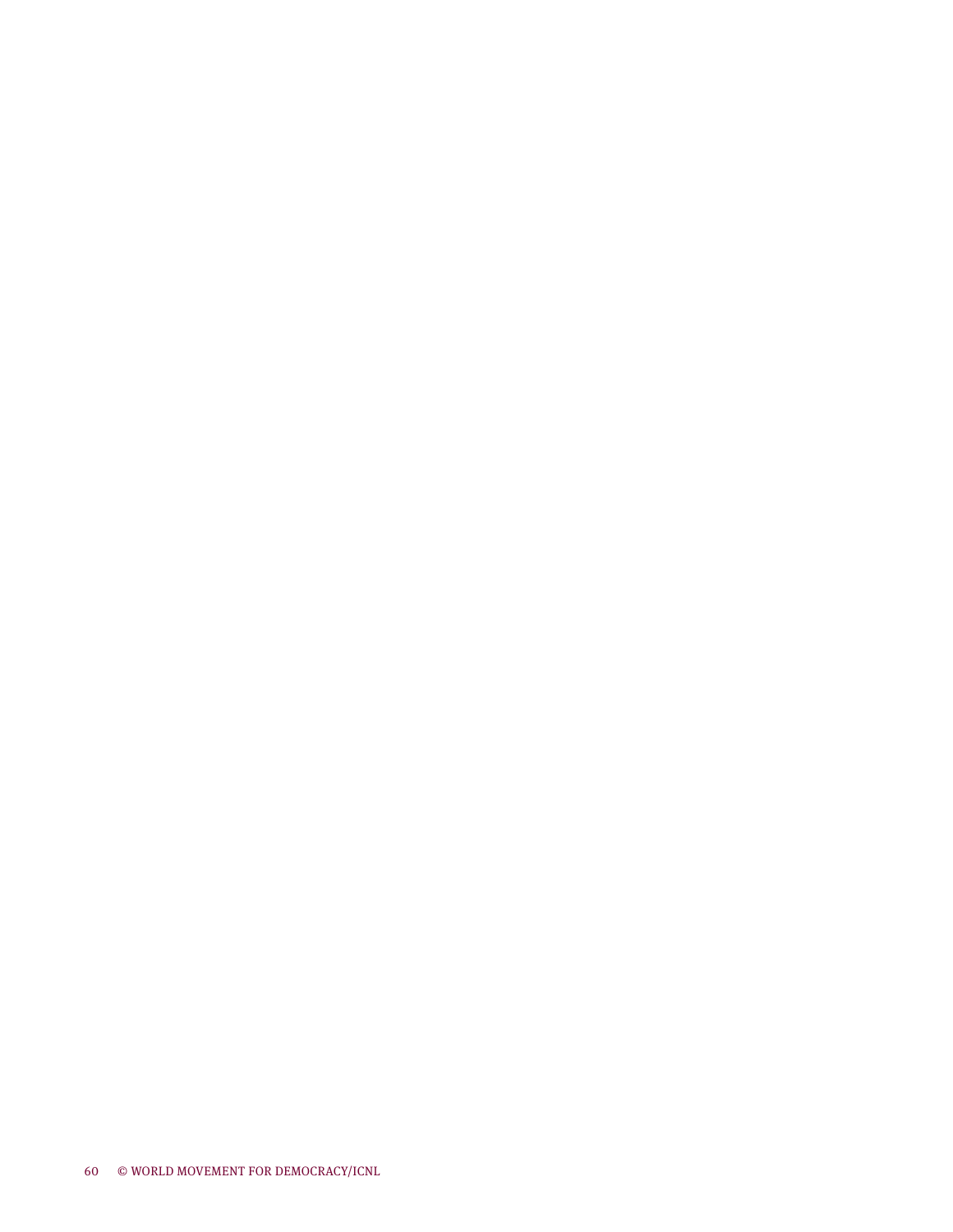The Defending Civil Society project, including the regional consultations, the product of the Defending Civil Society report, and promotional activities, are generously supported by the following:



The authors' views expressed in this publication do not necessarily reflect the views of the contributors listed above, or the governments they may represent.

The World Movement for Democracy and its international Steering Committee also express their deep appreciation to the World Movement Secretariat at the National Endowment for Democracy and the International Center for Not-for-Profit Law for their cooperation and support on the Defending Civil Society project and the preparation of this report.



**National Endowment** for Democracy Supporting freedom around the world